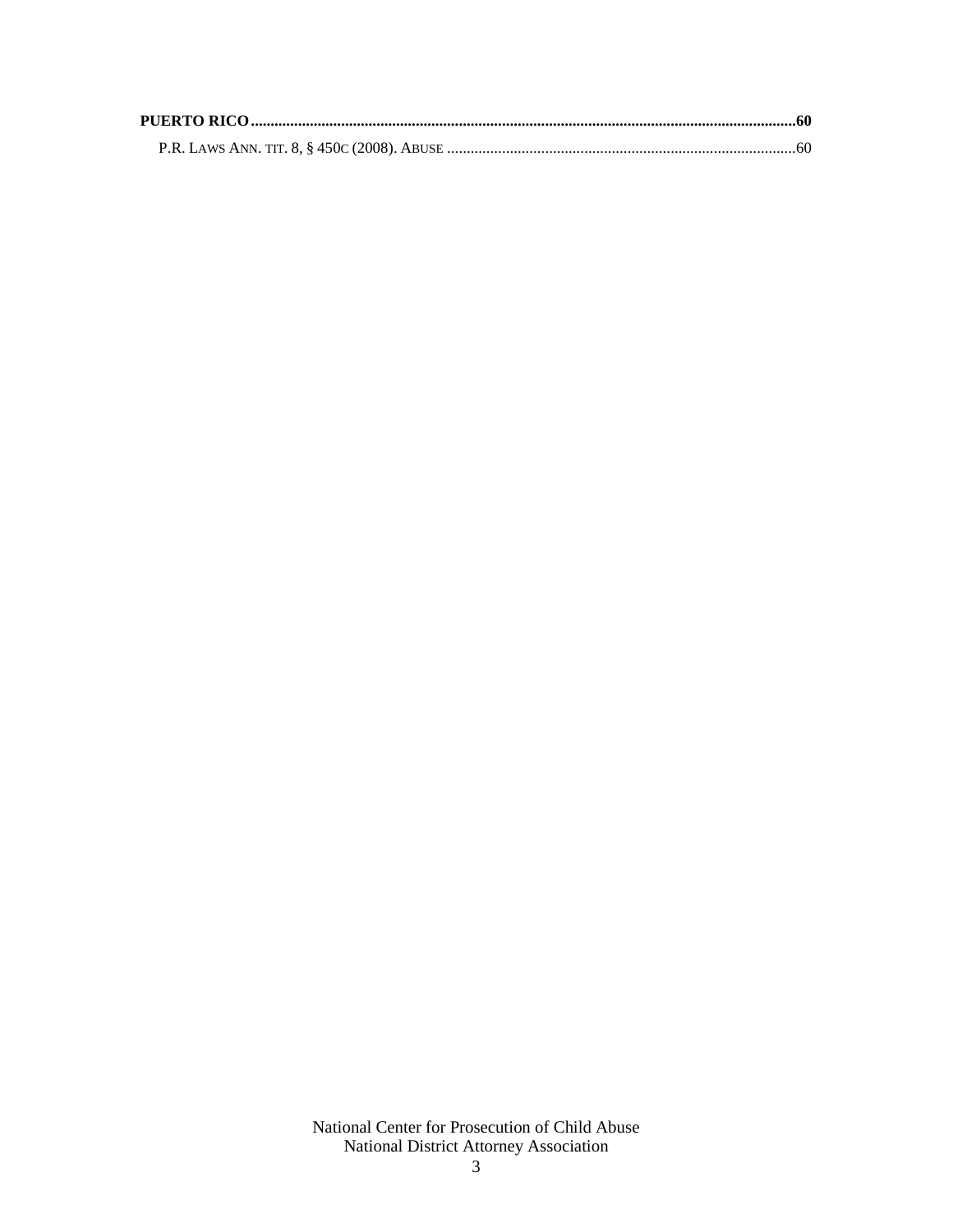# <span id="page-3-0"></span>**ARKANSAS**

#### <span id="page-3-1"></span>**ARK. CODE ANN. §5-14-101 (2011). Definitions**

As used in this chapter:

(1) "Deviate sexual activity" means any act of sexual gratification involving:

(A) The penetration, however slight, of the anus or mouth of a person by the penis of another person; or

(B) The penetration, however slight, of the labia majora or anus of a person by any body member or foreign instrument manipulated by another person;

(2) "Forcible compulsion" means physical force or a threat, express or implied, of death or physical injury to or kidnapping of any person;

(3) "Guardian" means a parent, stepparent, legal guardian, legal custodian, foster parent, or any person who by virtue of a living arrangement is placed in an apparent position of power or authority over a minor;

(4)(A) "Mentally defective" means that a person suffers from a mental disease or defect that renders the person:

(i) Incapable of understanding the nature and consequences of a sexual act; or

(ii) Unaware a sexual act is occurring.

(B) A determination that a person is mentally defective shall not be based solely on the person's intelligence quotient;

(5) "Mentally incapacitated" means that a person is temporarily incapable of appreciating or controlling the person's conduct as a result of the influence of a controlled or intoxicating substance:

(A) Administered to the person without the person's consent; or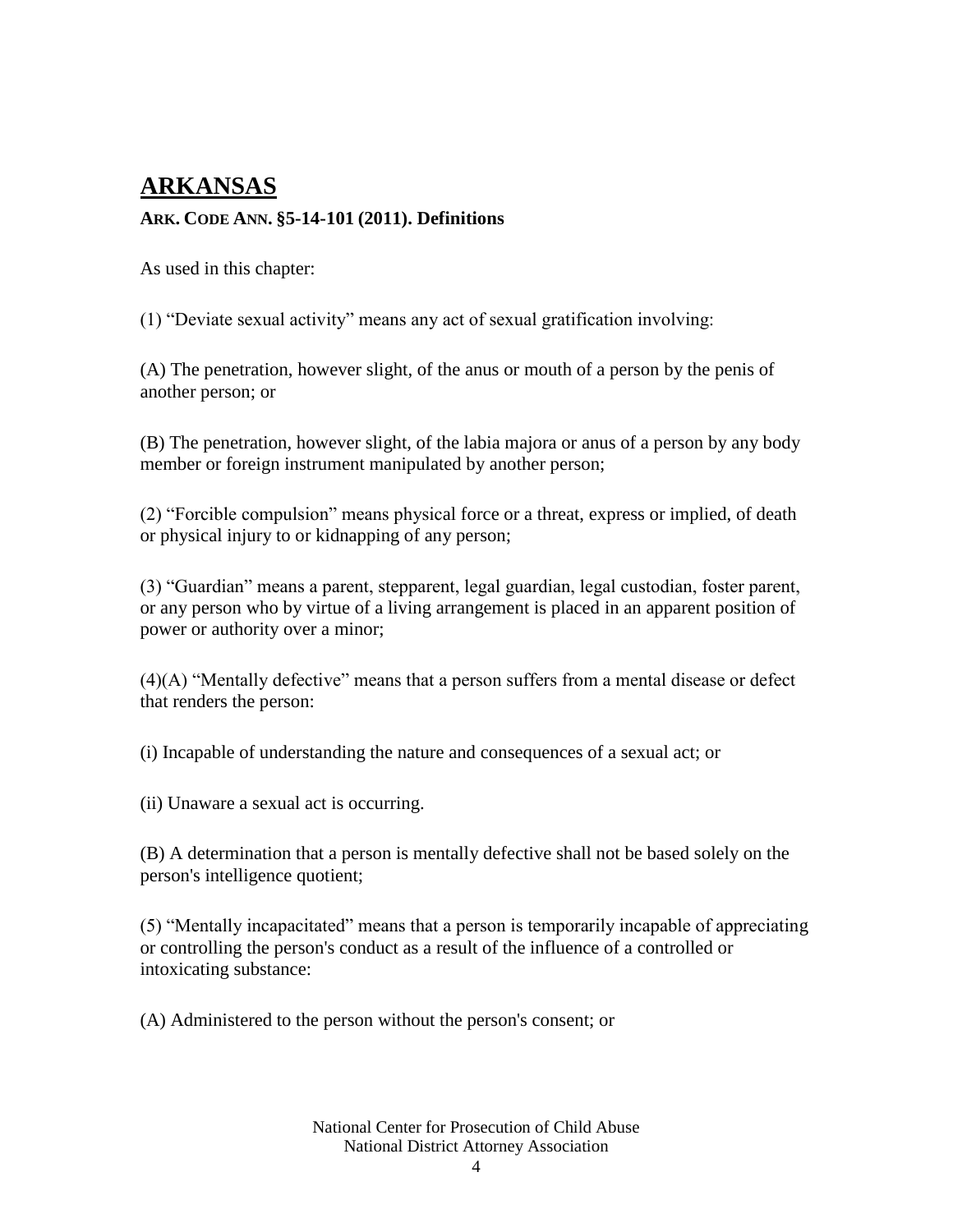(B) That renders the person unaware a sexual act is occurring;

(6) "Minor" means a person who is less than eighteen (18) years of age;

(7) "Physically helpless" means that a person is:

(A) Unconscious;

(B) Physically unable to communicate a lack of consent; or

(C) Rendered unaware a sexual act is occurring;

(8) "Public place" means a publicly or privately owned place to which the public or a substantial number of people have access;

(9) "Public view" means observable or likely to be observed by a person in a public place;

(10) "Sexual contact" means any act of sexual gratification involving the touching, directly or through clothing, of the sex organs, buttocks, or anus of a person or the breast of a female; and

(11) "Sexual intercourse" means penetration, however slight, of the labia majora by a penis.

#### <span id="page-4-0"></span>**ARK. CODE ANN. § 5-14-103 (2011). Rape**

(a) A person commits rape if he or she engages in sexual intercourse or deviate sexual activity with another person:

(1) By forcible compulsion;

(2) Who is incapable of consent because he or she is:

(A) Physically helpless;

(B) Mentally defective; or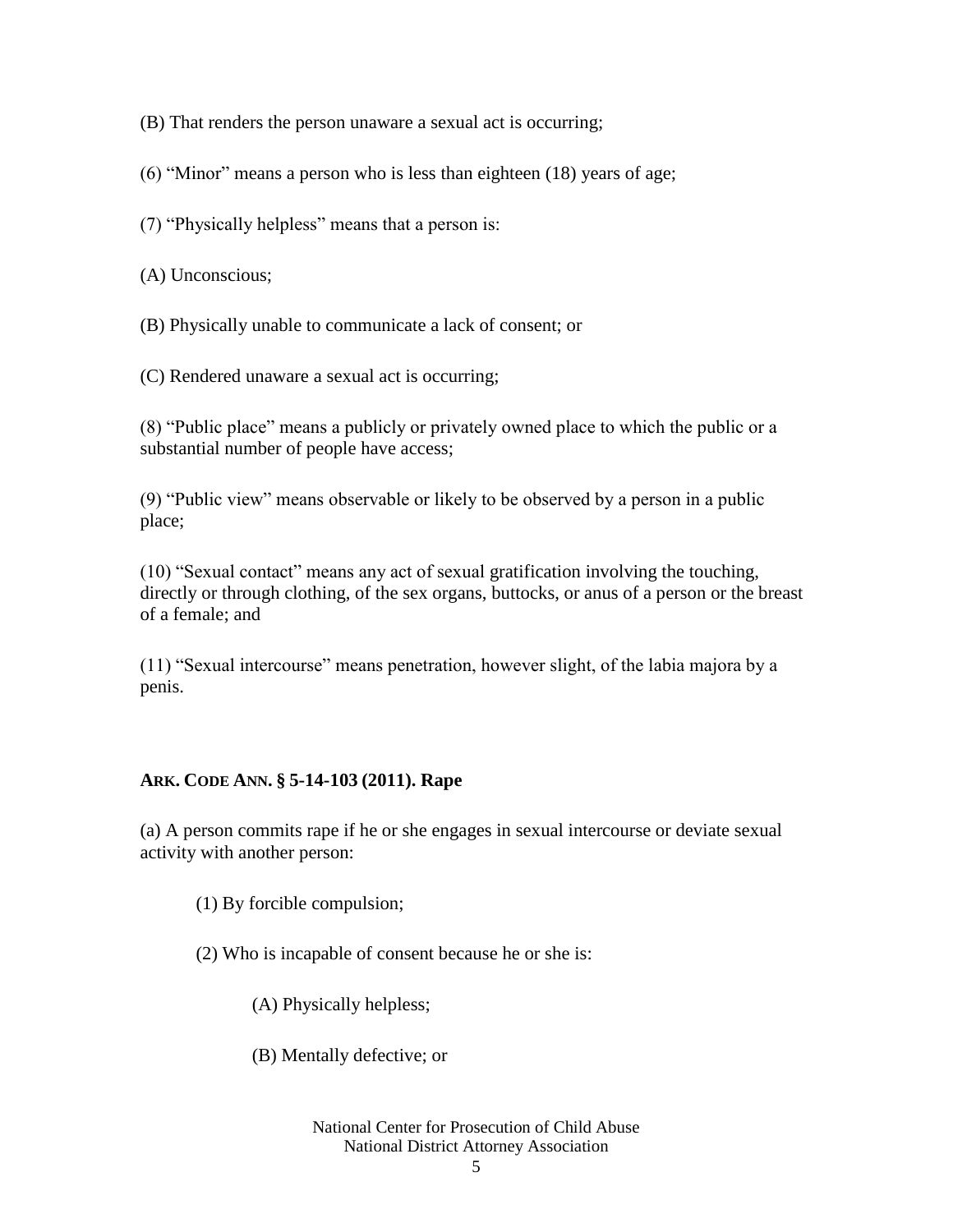(C) Mentally incapacitated;

 $(3)(A)$  Who is less than fourteen  $(14)$  years of age.

(B) It is an affirmative defense to a prosecution under subdivision  $(a)(3)(A)$  of this section that the actor was not more than three (3) years older than the victim; or

 $(4)(A)$  Who is a minor and the actor is the victim's:

(i) Guardian;

(ii) Uncle, aunt, grandparent, step-grandparent, or grandparent by adoption;

(iii) Brother or sister of the whole or half blood or by adoption; or

(iv) Nephew, niece, or first cousin.

(B) It is an affirmative defense to a prosecution under subdivision  $(a)(4)(A)$  of this section that the actor was not more than three (3) years older than the victim.

(b) It is no defense to a prosecution under subdivisions (a)(3) or (4) of this section that the victim consented to the conduct.

(c)(1) Rape is a Class Y felony.

(2) Any person who pleads guilty or nolo contendere to or is found guilty of rape involving a victim who is less than fourteen (14) years of age shall be sentenced to a minimum term of imprisonment of twenty-five (25) years.

 $(d)(1)$  A court may issue a permanent no contact order when:

(A) A defendant pleads guilty or nolo contendere; or

(B) All of the defendant's appeals have been exhausted and the defendant remains convicted.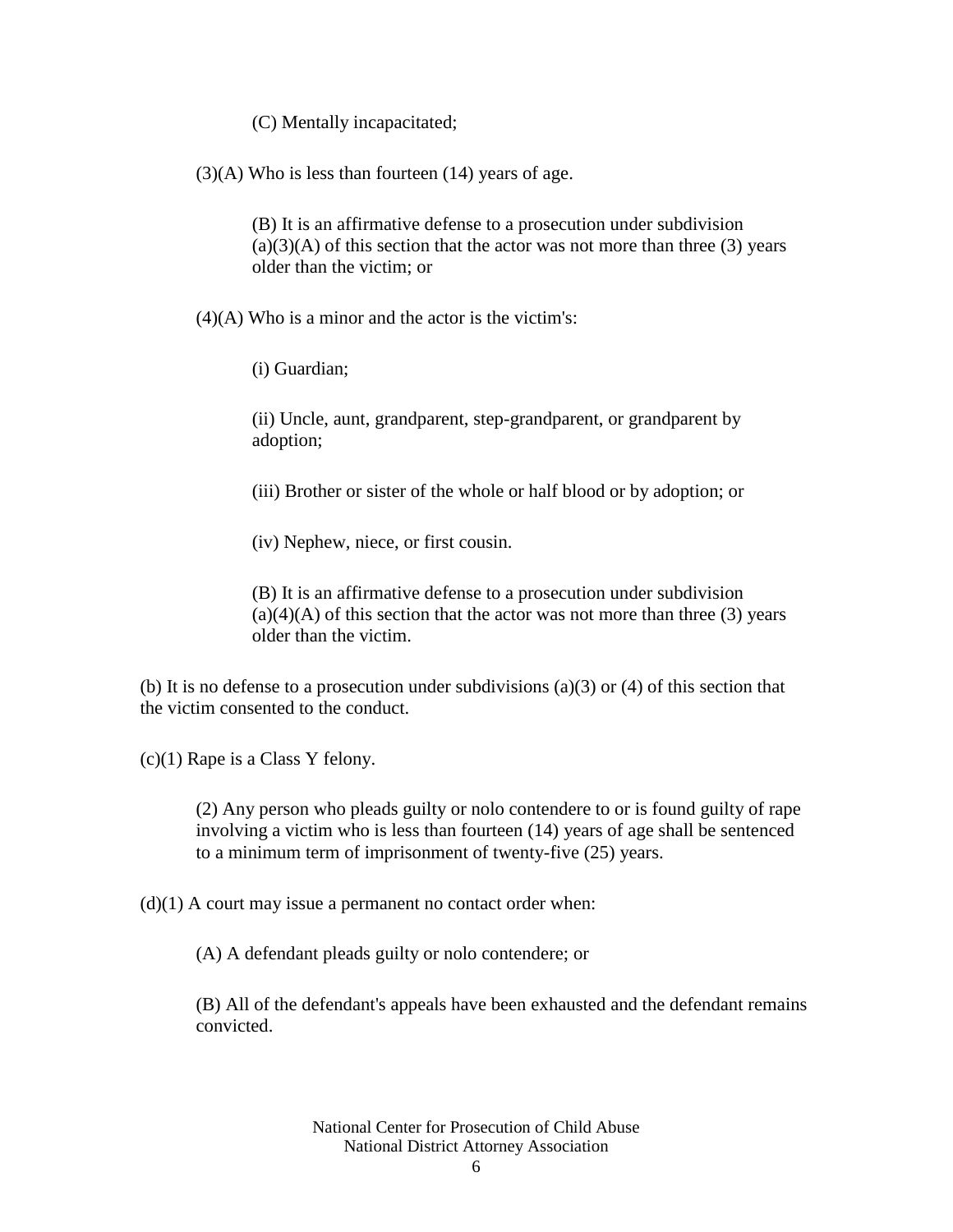(2) If a judicial officer has reason to believe that mental disease or defect of the defendant will or has become an issue in the case, the judicial officer shall enter such orders as are consistent with § 5-2-305.

# <span id="page-6-0"></span>**CALIFORNIA**

#### <span id="page-6-1"></span>**WEST'S ANN.CAL.WELF. & INST.CODE § 4512 (2011). Definitions**

As used in this division:

(a) "Developmental disability" means a disability that originates before an individual attains age 18 years, continues, or can be expected to continue, indefinitely, and constitutes a substantial disability for that individual. As defined by the Director of Developmental Services, in consultation with the Superintendent of Public Instruction, this term shall include mental retardation, cerebral palsy, epilepsy, and autism. This term shall also include disabling conditions found to be closely related to mental retardation or to require treatment similar to that required for individuals with mental retardation, but shall not include other handicapping conditions that are solely physical in nature.

(b) "Services and supports for persons with developmental disabilities" means specialized services and supports or special adaptations of generic services and supports directed toward the alleviation of a developmental disability or toward the social, personal, physical, or economic habilitation or rehabilitation of an individual with a developmental disability, or toward the achievement and maintenance of independent, productive, normal lives. The determination of which services and supports are necessary for each consumer shall be made through the individual program plan process. The determination shall be made on the basis of the needs and preferences of the consumer or, when appropriate, the consumer's family, and shall include consideration of a range of service options proposed by individual program plan participants, the effectiveness of each option in meeting the goals stated in the individual program plan, and the costeffectiveness of each option. Services and supports listed in the individual program plan may include, but are not limited to, diagnosis, evaluation, treatment, personal care, day care, domiciliary care, special living arrangements, physical, occupational, and speech therapy, training, education, supported and sheltered employment, mental health services, recreation, counseling of the individual with a developmental disability and of his or her family, protective and other social and sociolegal services, information and referral services, follow-along services, adaptive equipment and supplies, advocacy assistance, including self-advocacy training, facilitation and peer advocates, assessment, assistance in locating a home, child care, behavior training and behavior modification programs, camping, community integration services, community support, daily living skills training, emergency and crisis intervention, facilitating circles of support, habilitation, homemaker services, infant stimulation programs, paid roommates, paid neighbors, respite, short-term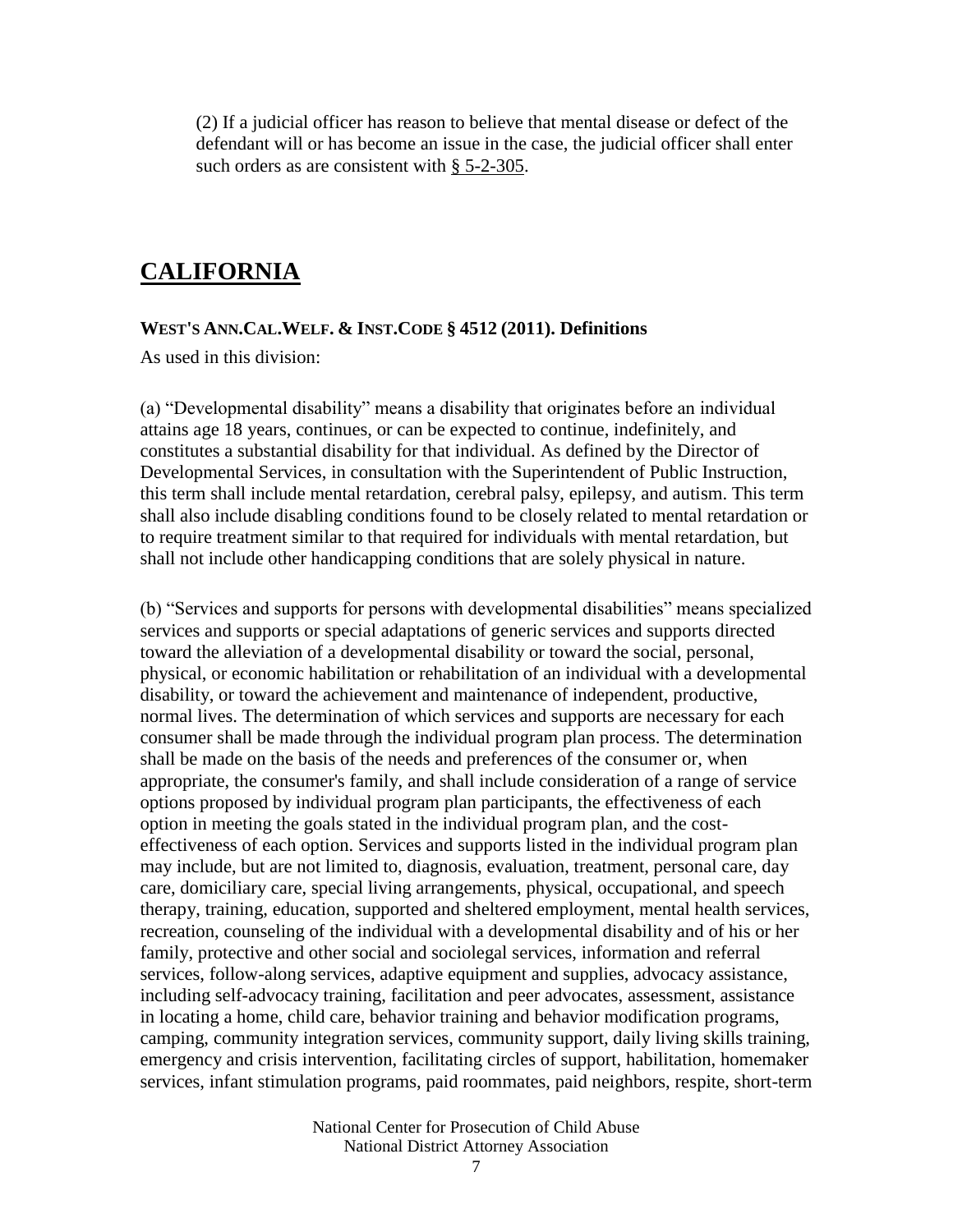out-of-home care, social skills training, specialized medical and dental care, supported living arrangements, technical and financial assistance, travel training, training for parents of children with developmental disabilities, training for parents with developmental disabilities, vouchers, and transportation services necessary to ensure delivery of services to persons with developmental disabilities. Nothing in this subdivision is intended to expand or authorize a new or different service or support for any consumer unless that service or support is contained in his or her individual program plan.

(c) Notwithstanding subdivisions (a) and (b), for any organization or agency receiving federal financial participation under the federal Developmental Disabilities Assistance and Bill of Rights Act, as amended "developmental disability" and "services for persons with developmental disabilities" means the terms as defined in the federal act to the extent required by federal law.

(d) "Consumer" means a person who has a disability that meets the definition of developmental disability set forth in subdivision (a).

(e) "Natural supports" means personal associations and relationships typically developed in the community that enhance the quality and security of life for people, including, but not limited to, family relationships, friendships reflecting the diversity of the neighborhood and the community, associations with fellow students or employees in regular classrooms and workplaces, and associations developed through participation in clubs, organizations, and other civic activities.

(f) "Circle of support" means a committed group of community members, who may include family members, meeting regularly with an individual with developmental disabilities in order to share experiences, promote autonomy and community involvement, and assist the individual in establishing and maintaining natural supports. A circle of support generally includes a plurality of members who neither provide nor receive services or supports for persons with developmental disabilities and who do not receive payment for participation in the circle of support.

(g) "Facilitation" means the use of modified or adapted materials, special instructions, equipment, or personal assistance by an individual, such as assistance with communications, that will enable a consumer to understand and participate to the maximum extent possible in the decisions and choices that effect his or her life.

(h) "Family support services" means services and supports that are provided to a child with developmental disabilities or his or her family and that contribute to the ability of the family to reside together.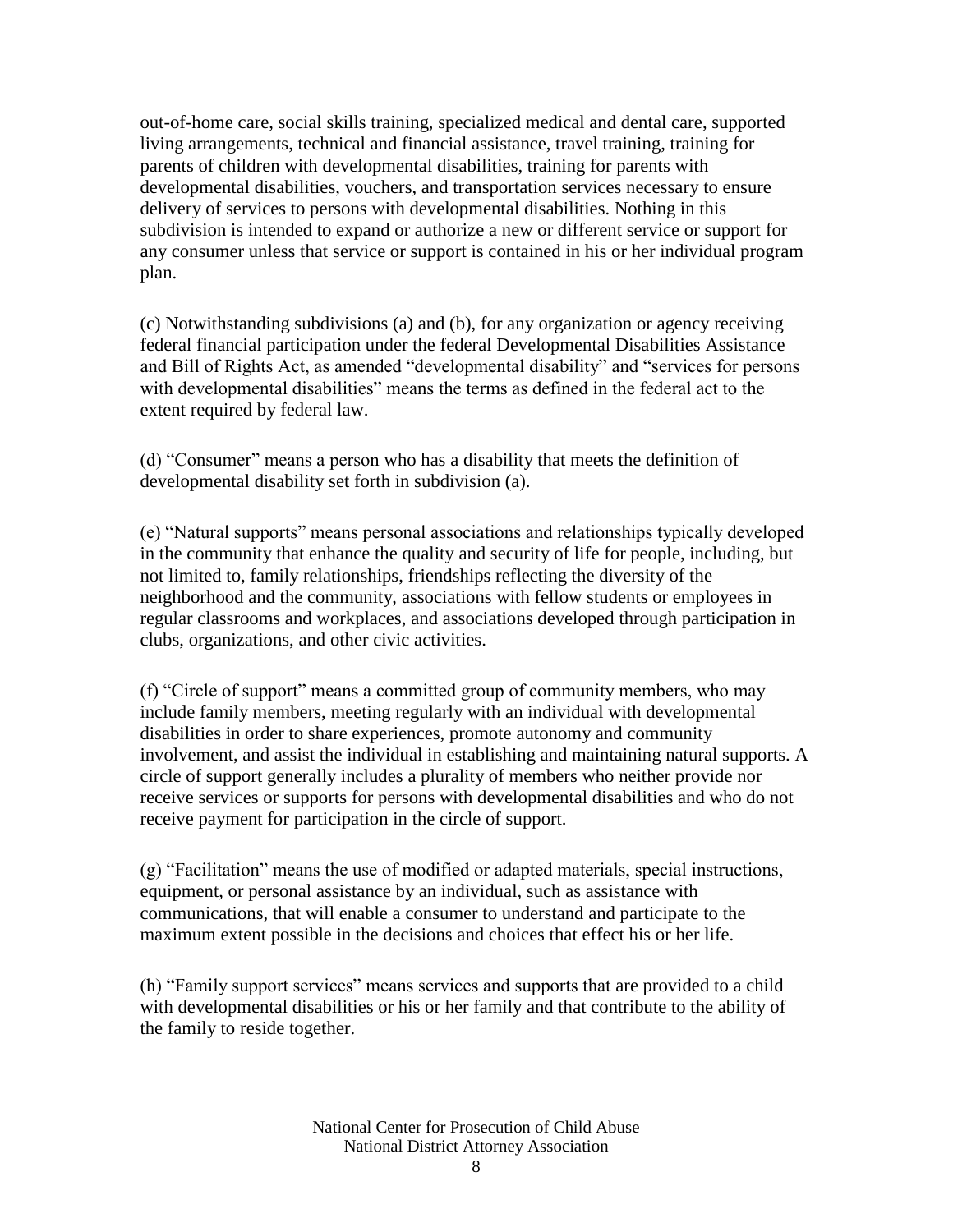(i) "Voucher" means any authorized alternative form of service delivery in which the consumer or family member is provided with a payment, coupon, chit, or other form of authorization that enables the consumer or family member to choose his or her own service provider.

(j) "Planning team" means the individual with developmental disabilities, the parents or legally appointed guardian of a minor consumer or the legally appointed conservator of an adult consumer, the authorized representative, including those appointed pursuant to subdivision (d) of Section 4548 and subdivision (e) of Section 4705, one or more regional center representatives, including the designated regional center service coordinator pursuant to subdivision (b) of Section 4640.7, any individual, including a service provider, invited by the consumer, the parents or legally appointed guardian of a minor consumer or the legally appointed conservator of an adult consumer, or the authorized representative, including those appointed pursuant to subdivision (d) of Section 4548 and subdivision (e) of Section 4705.

(k) "Stakeholder organizations" means statewide organizations representing the interests of consumers, family members, service providers, and statewide advocacy organizations.

(l) "Substantial disability" means the existence of significant functional limitations in three or more of the following areas of major life activity, as determined by a regional center, and as appropriate to the age of the person:

(1) Self-care.

(2) Receptive and expressive language.

(3) Learning.

(4) Mobility.

(5) Self-direction.

(6) Capacity for independent living.

(7) Economic self-sufficiency.

Any reassessment of substantial disability for purposes of continuing eligibility shall utilize the same criteria under which the individual was originally made eligible.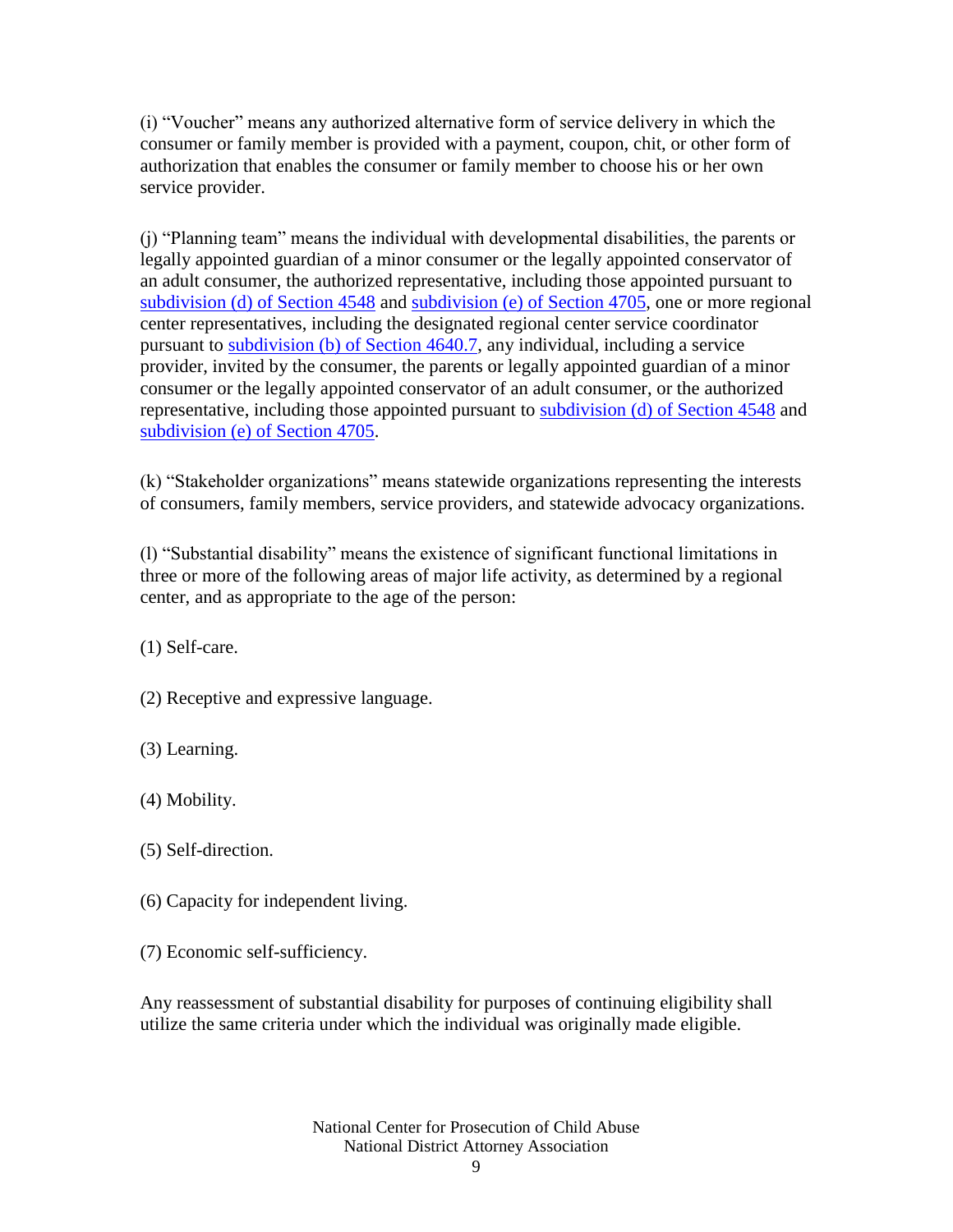#### <span id="page-9-0"></span>**CAL. PENAL CODE § 667.9 (2011). Conviction of certain crimes against persons 65 years of age or older, blind, deaf, developmentally disabled, paraplegic, quadriplegic, or under the age of 14 years; prior conviction; sentence enhancements**

(a) Any person who commits one or more of the crimes specified in subdivision (c) against a person who is 65 years of age or older, or against a person who is blind, deaf, developmentally disabled, a paraplegic, or a quadriplegic, or against a person who is under the age of 14 years, and that disability or condition is known or reasonably should be known to the person committing the crime, shall receive a one-year enhancement for each violation.

(b) Any person who commits a violation of subdivision (a) and who has a prior conviction for any of the offenses specified in subdivision (c), shall receive a two-year enhancement for each violation in addition to the sentence provided under Section 667.

- (c) Subdivisions (a) and (b) apply to the following crimes:
- (1) Mayhem, in violation of Section 203 or 205.
- (2) Kidnapping, in violation of Section 207, 209, or 209.5.
- (3) Robbery, in violation of Section 211.
- (4) Carjacking, in violation of Section 215.
- (5) Rape, in violation of paragraph (2) or (6) of subdivision (a) of Section 261.
- (6) Spousal rape, in violation of paragraph (1) or (4) of subdivision (a) of Section 262.
- (7) Rape, spousal rape, or sexual penetration in concert, in violation of Section 264.1.

(8) Sodomy, in violation of paragraph (2) or (3) of subdivision (c), or subdivision (d), of Section 286.

(9) Oral copulation, in violation of paragraph  $(2)$  or  $(3)$  of subdivision  $(c)$ , or subdivision (d), of Section 288a.

(10) Sexual penetration, in violation of subdivision (a) of Section 289.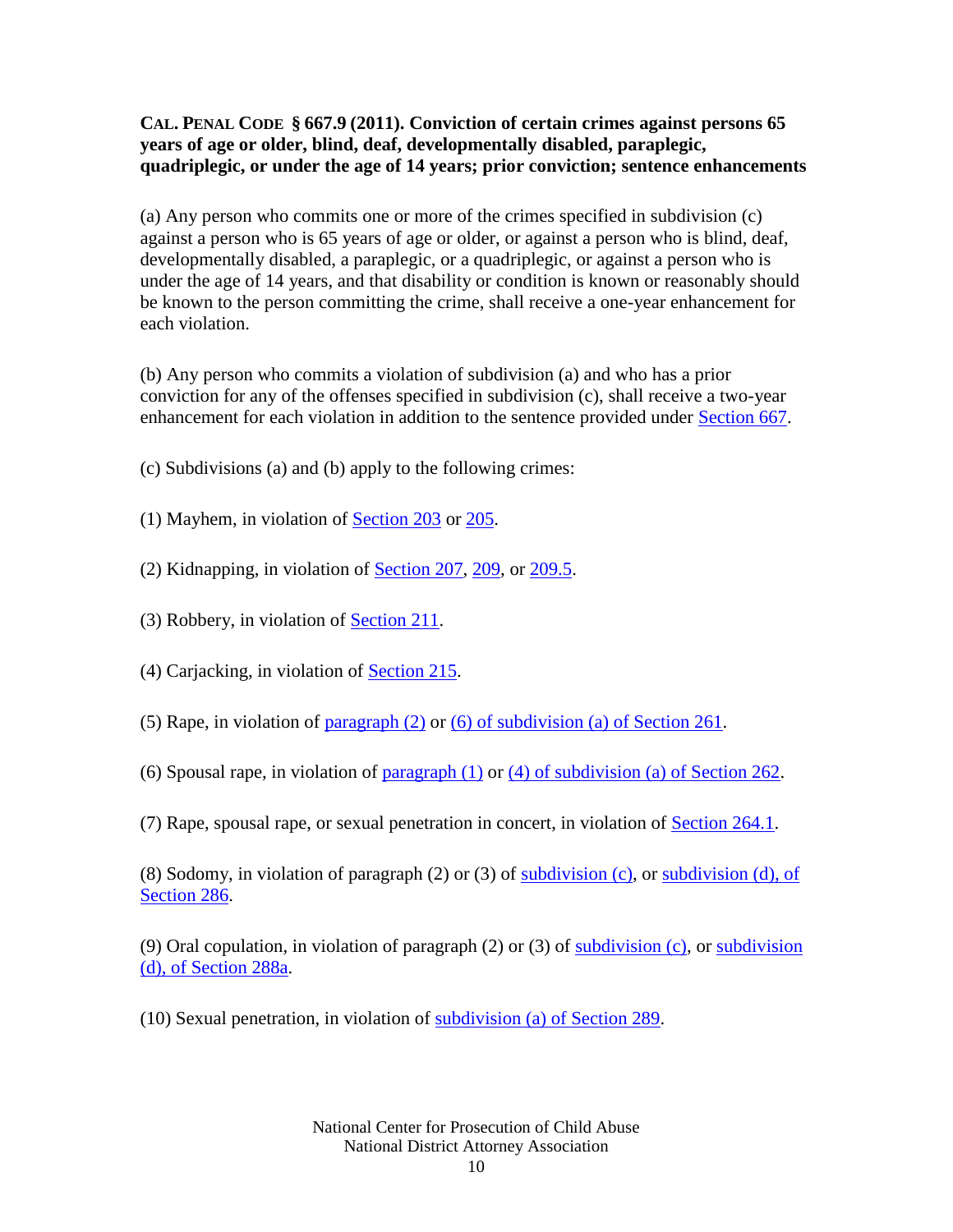(11) Burglary of the first degree, as defined in Section 460, in violation of Section 459.

(d) As used in this section, "developmentally disabled" means a severe, chronic disability of a person, which is all of the following:

(1) Attributable to a mental or physical impairment or a combination of mental and physical impairments.

(2) Likely to continue indefinitely.

(3) Results in substantial functional limitation in three or more of the following areas of life activity:

(A) Self-care.

- (B) Receptive and expressive language.
- (C) Learning.
- (D) Mobility.
- (E) Self-direction.
- (F) Capacity for independent living.
- (G) Economic self-sufficiency.

#### <span id="page-10-0"></span>**CAL. PENAL CODE §261 (2011). Rape defined**

(a) Rape is an act of sexual intercourse accomplished with a person not the spouse of the perpetrator, under any of the following circumstances:

**(1) Where a person is incapable, because of a mental disorder or developmental or physical disability, of giving legal consent, and this is known or reasonably should be known to the person committing the act. Notwithstanding the existence of a conservatorship pursuant to the provisions of the Lanterman-Petris-Short Act (Part 1 (commencing with Section 5000) of Division 5 of the Welfare and Institutions Code), the prosecuting attorney shall prove, as an element of the crime, that a**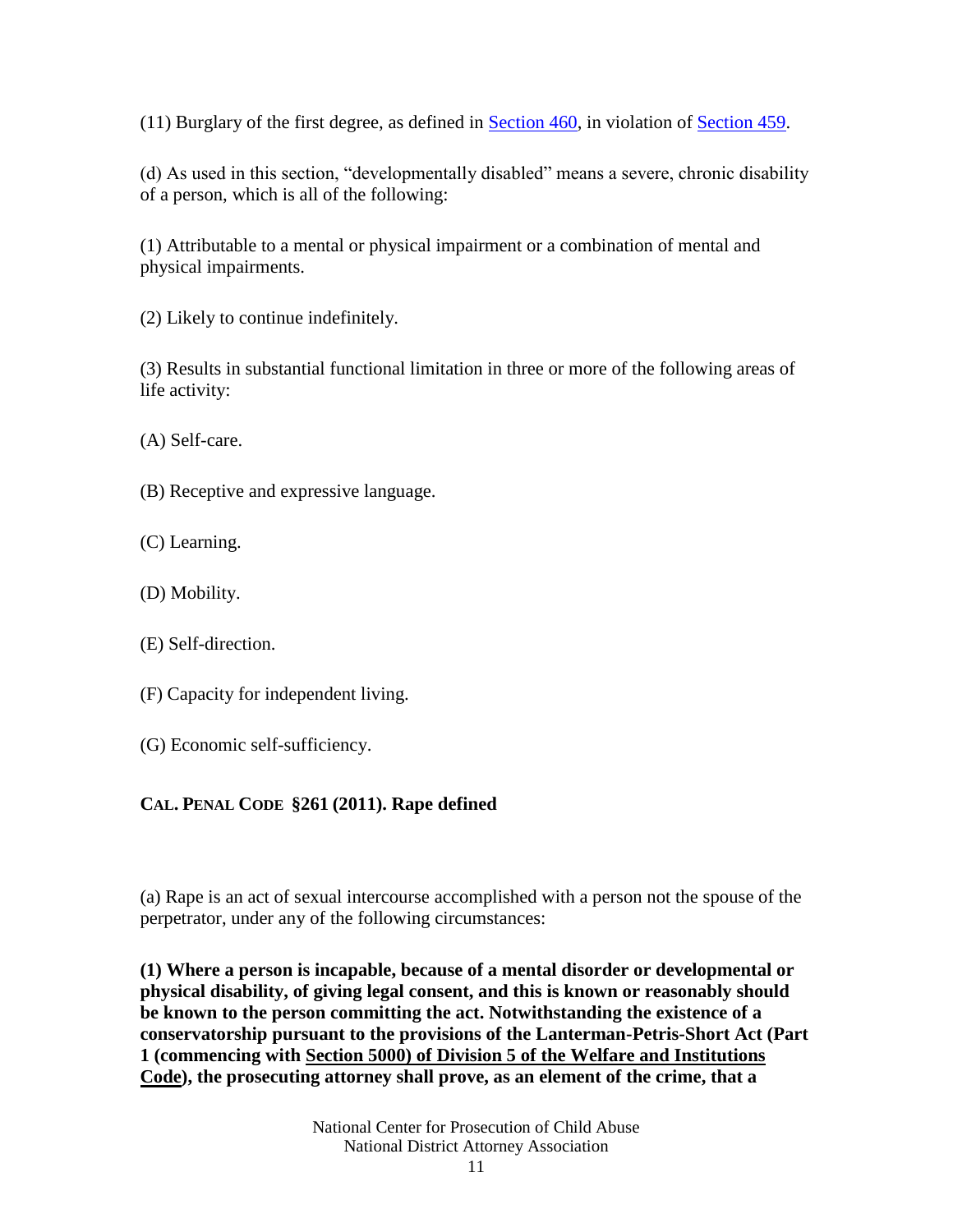#### **mental disorder or developmental or physical disability rendered the alleged victim incapable of giving consent.**

(2) Where it is accomplished against a person's will by means of force, violence, duress, menace, or fear of immediate and unlawful bodily injury on the person or another.

(3) Where a person is prevented from resisting by any intoxicating or anesthetic substance, or any controlled substance, and this condition was known, or reasonably should have been known by the accused.

(4) Where a person is at the time unconscious of the nature of the act, and this is known to the accused. As used in this paragraph, "unconscious of the nature of the act" means incapable of resisting because the victim meets one of the following conditions:

(A) Was unconscious or asleep.

(B) Was not aware, knowing, perceiving, or cognizant that the act occurred.

(C) Was not aware, knowing, perceiving, or cognizant of the essential characteristics of the act due to the perpetrator's fraud in fact.

(D) Was not aware, knowing, perceiving, or cognizant of the essential characteristics of the act due to the perpetrator's fraudulent representation that the sexual penetration served a professional purpose when it served no professional purpose.

(5) Where a person submits under the belief that the person committing the act is the victim's spouse, and this belief is induced by any artifice, pretense, or concealment practiced by the accused, with intent to induce the belief.

(6) Where the act is accomplished against the victim's will by threatening to retaliate in the future against the victim or any other person, and there is a reasonable possibility that the perpetrator will execute the threat. As used in this paragraph, "threatening to retaliate" means a threat to kidnap or falsely imprison, or to inflict extreme pain, serious bodily injury, or death.

(7) Where the act is accomplished against the victim's will by threatening to use the authority of a public official to incarcerate, arrest, or deport the victim or another, and the victim has a reasonable belief that the perpetrator is a public official. As used in this paragraph, "public official" means a person employed by a governmental agency who has the authority, as part of that position, to incarcerate, arrest, or deport another. The perpetrator does not actually have to be a public official.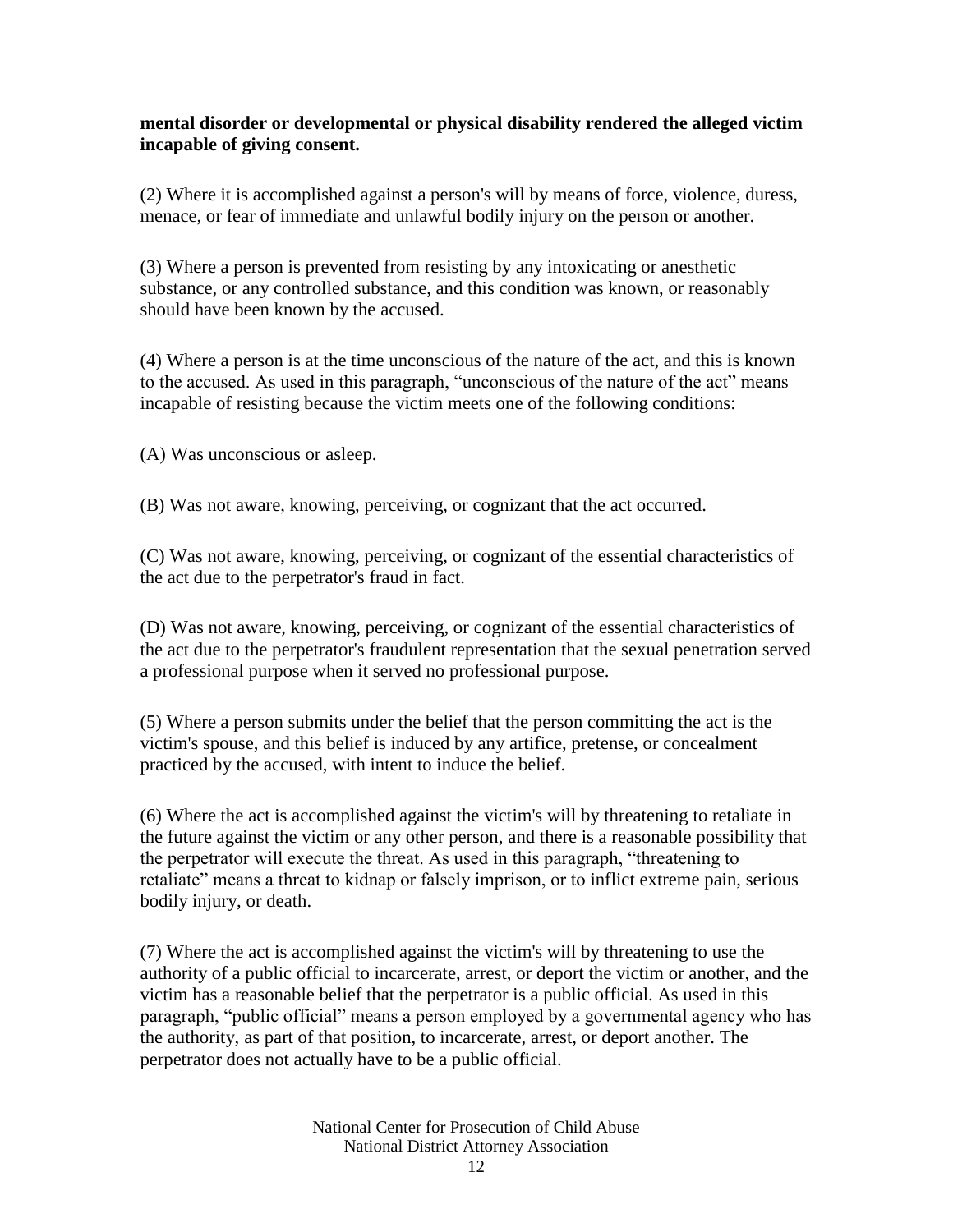(b) As used in this section, "duress" means a direct or implied threat of force, violence, danger, or retribution sufficient to coerce a reasonable person of ordinary susceptibilities to perform an act which otherwise would not have been performed, or acquiesce in an act to which one otherwise would not have submitted. The total circumstances, including the age of the victim, and his or her relationship to the defendant, are factors to consider in appraising the existence of duress.

(c) As used in this section, "menace" means any threat, declaration, or act which shows an intention to inflict an injury upon another.

#### <span id="page-12-0"></span>**CAL. PENAL CODE § 368 (2011). Crimes against elder or dependent adults**

<Section as amended by Stats.2011, c. 15 (A.B.109), eff. April 4, 2011, operative no earlier than July 1, 2011, and only upon the creation and funding of a community corrections grant program. See, also, section prior to amendment by Stats.2011, c. 15 (A.B.109), eff. April 4, 2011, operative no earlier than July 1, 2011, and only upon the creation and funding of a community corrections grant program.>

(a) The Legislature finds and declares that crimes against elders and dependent adults are deserving of special consideration and protection, not unlike the special protections provided for minor children, because elders and dependent adults may be confused, on various medications, mentally or physically impaired, or incompetent, and therefore less able to protect themselves, to understand or report criminal conduct, or to testify in court proceedings on their own behalf.

(b)(1) Any person who knows or reasonably should know that a person is an elder or dependent adult and who, under circumstances or conditions likely to produce great bodily harm or death, willfully causes or permits any elder or dependent adult to suffer, or inflicts thereon unjustifiable physical pain or mental suffering, or having the care or custody of any elder or dependent adult, willfully causes or permits the person or health of the elder or dependent adult to be injured, or willfully causes or permits the elder or dependent adult to be placed in a situation in which his or her person or health is endangered, is punishable by imprisonment in a county jail not exceeding one year, or by a fine not to exceed six thousand dollars (\$6,000), or by both that fine and imprisonment, or by imprisonment in the state prison for two, three, or four years.

(2) If in the commission of an offense described in paragraph (1), the victim suffers great bodily injury, as defined in Section 12022.7, the defendant shall receive an additional term in the state prison as follows: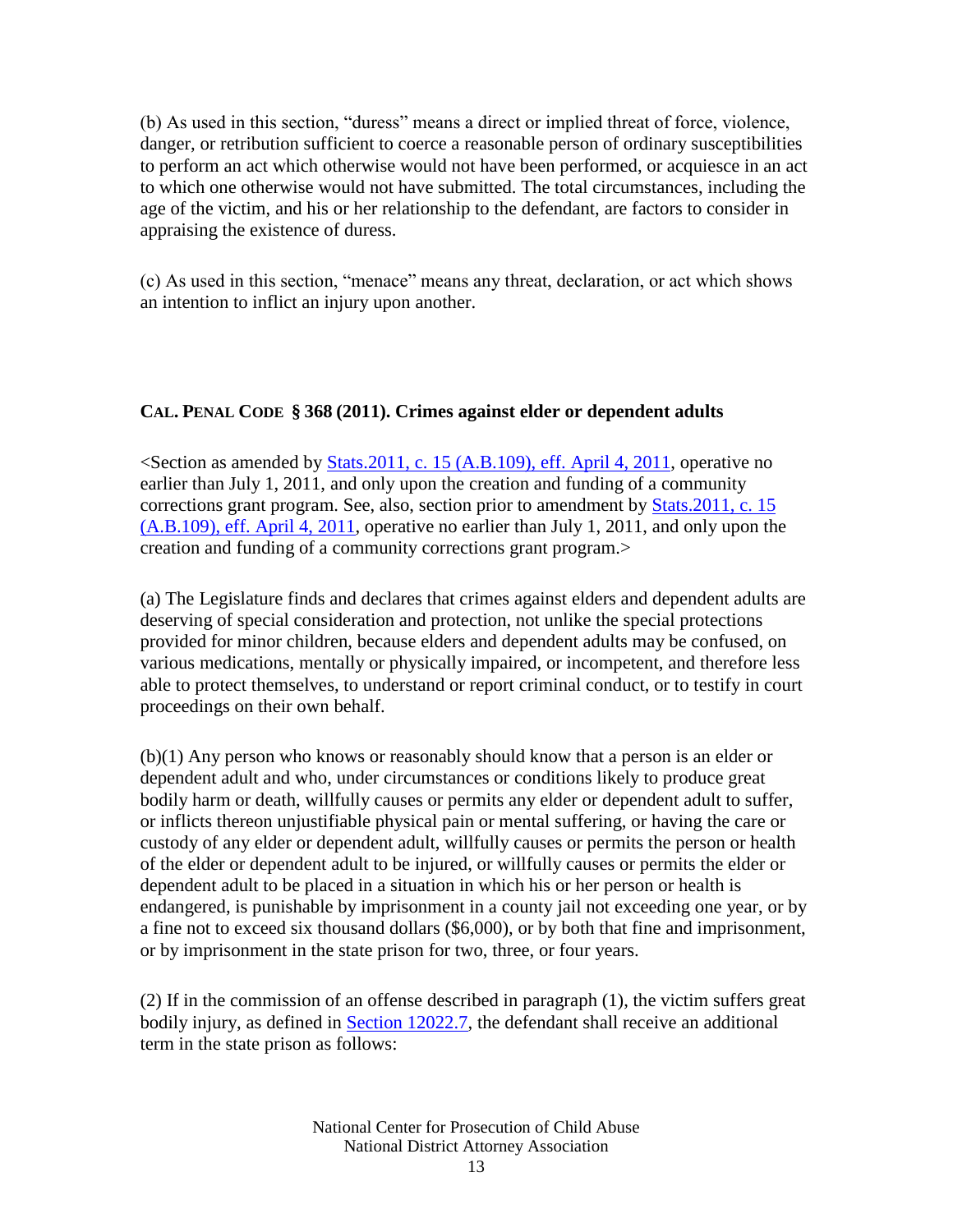(A) Three years if the victim is under 70 years of age.

(B) Five years if the victim is 70 years of age or older.

(3) If in the commission of an offense described in paragraph (1), the defendant proximately causes the death of the victim, the defendant shall receive an additional term in the state prison as follows:

(A) Five years if the victim is under 70 years of age.

(B) Seven years if the victim is 70 years of age or older.

(c) Any person who knows or reasonably should know that a person is an elder or dependent adult and who, under circumstances or conditions other than those likely to produce great bodily harm or death, willfully causes or permits any elder or dependent adult to suffer, or inflicts thereon unjustifiable physical pain or mental suffering, or having the care or custody of any elder or dependent adult, willfully causes or permits the person or health of the elder or dependent adult to be injured or willfully causes or permits the elder or dependent adult to be placed in a situation in which his or her person or health may be endangered, is guilty of a misdemeanor. A second or subsequent violation of this subdivision is punishable by a fine not to exceed two thousand dollars (\$2,000), or by imprisonment in a county jail not to exceed one year, or by both that fine and imprisonment.

(d) Any person who is not a caretaker who violates any provision of law proscribing theft, embezzlement, forgery, or fraud, or who violates Section 530.5 proscribing identity theft, with respect to the property or personal identifying information of an elder or a dependent adult, and who knows or reasonably should know that the victim is an elder or a dependent adult, is punishable by imprisonment in a county jail not exceeding one year, or pursuant to subdivision (h) of Section 1170 for two, three, or four years, when the moneys, labor, goods, services, or real or personal property taken or obtained is of a value exceeding nine hundred fifty dollars (\$950); and by a fine not exceeding one thousand dollars (\$1,000), by imprisonment in a county jail not exceeding one year, or by both that fine and imprisonment, when the moneys, labor, goods, services, or real or personal property taken or obtained is of a value not exceeding nine hundred fifty dollars (\$950).

(e) Any caretaker of an elder or a dependent adult who violates any provision of law proscribing theft, embezzlement, forgery, or fraud, or who violates Section 530.5 proscribing identity theft, with respect to the property or personal identifying information of that elder or dependent adult, is punishable by imprisonment in a county jail not exceeding one year, or pursuant to subdivision (h) of Section 1170 for two, three, or four years when the moneys, labor, goods, services, or real or personal property taken or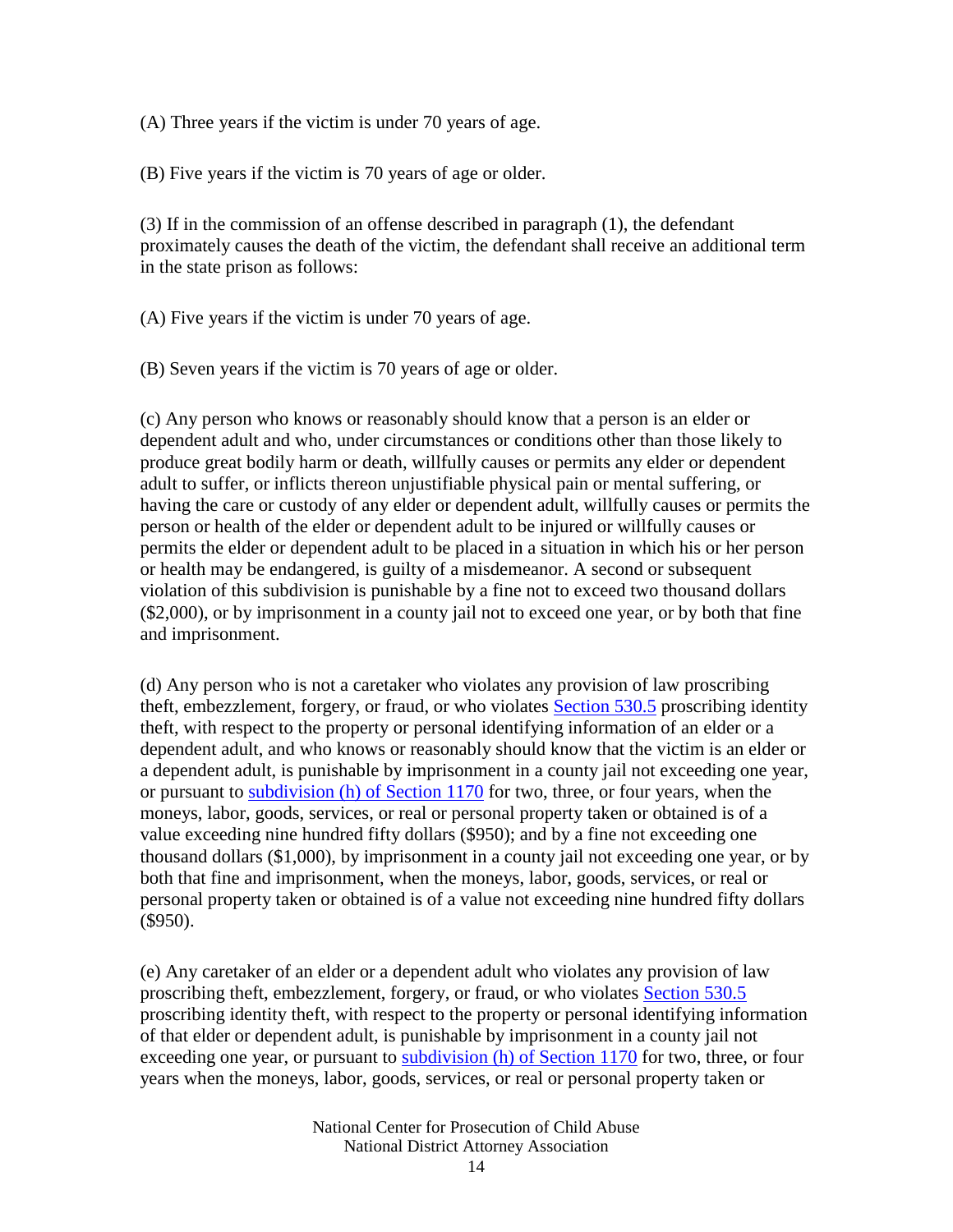obtained is of a value exceeding nine hundred fifty dollars (\$950), and by a fine not exceeding one thousand dollars (\$1, 000), by imprisonment in a county jail not exceeding one year, or by both that fine and imprisonment, when the moneys, labor, goods, services, or real or personal property taken or obtained is of a value not exceeding nine hundred fifty dollars (\$950).

(f) Any person who commits the false imprisonment of an elder or a dependent adult by the use of violence, menace, fraud, or deceit is punishable by imprisonment pursuant to subdivision (h) of Section 1170 for two, three, or four years.

(g) As used in this section, "elder" means any person who is 65 years of age or older.

(h) As used in this section, "dependent adult" means any person who is between the ages of 18 and 64, who has physical or mental limitations which restrict his or her ability to carry out normal activities or to protect his or her rights, including, but not limited to, persons who have physical or developmental disabilities or whose physical or mental abilities have diminished because of age. " Dependent adult" includes any person between the ages of 18 and 64 who is admitted as an inpatient to a 24-hour health facility, as defined in Sections 1250, 1250.2, and 1250.3 of the Health and Safety Code.

(i) As used in this section, "caretaker" means any person who has the care, custody, or control of, or who stands in a position of trust with, an elder or a dependent adult.

(j) Nothing in this section shall preclude prosecution under both this section and Section 187 or 12022.7 or any other provision of law. However, a person shall not receive an additional term of imprisonment under both paragraphs (2) and (3) of subdivision (b) for any single offense, nor shall a person receive an additional term of imprisonment under both Section 12022. 7 and paragraph (2) or (3) of subdivision (b) for any single offense.

(k) In any case in which a person is convicted of violating these provisions, the court may require him or her to receive appropriate counseling as a condition of probation. Any defendant ordered to be placed in a counseling program shall be responsible for paying the expense of his or her participation in the counseling program as determined by the court. The court shall take into consideration the ability of the defendant to pay, and no defendant shall be denied probation because of his or her inability to pay.

#### <span id="page-14-0"></span>**CAL. PENAL CODE § 1347.5 (2011). Testimony of disabled victims; closed-circuit TV; accommodations; legislative intent and construction of section; report to Legislature**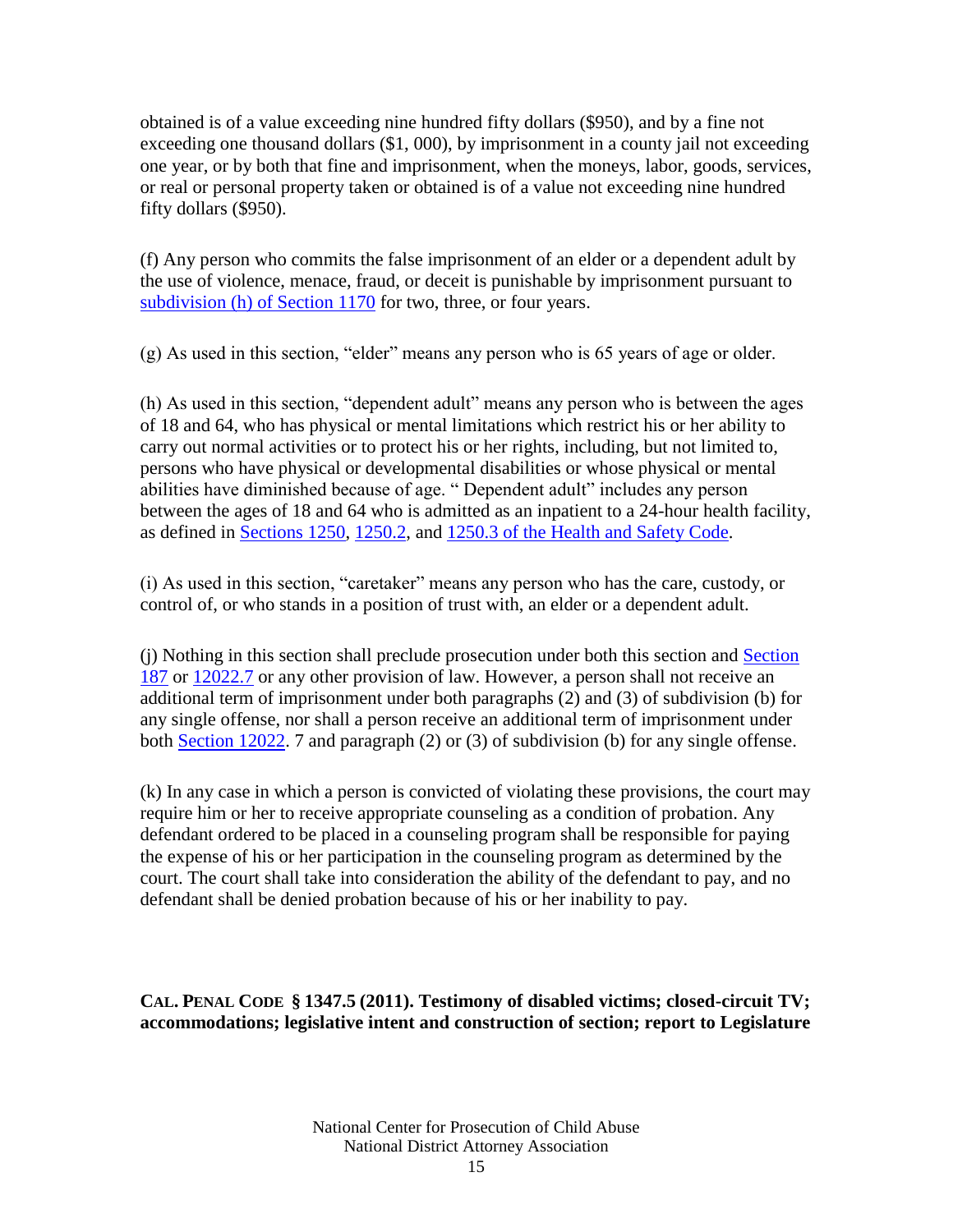(a) It is the intent of the Legislature, in enacting this section, to provide the court with discretion to modify court procedures, as a reasonable accommodation, to assure that adults and children with disabilities who have been victims of an alleged sexual or otherwise specified offense are able to participate effectively in criminal proceedings. In exercising its discretion, the court shall balance the rights of the defendant against the right of the victim who has a disability to full access and participation in the proceedings, while preserving the integrity of the court's truthfinding function.

(1) For purposes of this section, the term "disability" is defined in paragraphs (1) and (2) of subdivision (c) of Section 11135 of the Government Code.

(2) The right of the victim is not to confront the perpetrator, but derives under both Section 504 of the Rehabilitation Act of 1973 (29 U.S.C. Sec. 794) and the Americans with Disabilities Act of 1990 (42 U.S.C. Sec. 12101 and following) as a right to participate in or benefit from the same services or services that are equal or as effective as those enjoyed by persons without disabilities.

(b) Notwithstanding any other law, in any criminal proceeding in which the defendant is charged with a violation of Section 220, 243.4, 261, 261.5, 264.1, 273a, 273d, 285, 286, 288, 288a, 288.5, or 289, subdivision (1) of Section 314, Section 368, 647.6, or with any attempt to commit a crime listed in this subdivision, committed with or upon a person with a disability, the court in its discretion may make accommodations to support the person with a disability, including, but not limited to, any of the following:

(1) Allow the person with a disability reasonable periods of relief from examination and cross-examination during which he or she may retire from the courtroom. The judge may also allow other witnesses in the proceeding to be examined when the person with a disability retires from the courtroom.

(2) Allow the person with a disability to utilize a support person pursuant to Section 868.5 or a regional center representative providing services to a developmentally disabled individual pursuant to Article 1 (commencing with Section 4620) or Article 2 (commencing with Section 4640) of Chapter 5 of Division 4.5 of the Welfare and Institutions Code. In addition to, or instead of, allowing the person with a disability to utilize a support person or regional center representative pursuant to this paragraph, the court may allow the person with a disability to utilize a person necessary to facilitate the communication or physical needs of the person with a disability.

(3) Notwithstanding Section 68119 of the Government Code, the judge may remove his or her robe if the judge believes that this formal attire prevents full participation of the person with a disability because it is intimidating to him or her.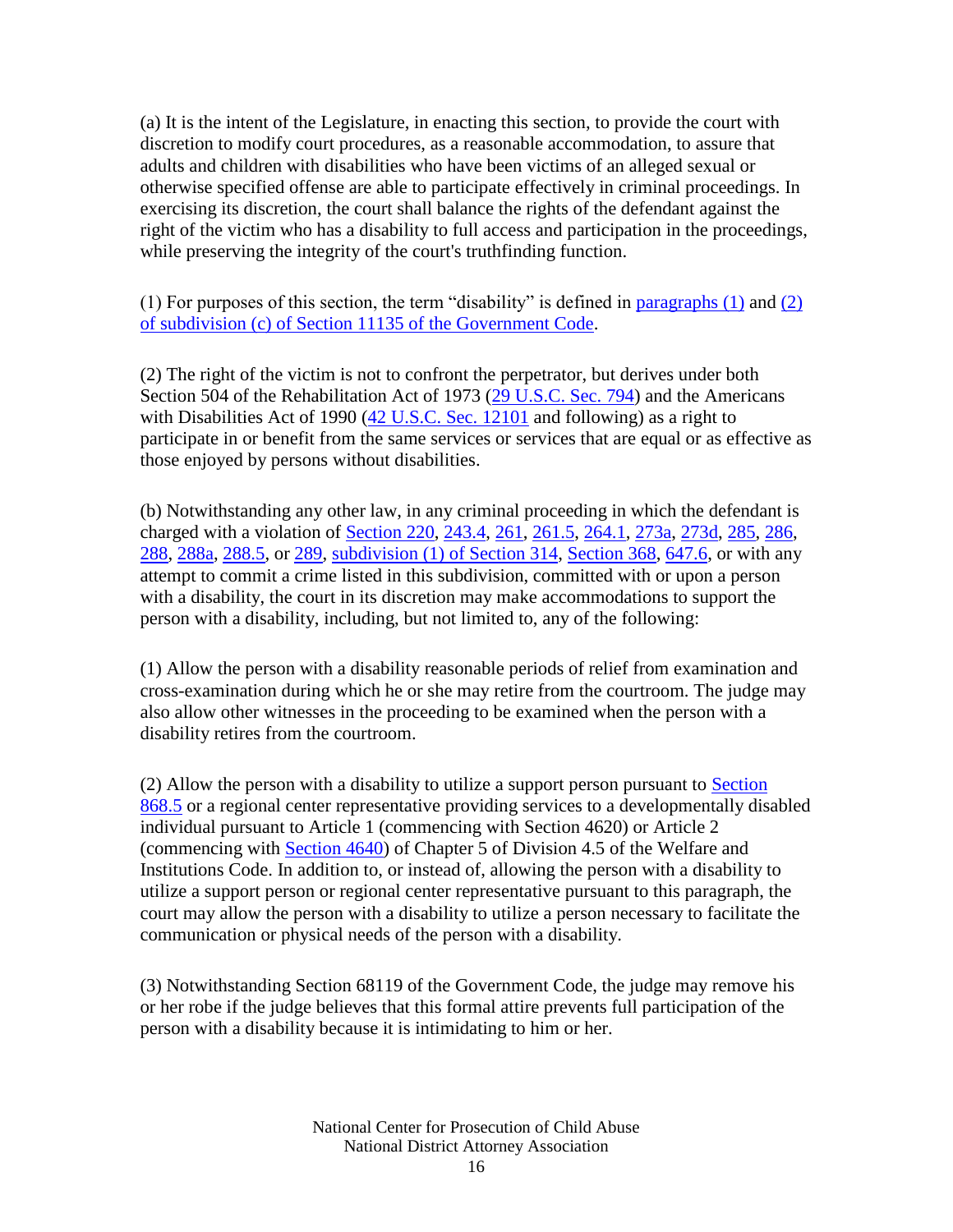(4) The judge, parties, witnesses, support persons, and court personnel may be relocated within the courtroom to facilitate a more comfortable and personal environment for the person with a disability as well as accommodating any specific requirements for communication by that person.

(c) The prosecutor may apply for an order that the testimony of the person with a disability at the preliminary hearing, in addition to being stenographically recorded, be recorded and preserved on videotape.

(1) The application for the order shall be in writing and made three days prior to the preliminary hearing.

(2) Upon timely receipt of the application, the judge shall order that the testimony of the person with a disability given at the preliminary hearing be taken and preserved on videotape. The videotape shall be transmitted to the clerk of the court in which the action is pending.

(3) If at the time of trial the court finds that further testimony would cause the person with a disability emotional trauma so that he or she is medically unavailable or otherwise unavailable within the meaning of Section 240 of the Evidence Code, the court may admit the videotape of his or her testimony at the preliminary hearing as former testimony under Section 1291 of the Evidence Code.

(4) Any videotape that is taken pursuant to this subdivision is subject to a protective order of the court for the purpose of protecting the privacy of the person with a disability. This subdivision does not affect the provisions of subdivision (b) of Section 868.7.

(d) Notwithstanding any other law, the court in any criminal proceeding, upon written notice of the prosecutor made at least three days prior to the date of the preliminary hearing or trial date on which the testimony of the person with a disability is scheduled, or during the course of the proceeding on the court's own motion, may order that the testimony of the person with a disability be taken by contemporaneous examination and cross-examination in another place and out of the presence of the judge, jury, and defendant, and communicated to the courtroom by means of two-way closed-circuit television, if the court makes all of the following findings:

(1) The person with a disability will be called on to testify concerning facts of an alleged sexual offense, or other crime as specified in subdivision (b), committed on or with that person.

(2) The impact on the person with a disability of one or more of the factors enumerated in subparagraphs (A) to (D), inclusive, is shown by clear and convincing evidence to be so substantial as to make the person with a disability unavailable as a witness unless closed-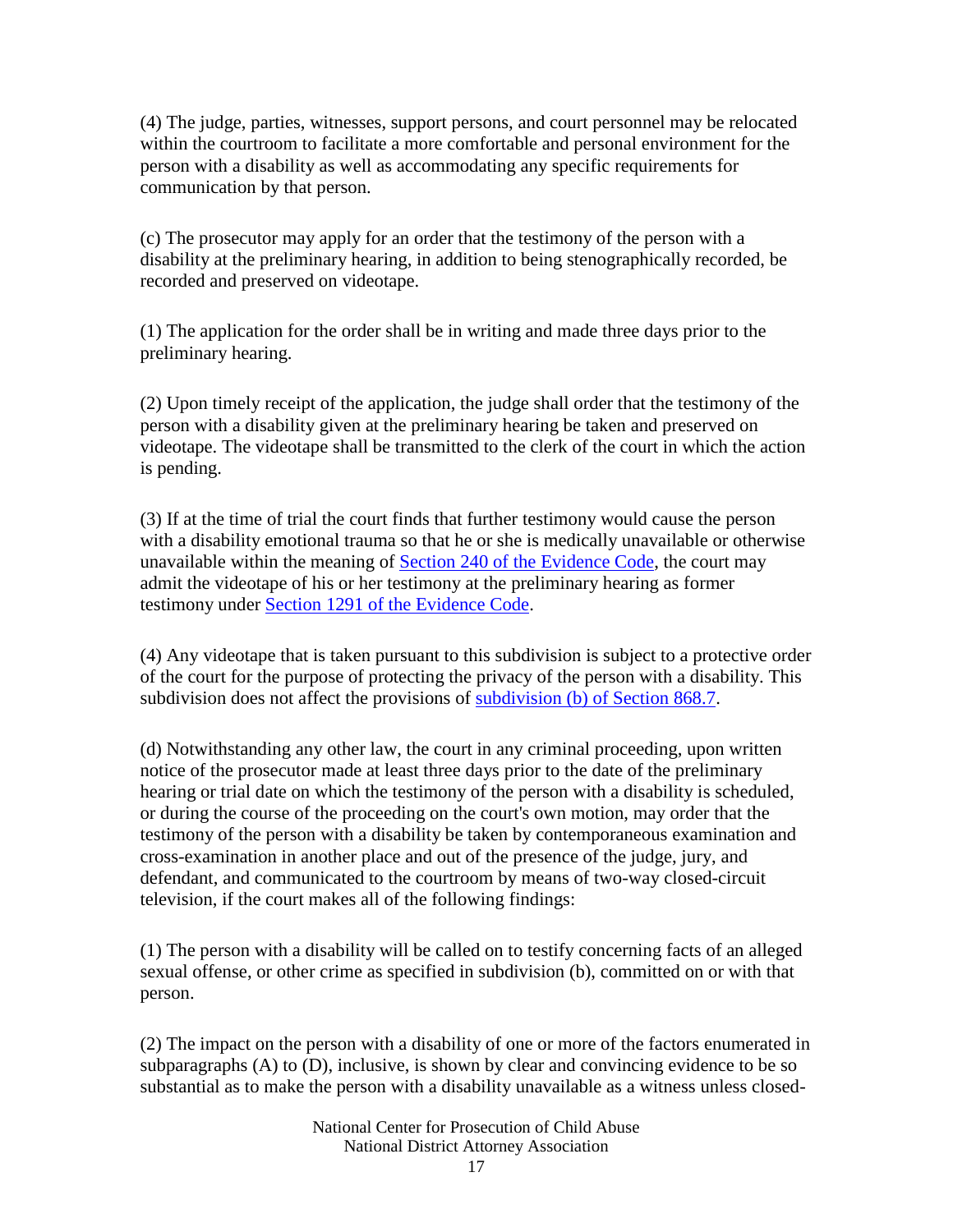circuit television is used. The refusal of the person with a disability to testify shall not alone constitute sufficient evidence that the special procedure described in this subdivision is necessary in order to accommodate the disability. The court may take into consideration the relationship between the person with a disability and the defendant or defendants.

(A) Threats of serious bodily injury to be inflicted on the person with a disability or a family member, of incarceration, institutionalization, or deportation of the person with a disability or a family member, or of removal of the person with a disability from his or her residence by withholding needed services when the threats come from a service provider, in order to prevent or dissuade the person with a disability from attending or giving testimony at any trial or court proceeding or to prevent that person from reporting the alleged offense or from assisting in criminal prosecution.

(B) Use of a firearm or any other deadly weapon during the commission of the crime.

(C) Infliction of great bodily injury upon the person with a disability during the commission of the crime.

(D) Conduct on the part of the defendant or defense counsel during the hearing or trial that causes the person with a disability to be unable to continue his or her testimony.

(e)(1) The hearing on the motion brought pursuant to this subdivision shall be conducted out of the presence of the jury.

(2) Notwithstanding Section 804 of the Evidence Code or any other law, the court, in determining the merits of the motion, shall not compel the person with a disability to testify at the hearing; nor shall the court deny the motion on the ground that the person with a disability has not testified.

(3) In determining whether the impact on an individual person with a disability of one or more of the factors enumerated under paragraph (2) of subdivision (d) is so substantial that the person is unavailable as a witness unless the closed-circuit television procedure is employed, the court may question the person with a disability in chambers, or at some other comfortable place other than the courtroom, on the record for a reasonable period of time with the support person described under paragraph (2) of subdivision (b), the prosecutor, and defense counsel present. At this time the court shall explain the process to the person with a disability. The defendant or defendants shall not be present; however, the defendant or defendants shall have the opportunity to contemporaneously observe the proceedings by closed-circuit television. Defense counsel shall be afforded a reasonable opportunity to consult with the defendant or defendants prior to the conclusion of the session in chambers.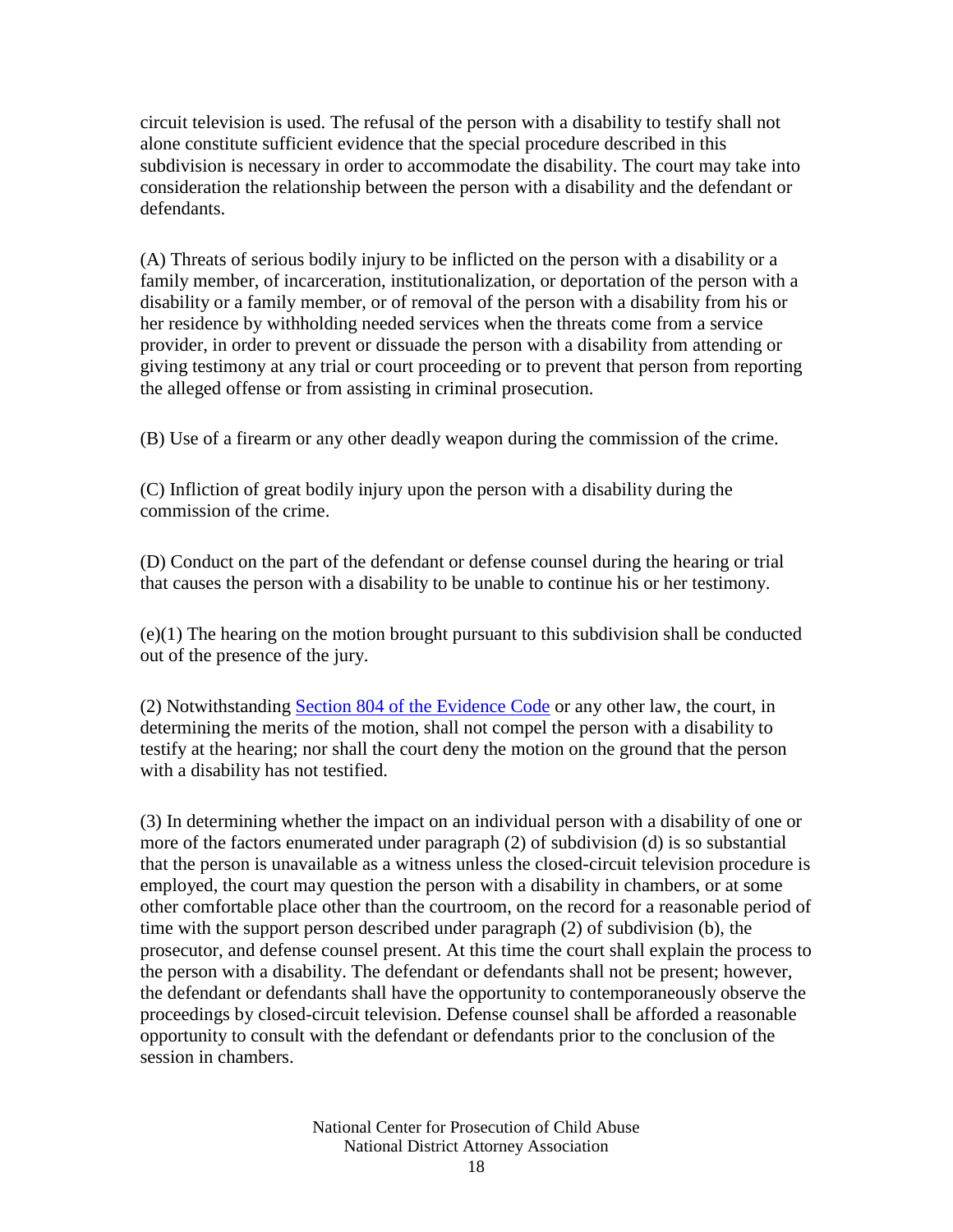(f) When the court orders the testimony of a victim who is a person with a disability to be taken in another place outside of the courtroom, the court shall do all of the following:

(1) Make a brief statement on the record, outside of the presence of the jury, of the reasons in support of its order. While the statement need not include traditional findings of fact, the reasons shall be set forth with sufficient specificity to permit meaningful review and to demonstrate that discretion was exercised in a careful, reasonable, and equitable manner.

(2) Instruct the members of the jury that they are to draw no inferences from the use of closed-circuit television as a means of assuring the full participation of the victim who is a person with a disability by accommodating that individual's disability.

(3) Instruct respective counsel, outside of the presence of the jury, that they are to make no comment during the course of the trial on the use of closed-circuit television procedures.

(4) Instruct the support person, if the person is part of the court's accommodation of the disability, outside of the presence of the jury, that he or she is not to coach, cue, or in any way influence or attempt to influence the testimony of the person with a disability.

(5) Order that a complete record of the examination of the person with a disability, including the images and voices of all persons who in any way participate in the examination, be made and preserved on videotape in addition to being stenographically recorded. The videotape shall be transmitted to the clerk of the court in which the action is pending and shall be made available for viewing to the prosecuting attorney, the defendant, and his or her attorney, during ordinary business hours. The videotape shall be destroyed after five years have elapsed from the date of entry of judgment. If an appeal is filed, the tape shall not be destroyed until a final judgment on appeal has been ordered. Any videotape that is taken pursuant to this section is subject to a protective order of the court for the purpose of protecting the privacy of the person with a disability. This subdivision does not affect the provisions of subdivision (b) of Section 868.7.

(g) When the court orders the testimony of a victim who is a person with a disability to be taken in another place outside the courtroom, nothing in this section shall prohibit the court from ordering the victim to appear in the courtroom for a limited purpose, including the identification of the defendant or defendants as the court deems necessary.

(h) The examination shall be under oath, and the defendant shall be able to see and hear the person with a disability. If two-way closed-circuit television is used, the defendant's image shall be transmitted live to the person with a disability.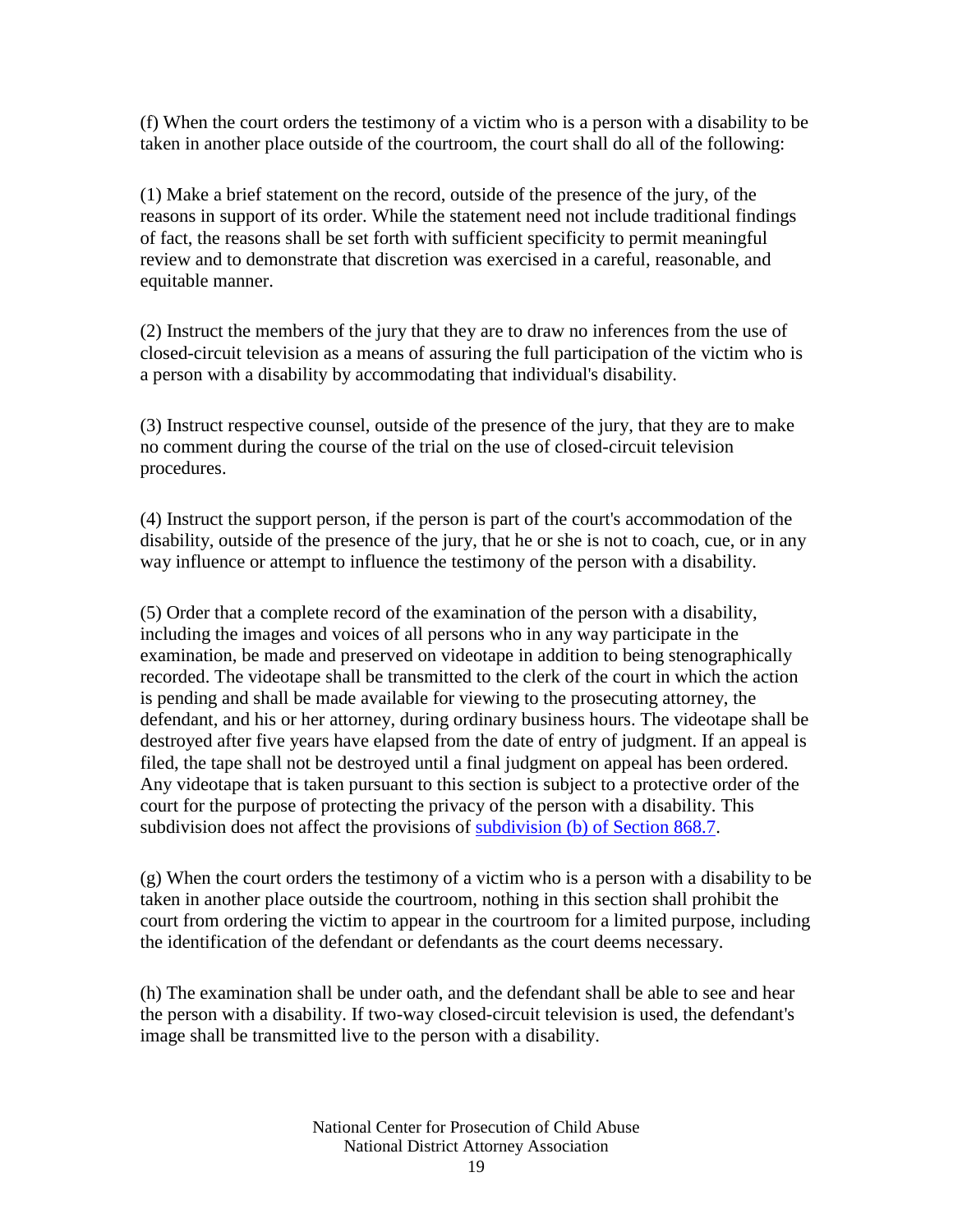(i) Nothing in this section shall affect the disqualification of witnesses pursuant to Section 701 of the Evidence Code.

(j) The cost of examination by contemporaneous closed-circuit television ordered pursuant to this section shall be borne by the court out of its existing budget.

(k) This section shall not be construed to obviate the need to provide other accommodations necessary to ensure accessibility of courtrooms to persons with disabilities nor prescribe a lesser standard of accessibility or usability for persons with disabilities than that provided by Title II of the Americans with Disabilities Act of 1990 (42 U.S.C. Sec. 12101 and following) and federal regulations adopted pursuant to that act.

(l) The Judicial Council shall report to the Legislature, no later than two years after the enactment of this subdivision, on the frequency of the use and effectiveness of admitting the videotape of testimony by means of closed-circuit television.

### <span id="page-19-0"></span>**DELAWARE**

#### <span id="page-19-1"></span>**DEL. CODE ANN. TIT. 11, § 9421 (2011). Legislative intent**

The General Assembly finds that it is necessary to provide every victim and witness with a cognitive disability, particularly those whose disability renders them the emotional or mental equivalent of a child, with additional consideration and different treatment than that usually required for adult victims and witnesses who are not cognitively disabled. It is therefore the intent of the General Assembly to provide each victim and witness with a cognitive disability who is involved in a criminal proceeding with certain fundamental rights and protections.

#### <span id="page-19-2"></span>**DEL. CODE ANN. TIT. 11, § 9422 (2011). Definitions**

The following words, terms and phrases, when used in this subchapter, shall have the meanings ascribed to them in this section, except where the context clearly indicates a different meaning:

(1) "Cognitive disability" means a developmental disability that substantially impairs an individual's cognitive abilities including, but not limited to, delirium, dementia and other organic brain disorders for which there is an identifiable pathologic condition, as well as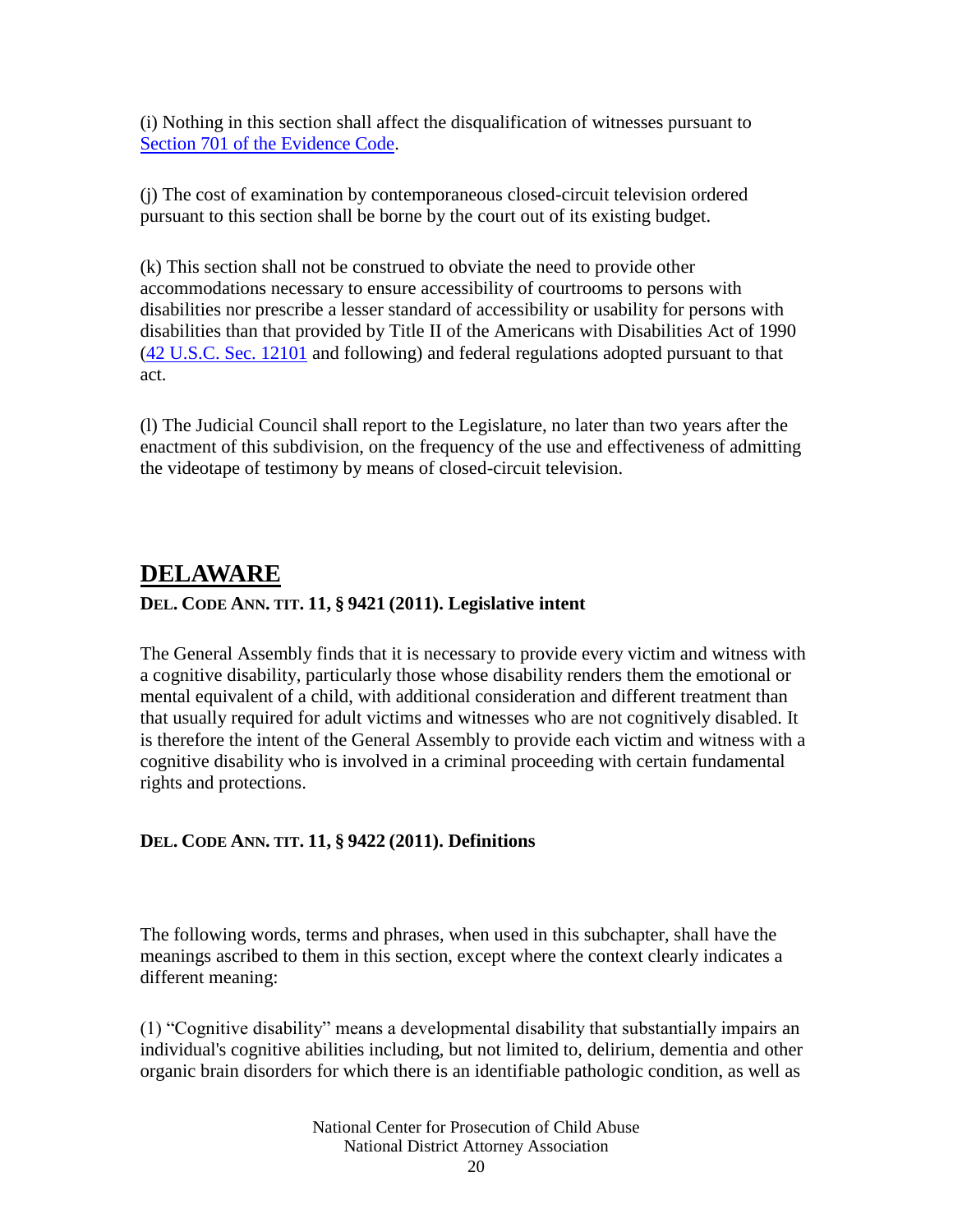nonorganic brain disorders commonly called functional disorders. "Cognitive disability" also includes conditions of mental retardation, severe cerebral palsy, and any other condition found to be closely related to mental retardation because such condition results in the impairment of general intellectual functioning or adaptive behavior similar to that of persons who have been diagnosed with mental retardation, or such condition requires treatment and services similar to those required for persons who have been diagnosed with mental retardation.

(2) "Victim" or "witness" shall not include any person with a cognitive disability accused of committing a felony; provided however, that the word "victim" or "witness" may, in the court's discretion, include:

a. A person with a cognitive disability where such person's participation in a felony appears to have been induced, coerced or unwilling; or

b. A person with a cognitive disability who has participated in the felony, but who has subsequently and voluntarily agreed to testify on behalf of the State.

#### <span id="page-20-0"></span>**DEL. CODE ANN. TIT. 11, § 9423 (2011). Expedited proceedings**

In all criminal proceedings involving a victim or witness with a cognitive disability, the court and the prosecution shall take appropriate action to ensure a prompt trial in order to minimize the length of time the victim or witness must endure the stress of the victim's or witness's involvement in the proceedings. In ruling on any motion or other request for a delay or continuance of proceedings, the court shall consider and give weight to any adverse impact such delay or continuance might have on the well-being of any victim or witness with a cognitive disability.

#### <span id="page-20-1"></span>**DEL. CODE ANN. TIT. 11, § 9424 (2011). Additional rights and services**

(a) A victim or witness with a cognitive disability is entitled to an explanation, in language the victim or witness understands, of all legal proceedings in which the victim or witness is to be involved.

(b) A victim or witness with a cognitive disability is entitled to be accompanied, in all proceedings, by a "friend" or other person in whom the victim or witness trusts, which person shall be permitted to advise the judge, when appropriate and as a friend of the court, regarding the cognitively disabled person's ability to understand proceedings and questions.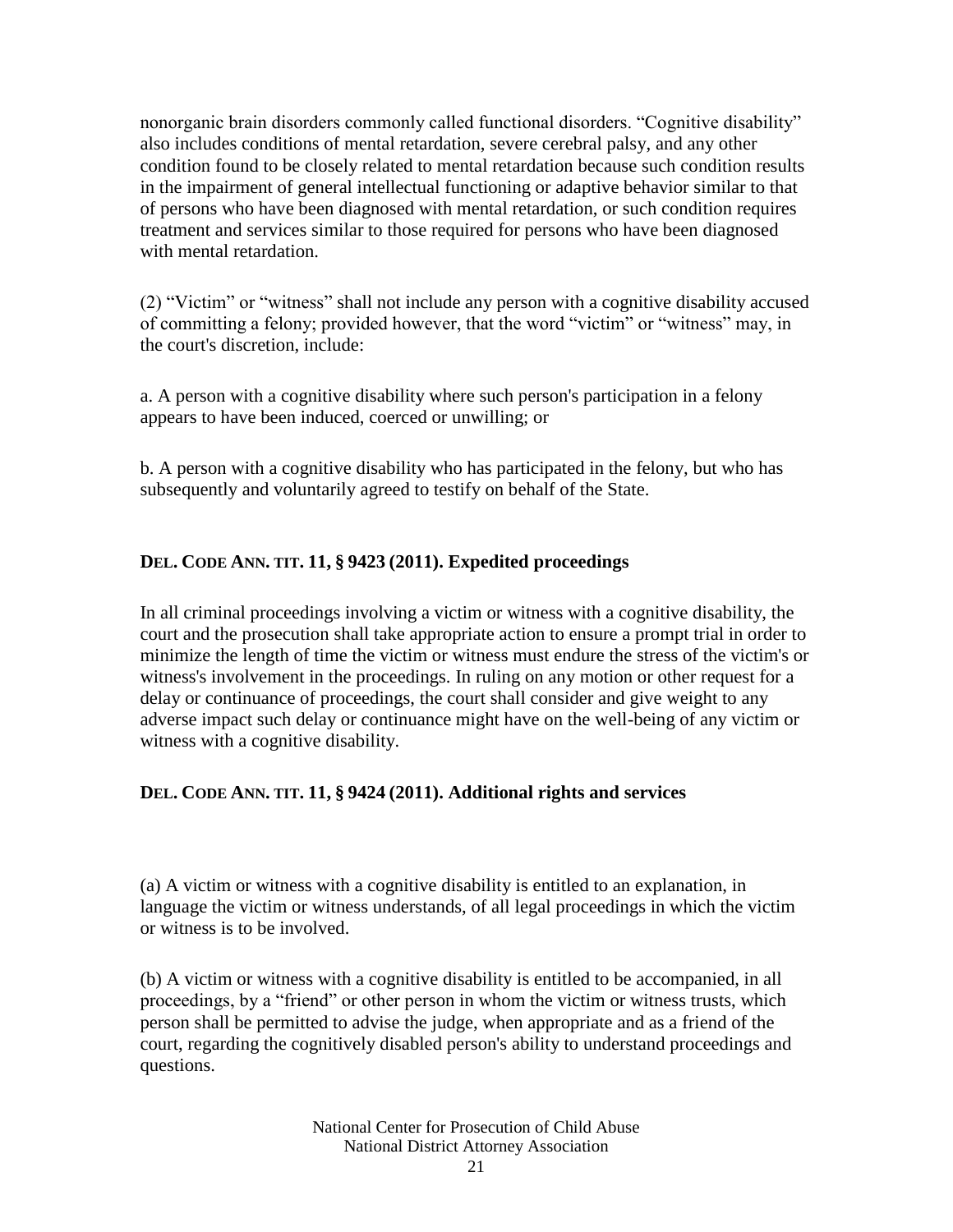(c) A victim or witness with a cognitive disability is entitled to information about, and referrals to, appropriate social services and programs to assist the victim or witness, and the victim's or witness's family, in coping with the emotional impact of the crime, and the subsequent court proceedings in which the victim or witness is to become involved.

# <span id="page-21-0"></span>**FLORIDA**

#### <span id="page-21-1"></span>**FLA. STAT. ANN. § 918.16 (2011). Sex offenses; testimony of person under age 16 or person with mental retardation; testimony of victim; courtroom cleared; exceptions**

(1) Except as provided in subsection (2), in the trial of any case, civil or criminal, when any person under the age of 16 or any person with mental retardation as defined in  $s$ . 393.063 is testifying concerning any sex offense, the court shall clear the courtroom of all persons except parties to the cause and their immediate families or guardians, attorneys and their secretaries, officers of the court, jurors, newspaper reporters or broadcasters, court reporters, and, at the request of the victim, victim or witness advocates designated by the state attorney's office.

(2) When the victim of a sex offense is testifying concerning that offense in any civil or criminal trial, the court shall clear the courtroom of all persons upon the request of the victim, regardless of the victim's age or mental capacity, except that parties to the cause and their immediate families or guardians, attorneys and their secretaries, officers of the court, jurors, newspaper reporters or broadcasters, court reporters, and, at the request of the victim, victim or witness advocates designated by the state attorney may remain in the courtroom.

#### <span id="page-21-2"></span>**FLA. STAT. ANN. § 825.101 (2011). Definitions**

As used in this chapter:

(1) "Business relationship" means a relationship between two or more individuals or entities where there exists an oral or written contract or agreement for goods or services.

(2) "Caregiver" means a person who has been entrusted with or has assumed responsibility for the care or the property of an elderly person or disabled adult. "Caregiver" includes, but is not limited to, relatives, court-appointed or voluntary guardians, adult household members, neighbors, health care providers, and employees and volunteers of facilities as defined in subsection (7).

(3) "Deception" means: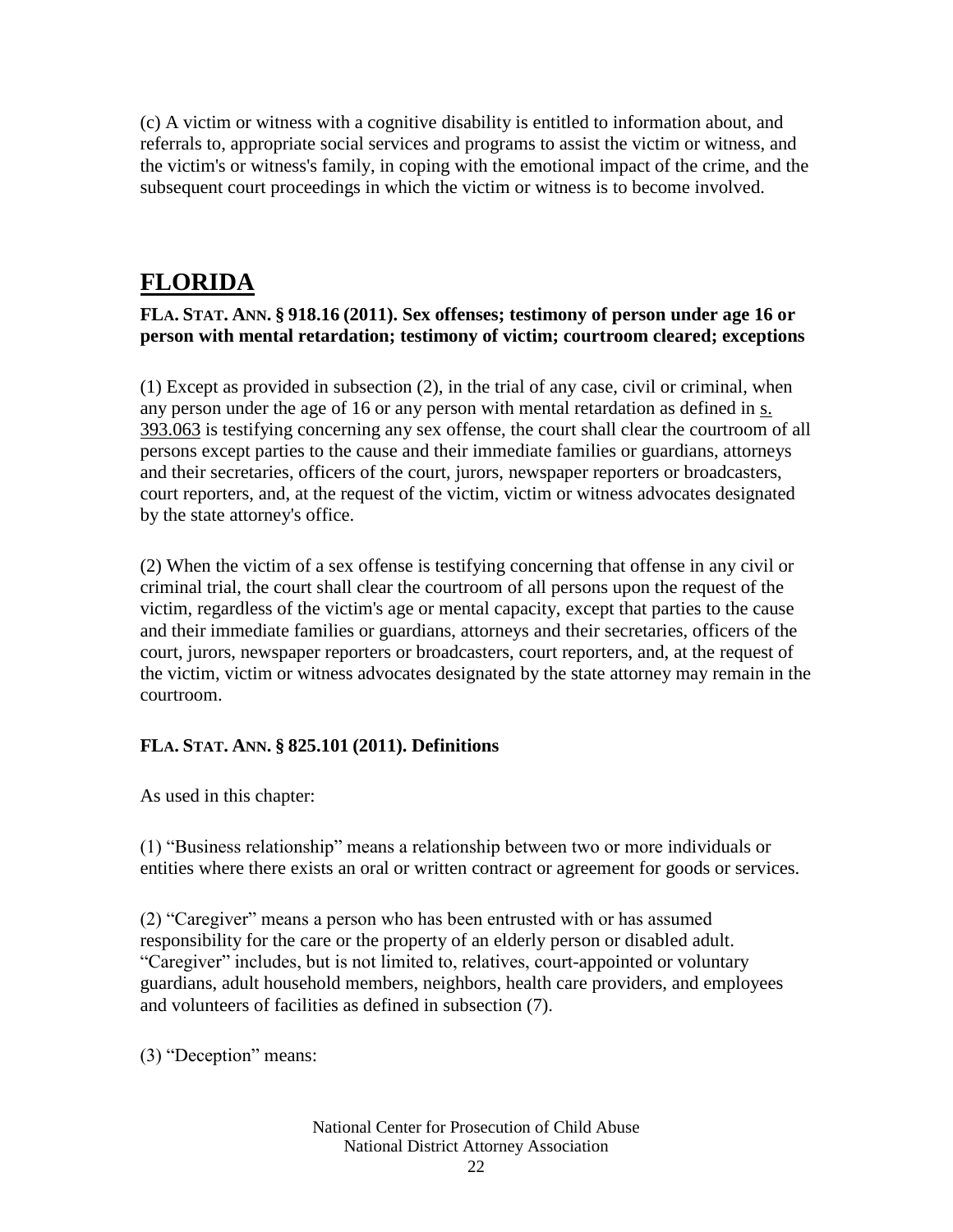(a) Misrepresenting or concealing a material fact relating to:

1. Services rendered, disposition of property, or use of property, when such services or property are intended to benefit an elderly person or disabled adult;

2. Terms of a contract or agreement entered into with an elderly person or disabled adult; or

3. An existing or preexisting condition of any property involved in a contract or agreement entered into with an elderly person or disabled adult; or

(b) Using any misrepresentation, false pretense, or false promise in order to induce, encourage, or solicit an elderly person or disabled adult to enter into a contract or agreement.

(4) "Disabled adult" means a person 18 years of age or older who suffers from a condition of physical or mental incapacitation due to a developmental disability, organic brain damage, or mental illness, or who has one or more physical or mental limitations that restrict the person's ability to perform the normal activities of daily living.

(5) "Elderly person" means a person 60 years of age or older who is suffering from the infirmities of aging as manifested by advanced age or organic brain damage, or other physical, mental, or emotional dysfunctioning, to the extent that the ability of the person to provide adequately for the person's own care or protection is impaired.

(6) "Endeavor" means to attempt or try.

(7) "Facility" means any location providing day or residential care or treatment for elderly persons or disabled adults. The term "facility" may include, but is not limited to, any hospital, training center, state institution, nursing home, assisted living facility, adult family-care home, adult day care center, group home, mental health treatment center, or continuing care community.

(8) "Intimidation" means the communication by word or act to an elderly person or disabled adult that the elderly person or disabled adult will be deprived of food, nutrition, clothing, shelter, supervision, medicine, medical services, money, or financial support or will suffer physical violence.

(9) "Lacks capacity to consent" means an impairment by reason of mental illness, developmental disability, organic brain disorder, physical illness or disability, chronic use of drugs, chronic intoxication, short-term memory loss, or other cause, that causes an elderly person or disabled adult to lack sufficient understanding or capacity to make or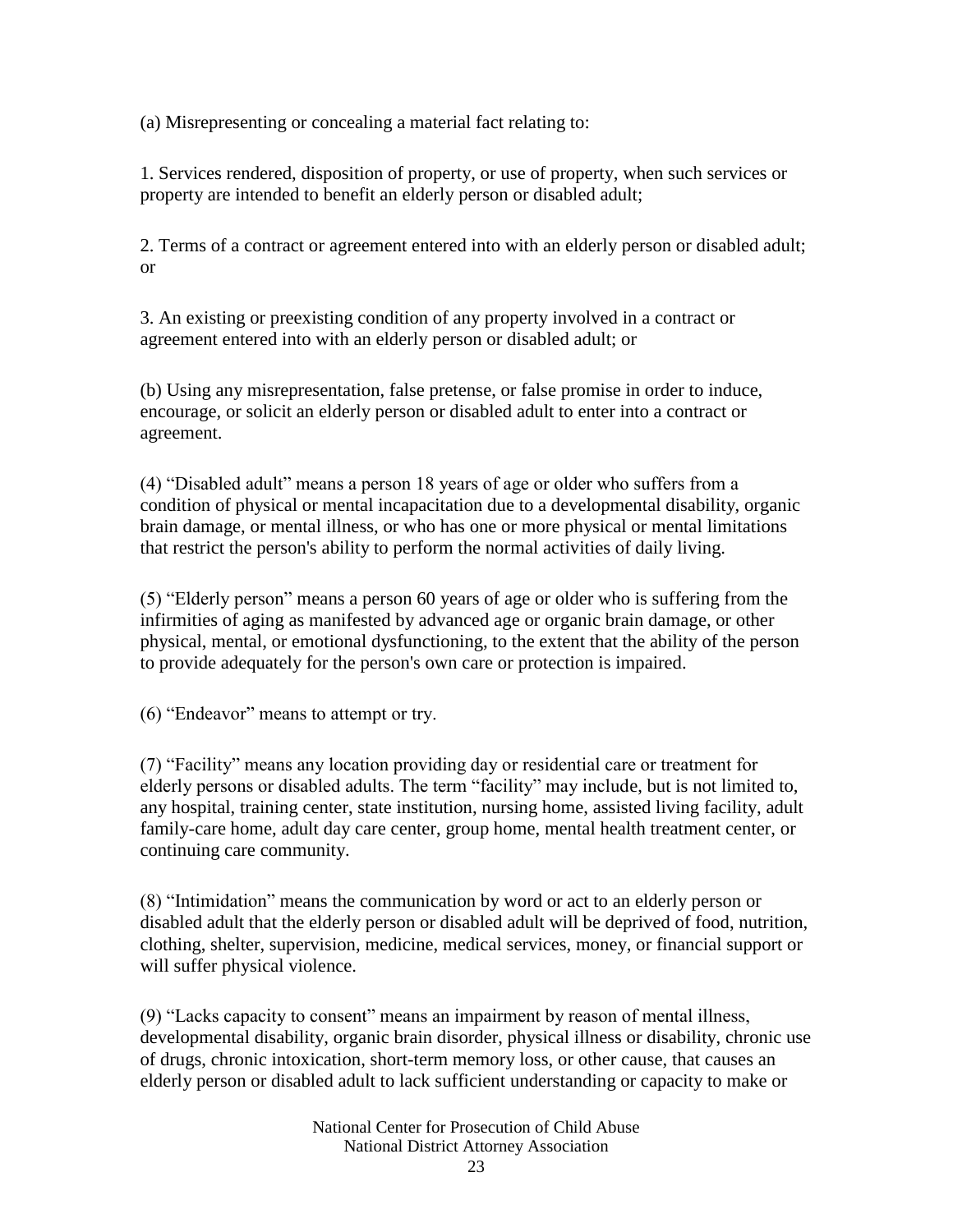communicate reasonable decisions concerning the elderly person's or disabled adult's person or property.

(10) "Obtains or uses" means any manner of:

(a) Taking or exercising control over property; or

(b) Making any use, disposition, or transfer of property.

(11) "Position of trust and confidence" with respect to an elderly person or a disabled adult means the position of a person who:

(a) Is a parent, spouse, adult child, or other relative by blood or marriage of the elderly person or disabled adult;

(b) Is a joint tenant or tenant in common with the elderly person or disabled adult;

(c) Has a legal or fiduciary relationship with the elderly person or disabled adult, including, but not limited to, a court-appointed or voluntary guardian, trustee, attorney, or conservator;

(d) Is a caregiver of the elderly person or disabled adult; or

(e) Is any other person who has been entrusted with or has assumed responsibility for the use or management of the elderly person's or disabled adult's funds, assets, or property.

(12) "Property" means anything of value and includes:

(a) Real property, including things growing on, affixed to, and found in land.

(b) Tangible or intangible personal property, including rights, privileges, interests, and claims.

(c) Services.

(13) "Services" means anything of value resulting from a person's physical or mental labor or skill, or from the use, possession, or presence of property, and includes:

(a) Repairs or improvements to property.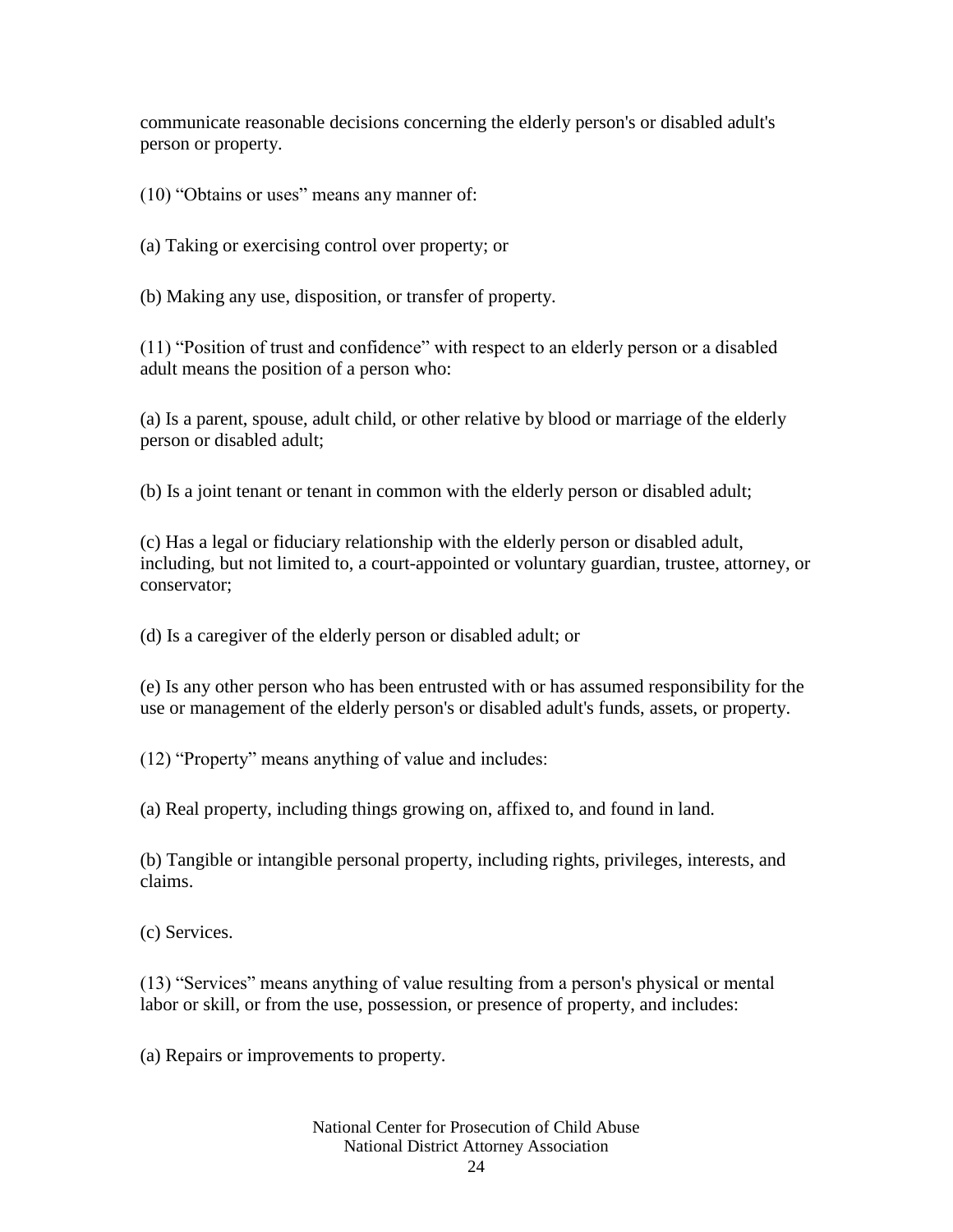(b) Professional services.

(c) Private, public, or governmental communication, transportation, power, water, or sanitation services.

(d) Lodging accommodations.

(e) Admissions to places of exhibition or entertainment.

(14) "Value" means value determined according to any of the following:

(a)1. The market value of the property at the time and place of the offense or, if the market value cannot be satisfactorily ascertained, the cost of replacing the property within a reasonable time after the offense.

2. In the case of a written instrument such as a check, draft, or promissory note, which does not have a readily ascertainable market value, the value is the amount due or collectible. The value of any other instrument that creates, releases, discharges, or otherwise affects any valuable legal right, privilege, or obligation is the greatest amount of economic loss that the owner of the instrument might reasonably suffer by the loss of the instrument.

3. The value of a trade secret that does not have a readily ascertainable market value is any reasonable value representing the damage to the owner suffered by reason of losing advantage over those who do not know of or use the trade secret.

(b) If the value of the property cannot be ascertained, the trier of fact may find the value to be not less than a certain amount; if no such minimum value can be ascertained, the value is an amount less than \$100.

(c) Amounts of value of separate properties involved in exploitation committed pursuant to one scheme or course of conduct, whether the exploitation involves the same person or several persons, may be aggregated in determining the degree of the offense.

#### <span id="page-24-0"></span>**FLA. STAT. ANN. § 825.103 (2011). Exploitation of an elderly person or disabled adult; penalties**

(1) "Exploitation of an elderly person or disabled adult" means: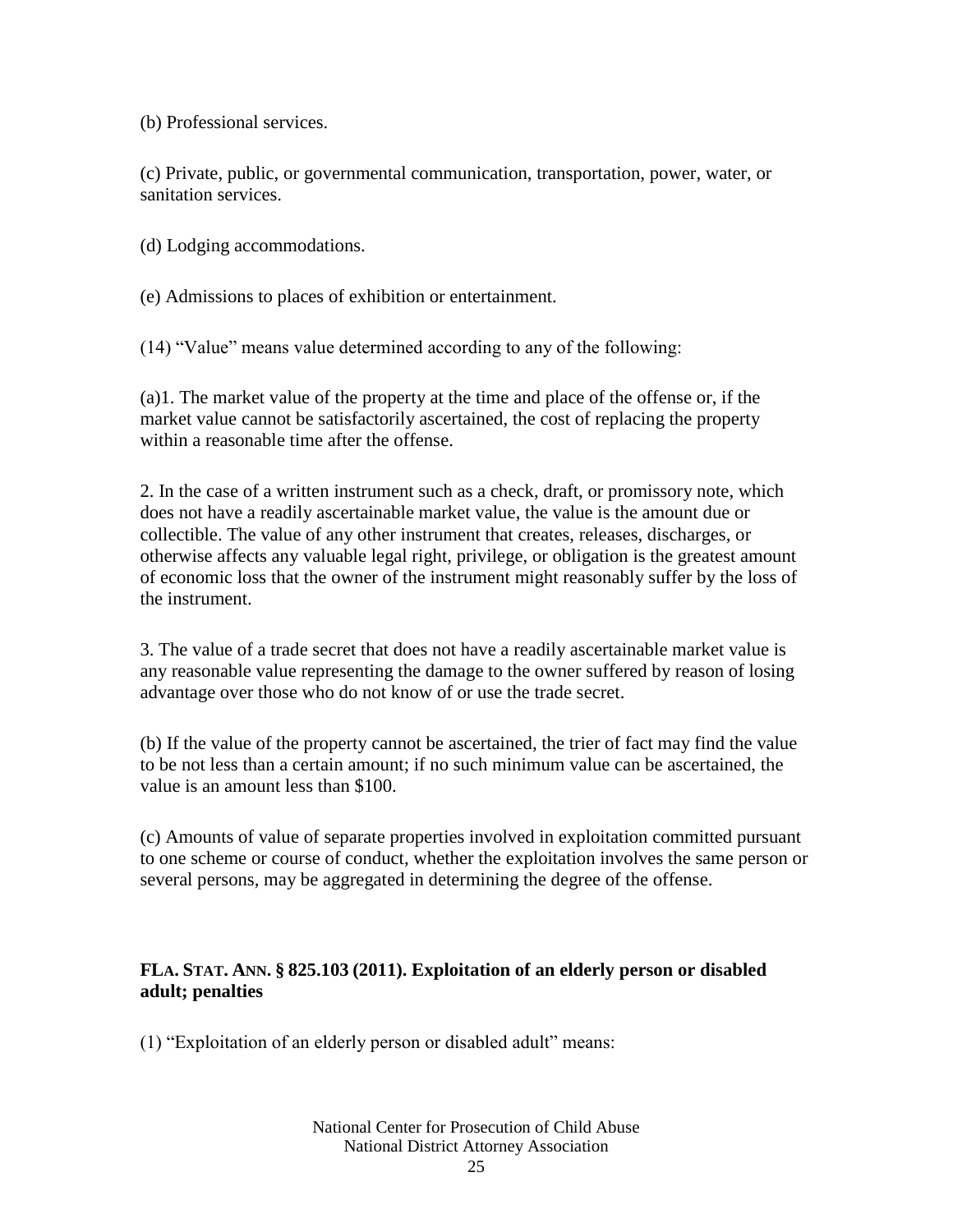(a) Knowingly, by deception or intimidation, obtaining or using, or endeavoring to obtain or use, an elderly person's or disabled adult's funds, assets, or property with the intent to temporarily or permanently deprive the elderly person or disabled adult of the use, benefit, or possession of the funds, assets, or property, or to benefit someone other than the elderly person or disabled adult, by a person who:

1. Stands in a position of trust and confidence with the elderly person or disabled adult; or

2. Has a business relationship with the elderly person or disabled adult;

(b) Obtaining or using, endeavoring to obtain or use, or conspiring with another to obtain or use an elderly person's or disabled adult's funds, assets, or property with the intent to temporarily or permanently deprive the elderly person or disabled adult of the use, benefit, or possession of the funds, assets, or property, or to benefit someone other than the elderly person or disabled adult, by a person who knows or reasonably should know that the elderly person or disabled adult lacks the capacity to consent; or

(c) Breach of a fiduciary duty to an elderly person or disabled adult by the person's guardian or agent under a power of attorney which results in an unauthorized appropriation, sale, or transfer of property.

(2)(a) If the funds, assets, or property involved in the exploitation of the elderly person or disabled adult is valued at \$100,000 or more, the offender commits a felony of the first degree, punishable as provided in s. 775.082, s. 775.083, or s. 775.084.

(b) If the funds, assets, or property involved in the exploitation of the elderly person or disabled adult is valued at \$20,000 or more, but less than \$100,000, the offender commits a felony of the second degree, punishable as provided in s. 775.082, s. 775.083, or s. 775.084.

(c) If the funds, assets, or property involved in the exploitation of an elderly person or disabled adult is valued at less than \$20,000, the offender commits a felony of the third degree, punishable as provided in s. 775.082, s. 775.083, or s. 775.084.

#### <span id="page-25-0"></span>**FLA. STAT. ANN. § 825.1025 (2011). Lewd or lascivious offenses committed upon or in the presence of an elderly person or disabled person**

(1) As used in this section, "sexual activity" means the oral, anal, or vaginal penetration by, or union with, the sexual organ of another or the anal or vaginal penetration of another by any other object; however, sexual activity does not include an act done for a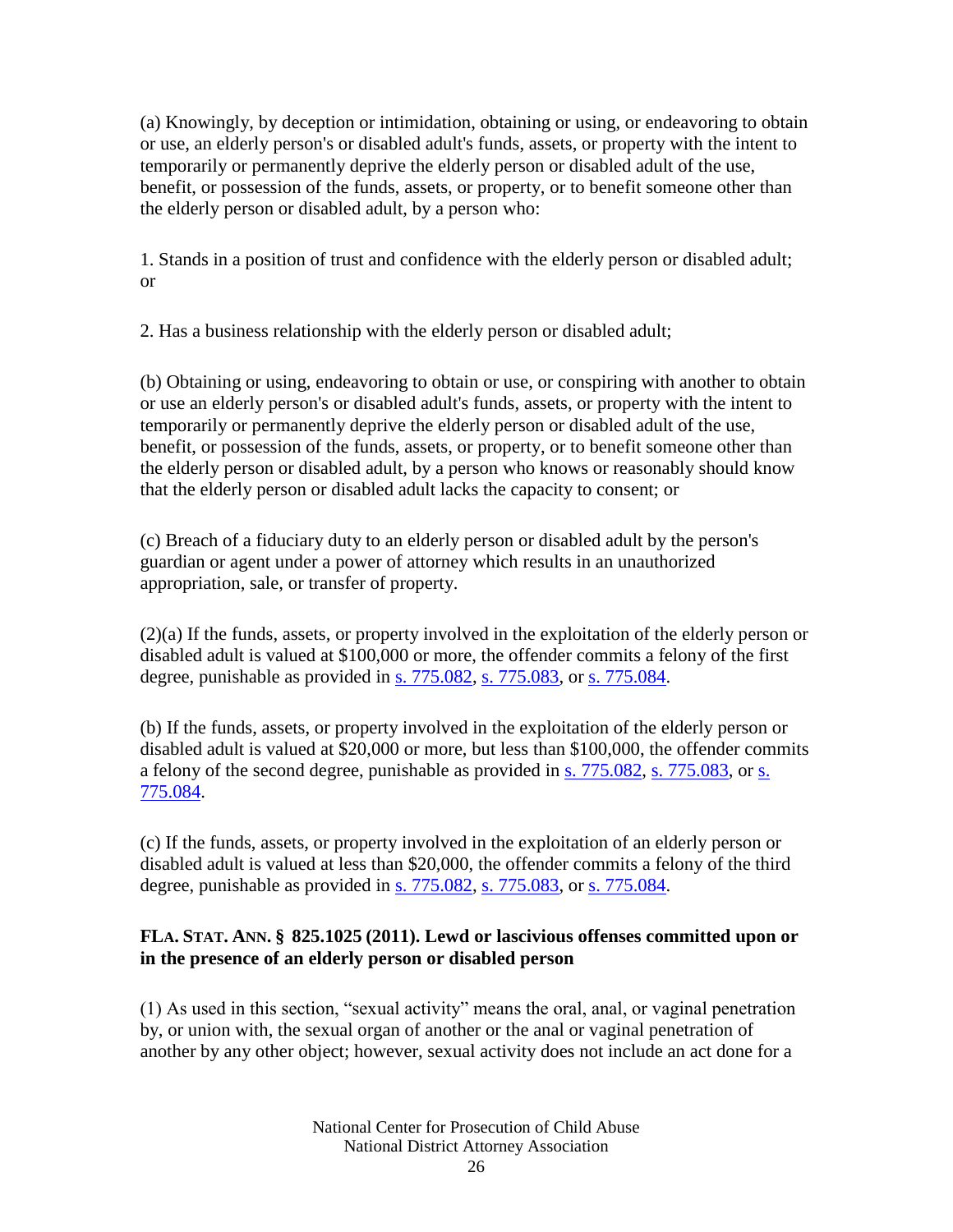bona fide medical purpose.

(2)(a) "Lewd or lascivious battery upon an elderly person or disabled person" occurs when a person encourages, forces, or entices an elderly person or disabled person to engage in sadomasochistic abuse, sexual bestiality, prostitution, or any other act involving sexual activity, when the person knows or reasonably should know that the elderly person or disabled person either lacks the capacity to consent or fails to give consent.

(b) A person who commits lewd or lascivious battery upon an elderly person or disabled person commits a felony of the second degree, punishable as provided in s. 775.082, s. 775.083, or s. 775.084.

(3)(a) "Lewd or lascivious molestation of an elderly person or disabled person" occurs when a person intentionally touches in a lewd or lascivious manner the breasts, genitals, genital area, or buttocks, or the clothing covering them, of an elderly person or disabled person when the person knows or reasonably should know that the elderly person or disabled person either lacks the capacity to consent or fails to give consent.

(b) A person who commits lewd or lascivious molestation of an elderly person or disabled person commits a felony of the third degree, punishable as provided in s. 775.082, s. 775.083, or s. 775.084.

(4)(a) "Lewd or lascivious exhibition in the presence of an elderly person or disabled person" occurs when a person, in the presence of an elderly person or disabled person:

1. Intentionally masturbates;

2. Intentionally exposes his or her genitals in a lewd or lascivious manner; or

3. Intentionally commits any other lewd or lascivious act that does not involve actual physical or sexual contact with the elderly person or disabled person, including but not limited to, sadomasochistic abuse, sexual bestiality, or the simulation of any act involving sexual activity,

when the person knows or reasonably should know that the elderly person or disabled person either lacks the capacity to consent or fails to give consent to having such act committed in his or her presence.

(b) A person who commits a lewd or lascivious exhibition in the presence of an elderly person or disabled person commits a felony of the third degree, punishable as provided in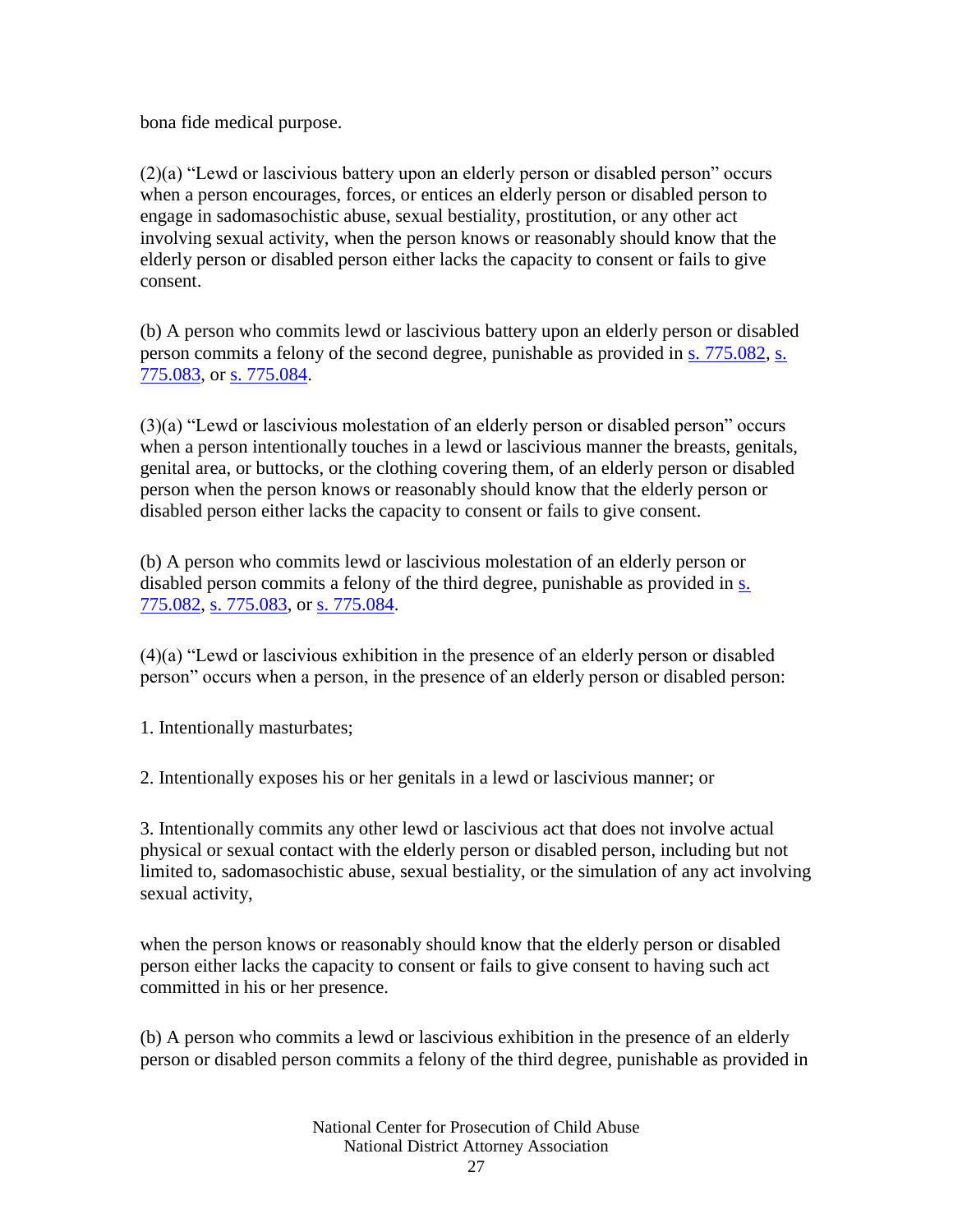s. 775.082, s. 775.083, or s. 775.084.

# <span id="page-27-0"></span>**GEORGIA**

#### <span id="page-27-1"></span>**GA. CODE ANN. § 24-9-7 (2011). Court decides competency; objections to competency; restoration to competency**

<This section is repealed effective January 1, 2013, by Laws 2011, Act 52, § 2. See also, Title 24 effective January 1, 2013, following this title.>

(a) The competency of a witness shall be decided by the court. The court shall by examination decide upon the capacity of one alleged to be incompetent from idiocy, lunacy, insanity, drunkenness, or infancy.

(b) If an objection to competency is known, it shall be taken before the witness is examined at all. It may be proved by the witness himself or by other testimony. If proved by other testimony, the witness shall be incompetent to explain it away.

(c) Any fact which in the judgment of the court removes the ground of incompetency shall restore the competency of the witness.

\*\*\* *See Lamunyon v. State*, 463 S.E.2d 365 ( Ga. App. 1995)Trial court did not abuse its discretion at kidnapping trial in determining that 31-year-old victim was competent to testify, though evidence showed that victim had only the mental capacity of a six- to eight-year-old child, where victim knew that a person who did not tell the truth on witness stand could be imprisoned, where he promised to answer truthfully all questions asked by prosecutor and defense counsel, and where he demonstrated that he could testify about the incident.

### <span id="page-27-3"></span><span id="page-27-2"></span>**IOWA IOWA CODE § 709.1 (2011). Sexual abuse defined**

Any sex act between persons is sexual abuse by either of the persons when the act is performed with the other person in any of the following circumstances: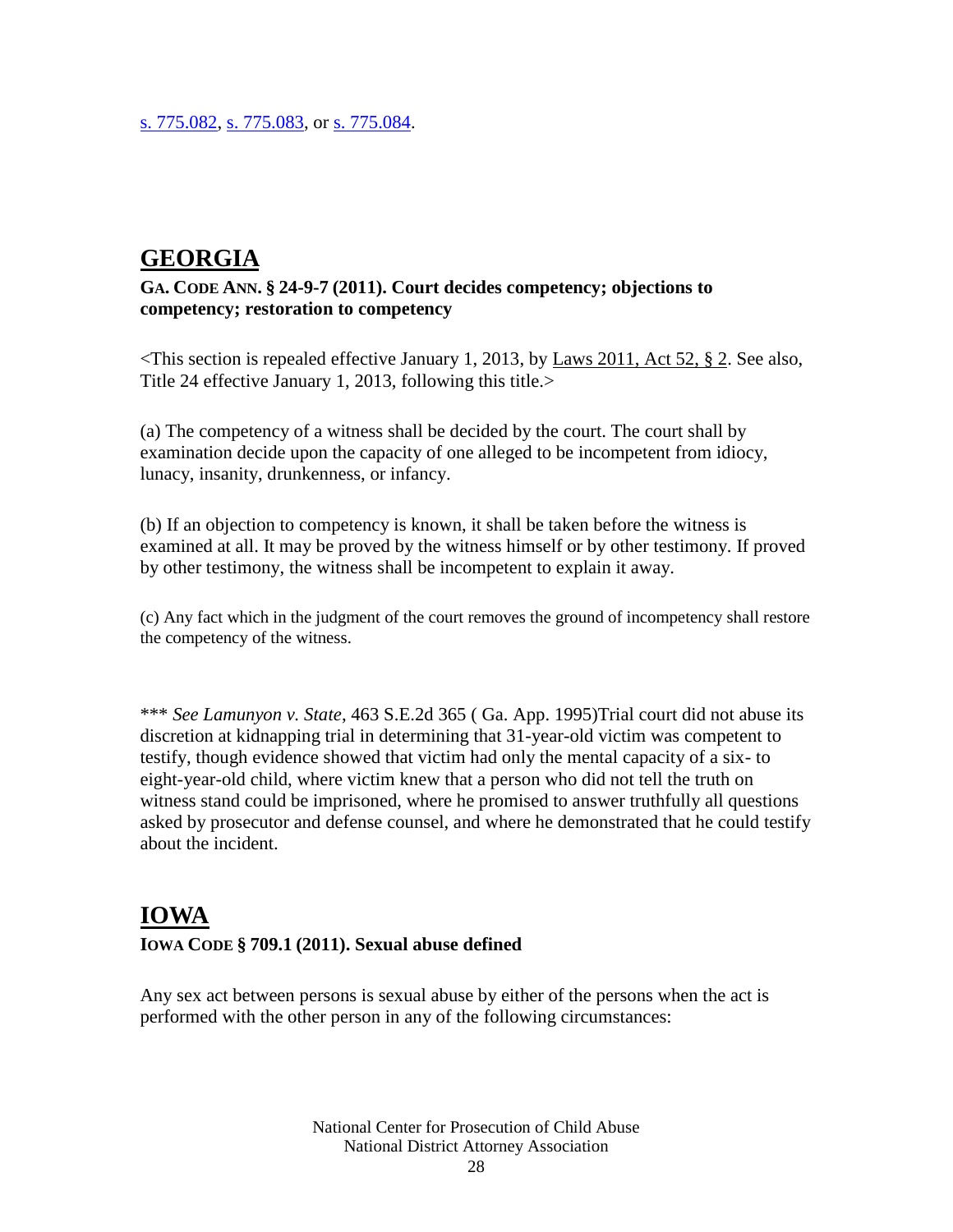1. The act is done by force or against the will of the other. If the consent or acquiescence of the other is procured by threats of violence toward any person or if the act is done while the other is under the influence of a drug inducing sleep or is otherwise in a state of unconsciousness, the act is done against the will of the other.

#### **2. Such other person is suffering from a mental defect or incapacity which precludes giving consent, or lacks the mental capacity to know the right and wrong of conduct in sexual matters.**

3. Such other person is a child.

# <span id="page-28-0"></span>**LOUISIANA**

#### <span id="page-28-1"></span>**LA. REV. STAT. ANN. § 42.1 (2010). Forcible rape**

A. Forcible rape is rape committed when the anal, oral, or vaginal sexual intercourse is deemed to be without the lawful consent of the victim because it is committed under any one or more of the following circumstances:

(1) When the victim is prevented from resisting the act by force or threats of physical violence under circumstances where the victim reasonably believes that such resistance would not prevent the rape.

(2) When the victim is incapable of resisting or of understanding the nature of the act by reason of stupor or abnormal condition of the mind produced by a narcotic or anesthetic agent or other controlled dangerous substance administered by the offender and without the knowledge of the victim.

B. Whoever commits the crime of forcible rape shall be imprisoned at hard labor for not less than five nor more than forty years. At least two years of the sentence imposed shall be without benefit of probation, parole, or suspension of sentence.

*\*\*\*See State v. Ward*, 903 So.2d 480, 04-1295 (La.App. 5 Cir. 2005) (Evidence was sufficient to prove both that mentally handicapped victim lacked the capacity to understand nature of sexual act and that defendant knew of this incapacity so as to support defendant's conviction for simple rape; doctor stated that anyone having everyday contact with victim would be able to tell that she was mentally retarded, and in her testimony, victim referred to the sex act in childlike terms, and victim's grandmother stated that victim was in "special education" and that defendant was aware of that fact.)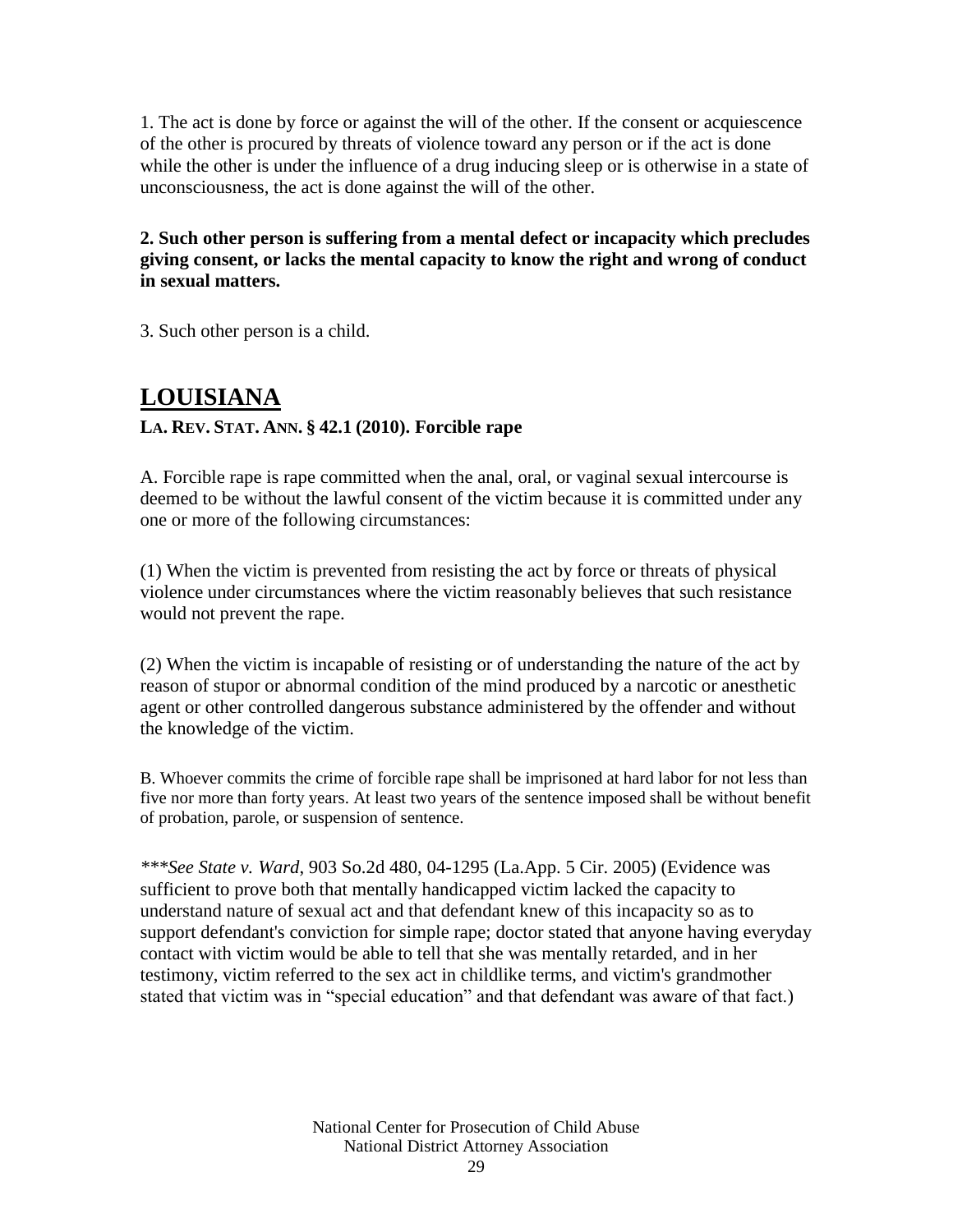# <span id="page-29-0"></span>**MICHIGAN**

#### <span id="page-29-1"></span>**MICH. COMP. LAWS § 750.520D (2011). Criminal sexual conduct in third degree**

Sec. 520d. (1) A person is guilty of criminal sexual conduct in the third degree if the person engages in sexual penetration with another person and if any of the following circumstances exist:

(a) That other person is at least 13 years of age and under 16 years of age.

(b) Force or coercion is used to accomplish the sexual penetration. Force or coercion includes but is not limited to any of the circumstances listed in section  $520b(1)(f)(i)$  to (*v*).

(c) The actor knows or has reason to know that the victim is mentally incapable, mentally incapacitated, or physically helpless.

(d) That other person is related to the actor by blood or affinity to the third degree and the sexual penetration occurs under circumstances not otherwise prohibited by this chapter. It is an affirmative defense to a prosecution under this subdivision that the other person was in a position of authority over the defendant and used this authority to coerce the defendant to violate this subdivision. The defendant has the burden of proving this defense by a preponderance of the evidence. This subdivision does not apply if both persons are lawfully married to each other at the time of the alleged violation.

(e) That other person is at least 16 years of age but less than 18 years of age and a student at a public school or nonpublic school, and either of the following applies:

(*i*) The actor is a teacher, substitute teacher, or administrator of that public school, nonpublic school, school district, or intermediate school district. This subparagraph does not apply if the other person is emancipated or if both persons are lawfully married to each other at the time of the alleged violation.

(*ii*) The actor is an employee or a contractual service provider of the public school, nonpublic school, school district, or intermediate school district in which that other person is enrolled, or is a volunteer who is not a student in any public school or nonpublic school, or is an employee of this state or of a local unit of government of this state or of the United States assigned to provide any service to that public school, nonpublic school, school district, or intermediate school district, and the actor uses his or her employee, contractual, or volunteer status to gain access to, or to establish a relationship with, that other person.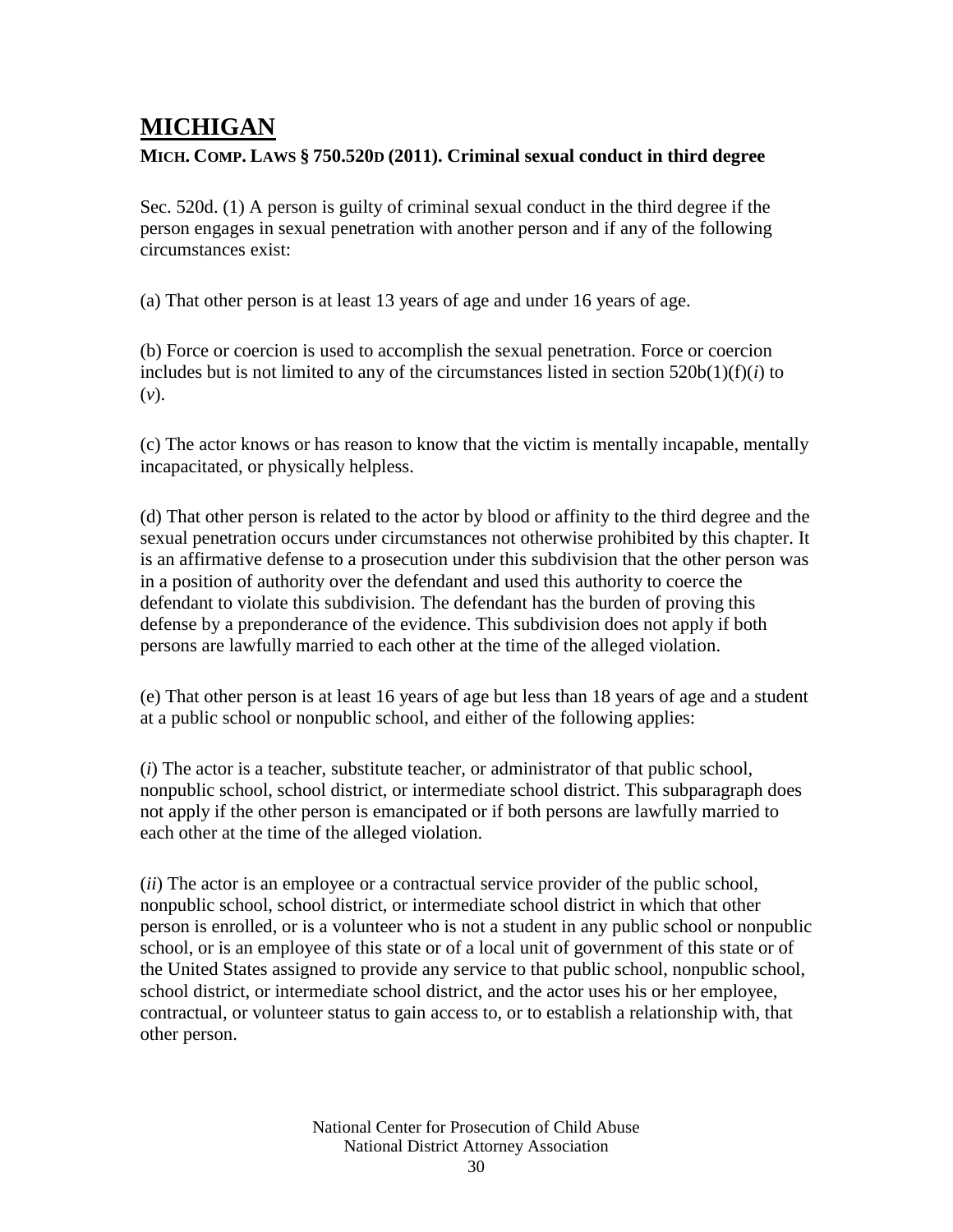(f) That other person is at least 16 years old but less than 26 years of age and is receiving special education services, and either of the following applies:

(*i*) The actor is a teacher, substitute teacher, administrator, employee, or contractual service provider of the public school, nonpublic school, school district, or intermediate school district from which that other person receives the special education services. This subparagraph does not apply if both persons are lawfully married to each other at the time of the alleged violation.

(*ii*) The actor is a volunteer who is not a student in any public school or nonpublic school, or is an employee of this state or of a local unit of government of this state or of the United States assigned to provide any service to that public school, nonpublic school, school district, or intermediate school district, and the actor uses his or her employee, contractual, or volunteer status to gain access to, or to establish a relationship with, that other person.

(2) Criminal sexual conduct in the third degree is a felony punishable by imprisonment for not more than 15 years.

\*\*\* *See People v. Kline*,494 N.W.2d 756 (Mich.App. 1992) (Evidence of victim's diminished mental capacity was relevant under "force and coercion" subsection of criminal sexual conduct statute to show that victim had diminished capacity to consent and that such diminished capacity may have made her more susceptible to defendant's coercion.)

# <span id="page-30-0"></span>**MINNESOTA**

<span id="page-30-1"></span>**MINN. STAT. § 609.345 (2011). Criminal sexual conduct in the fourth degree**

**Subdivision 1. Crime defined.** A person who engages in sexual contact with another person is guilty of criminal sexual conduct in the fourth degree if any of the following circumstances exists:

(a) the complainant is under 13 years of age and the actor is no more than 36 months older than the complainant. Neither mistake as to the complainant's age or consent to the act by the complainant is a defense. In a prosecution under this clause, the state is not required to prove that the sexual contact was coerced;

(b) the complainant is at least 13 but less than 16 years of age and the actor is more than 48 months older than the complainant or in a position of authority over the complainant. Consent by the complainant to the act is not a defense. In any such case, if the actor is no more than 120 months older than the complainant, it shall be an affirmative defense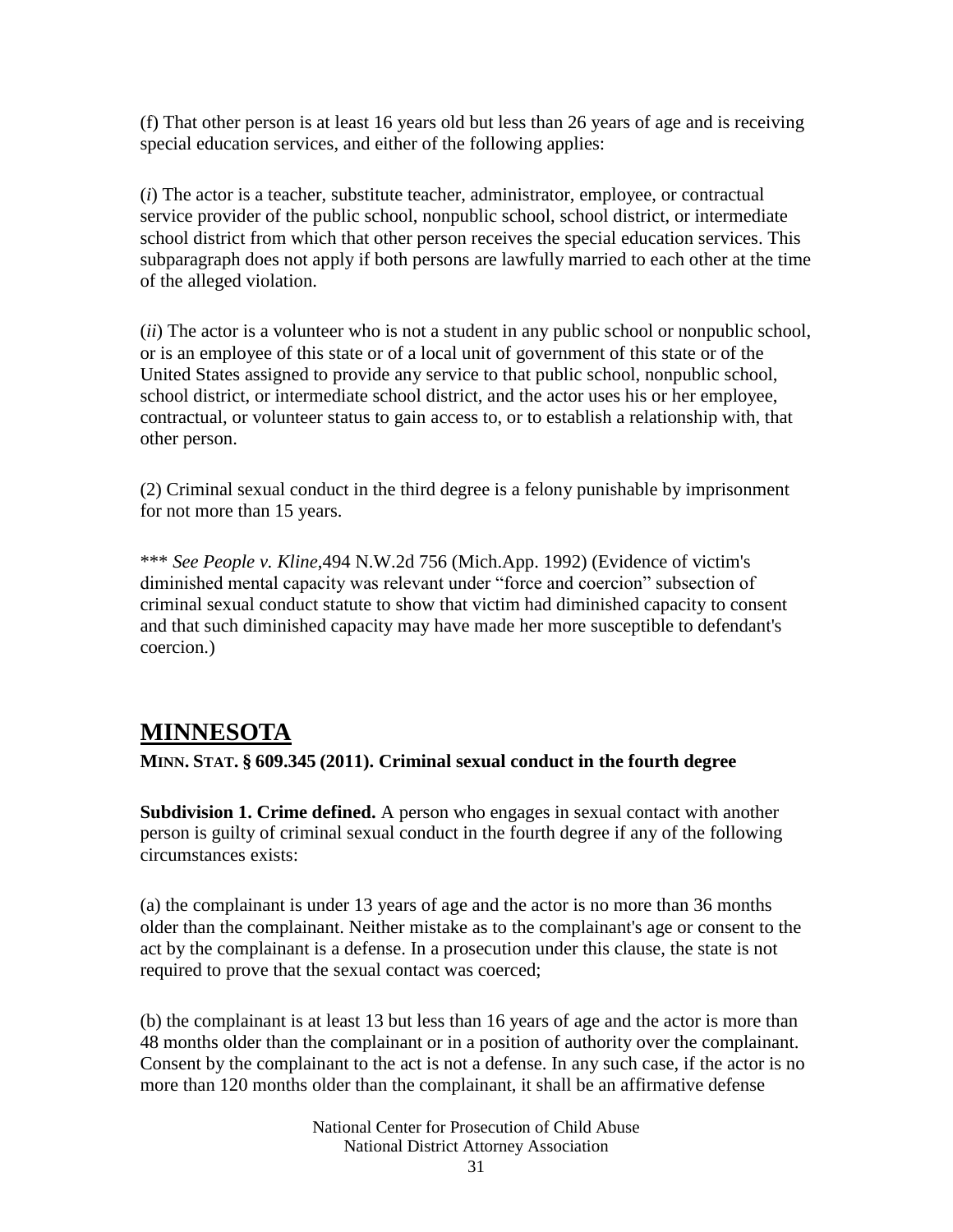which must be proved by a preponderance of the evidence that the actor reasonably believes the complainant to be 16 years of age or older. In all other cases, mistake as to the complainant's age shall not be a defense;

(c) the actor uses force or coercion to accomplish the sexual contact;

#### **(d) the actor knows or has reason to know that the complainant is mentally impaired, mentally incapacitated, or physically helpless;**

(e) the complainant is at least 16 but less than 18 years of age and the actor is more than 48 months older than the complainant and in a position of authority over the complainant. Neither mistake as to the complainant's age nor consent to the act by the complainant is a defense;

(f) the actor has a significant relationship to the complainant and the complainant was at least 16 but under 18 years of age at the time of the sexual contact. Neither mistake as to the complainant's age nor consent to the act by the complainant is a defense;

(g) the actor has a significant relationship to the complainant, the complainant was at least 16 but under 18 years of age at the time of the sexual contact, and:

- (i) the actor or an accomplice used force or coercion to accomplish the contact;
- (ii) the complainant suffered personal injury; or
- (iii) the sexual abuse involved multiple acts committed over an extended period of time.

Neither mistake as to the complainant's age nor consent to the act by the complainant is a defense;

(h) the actor is a psychotherapist and the complainant is a patient of the psychotherapist and the sexual contact occurred:

(i) during the psychotherapy session; or

(ii) outside the psychotherapy session if an ongoing psychotherapist-patient relationship exists. Consent by the complainant is not a defense;

(i) the actor is a psychotherapist and the complainant is a former patient of the psychotherapist and the former patient is emotionally dependent upon the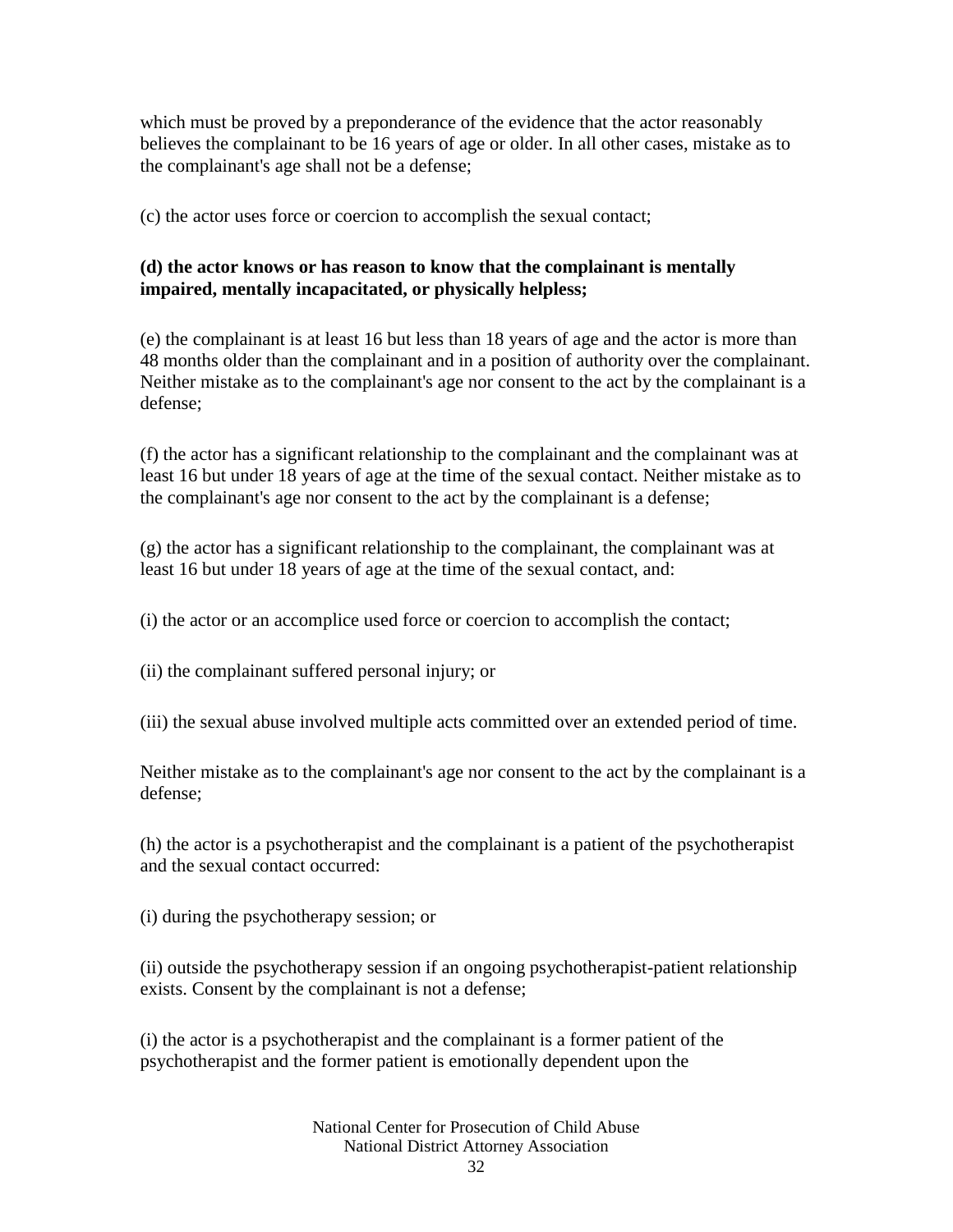psychotherapist;

(j) the actor is a psychotherapist and the complainant is a patient or former patient and the sexual contact occurred by means of therapeutic deception. Consent by the complainant is not a defense;

(k) the actor accomplishes the sexual contact by means of deception or false representation that the contact is for a bona fide medical purpose. Consent by the complainant is not a defense;

(l) the actor is or purports to be a member of the clergy, the complainant is not married to the actor, and:

(i) the sexual contact occurred during the course of a meeting in which the complainant sought or received religious or spiritual advice, aid, or comfort from the actor in private; or

(ii) the sexual contact occurred during a period of time in which the complainant was meeting on an ongoing basis with the actor to seek or receive religious or spiritual advice, aid, or comfort in private. Consent by the complainant is not a defense;

(m) the actor is an employee, independent contractor, or volunteer of a state, county, city, or privately operated adult or juvenile correctional system, or secure treatment facility, or treatment facility providing services to clients civilly committed as mentally ill and dangerous, sexually dangerous persons, or sexual psychopathic personalities, including, but not limited to, jails, prisons, detention centers, or work release facilities, and the complainant is a resident of a facility or under supervision of the correctional system. Consent by the complainant is not a defense;

(n) the actor provides or is an agent of an entity that provides special transportation service, the complainant used the special transportation service, the complainant is not married to the actor, and the sexual contact occurred during or immediately before or after the actor transported the complainant. Consent by the complainant is not a defense; or

(o) the actor performs massage or other bodywork for hire, the complainant was a user of one of those services, and nonconsensual sexual contact occurred during or immediately before or after the actor performed or was hired to perform one of those services for the complainant.

**Subd. 2. Penalty.** Except as otherwise provided in **section 609.3455**, a person convicted under subdivision 1 may be sentenced to imprisonment for not more than ten years or to a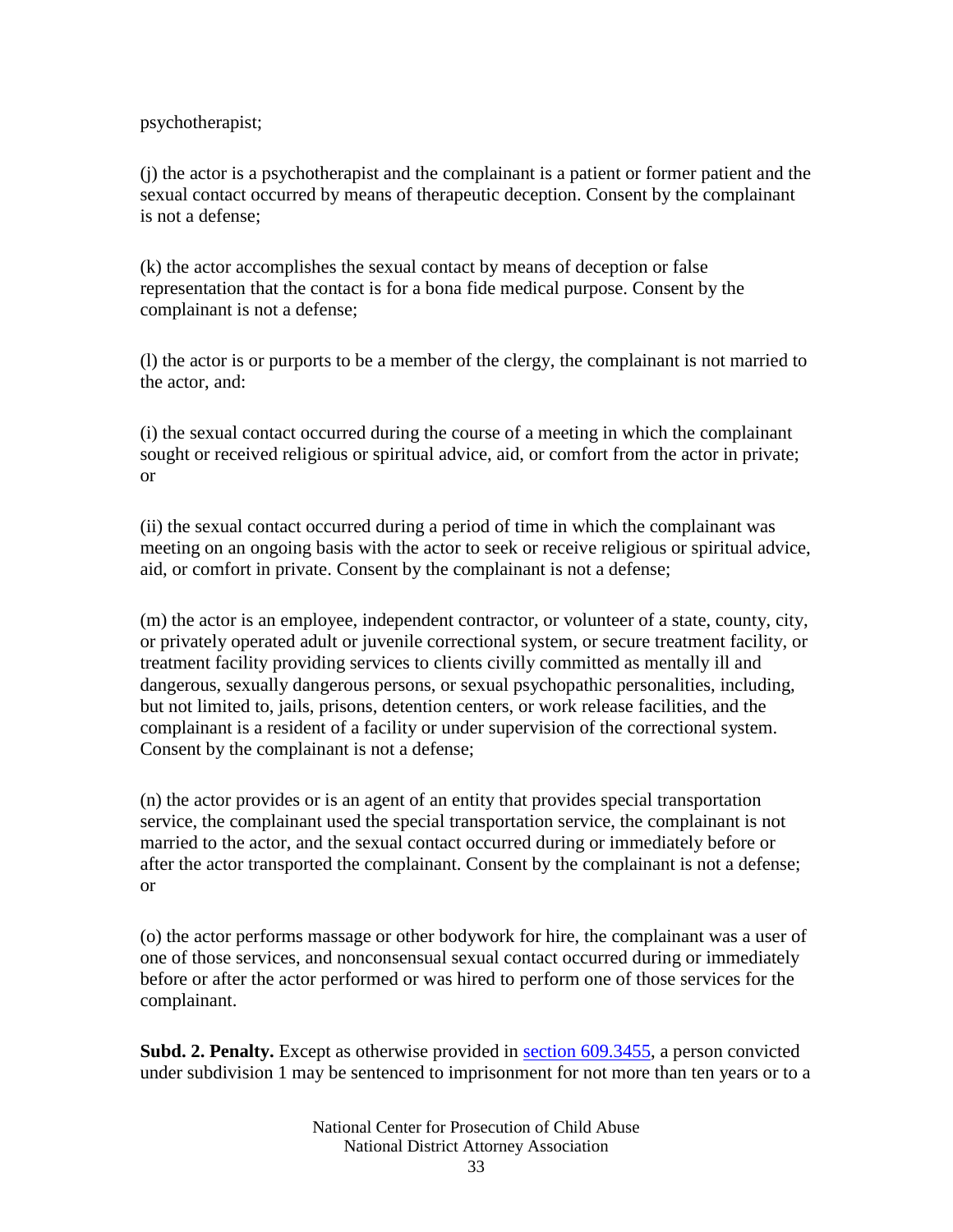payment of a fine of not more than \$20,000, or both. A person convicted under this section is also subject to conditional release under section 609.3455.

**Subd. 3. Stay.** Except when imprisonment is required under section 609.3455; or Minnesota Statutes 2004, section 609.109, if a person is convicted under subdivision 1, clause (f), the court may stay imposition or execution of the sentence if it finds that:

(a) a stay is in the best interest of the complainant or the family unit; and

(b) a professional assessment indicates that the offender has been accepted by and can respond to a treatment program.

If the court stays imposition or execution of sentence, it shall include the following as conditions of probation:

(1) incarceration in a local jail or workhouse;

(2) a requirement that the offender complete a treatment program; and

(3) a requirement that the offender have no unsupervised contact with the complainant until the offender has successfully completed the treatment program unless approved by the treatment program and the supervising correctional agent.

# <span id="page-33-0"></span>**MISSISSIPPI**

#### <span id="page-33-1"></span>**MISS. CODE ANN. § 97-3-95 (2010). "Sexual battery" defined**

(1) A person is guilty of sexual battery if he or she engages in sexual penetration with:

(a) Another person without his or her consent;

#### **(b) A mentally defective, mentally incapacitated or physically helpless person;**

(c) A child at least fourteen (14) but under sixteen (16) years of age, if the person is thirty-six (36) or more months older than the child; or

(d) A child under the age of fourteen (14) years of age, if the person is twenty-four (24) or more months older than the child.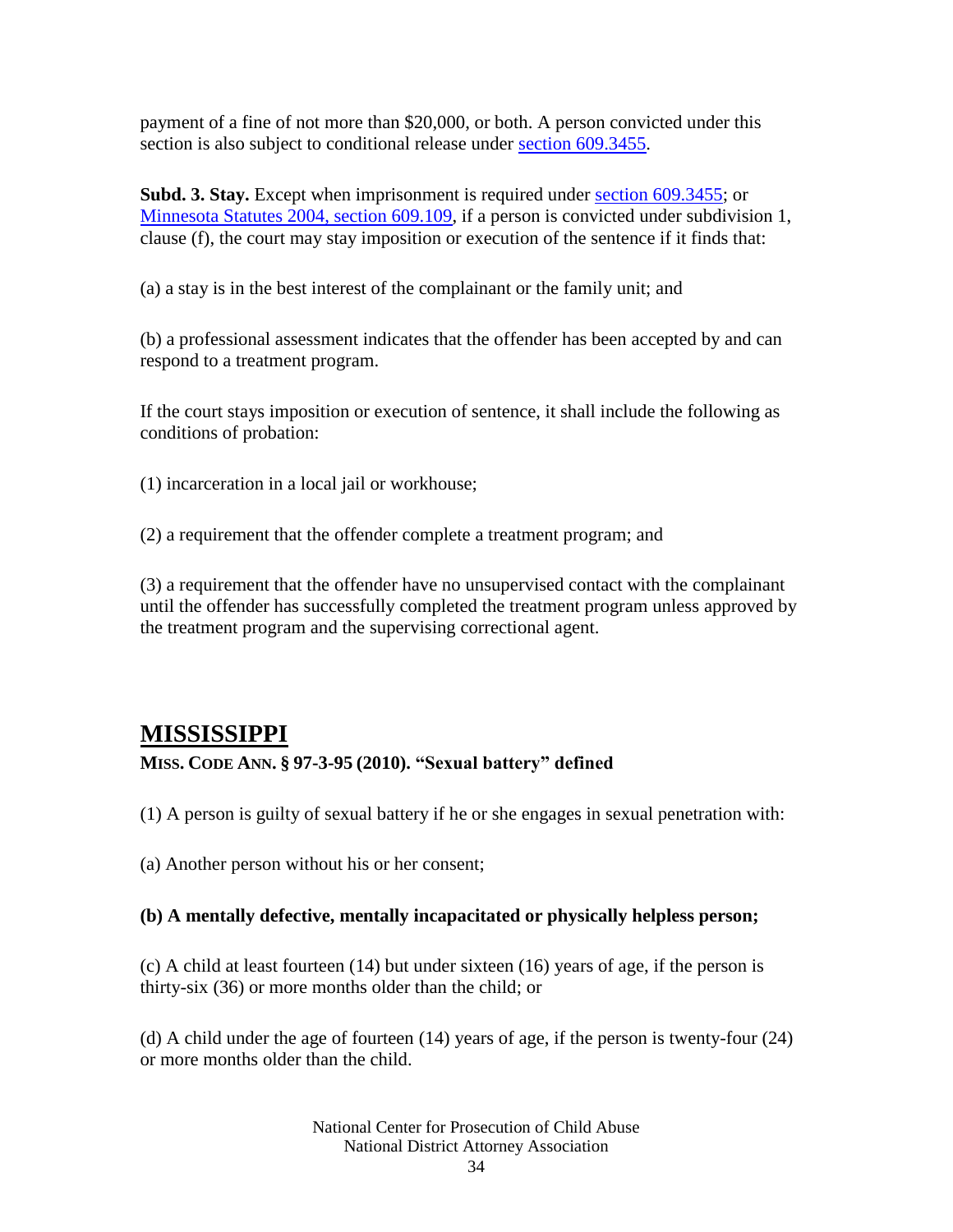(2) A person is guilty of sexual battery if he or she engages in sexual penetration with a child under the age of eighteen (18) years if the person is in a position of trust or authority over the child including without limitation the child's teacher, counselor, physician, psychiatrist, psychologist, minister, priest, physical therapist, chiropractor, legal guardian, parent, stepparent, aunt, uncle, scout leader or coach.

# <span id="page-34-0"></span>**NORTH DAKOTA**

<span id="page-34-1"></span>**N.D. CENT. CODE § 12.1-20-03 (2009). Gross sexual imposition--Penalty**

1. A person who engages in a sexual act with another, or who causes another to engage in a sexual act, is guilty of an offense if:

a. That person compels the victim to submit by force or by threat of imminent death, serious bodily injury, or kidnapping, to be inflicted on any human being;

b. That person or someone with that person's knowledge has substantially impaired the victim's power to appraise or control the victim's conduct by administering or employing without the victim's knowledge intoxicants, a controlled substance as defined in chapter 19-03.1, or other means with intent to prevent resistance;

c. That person knows or has reasonable cause to believe that the victim is unaware that a sexual act is being committed upon him or her;

d. The victim is less than fifteen years old; or

#### **e. That person knows or has reasonable cause to believe that the other person suffers from a mental disease or defect which renders him or her incapable of understanding the nature of his or her conduct.**

2. A person who engages in sexual contact with another, or who causes another to engage in sexual contact, is guilty of an offense if:

a. The victim is less than fifteen years old;

b. That person compels the victim to submit by force or by threat of imminent death, serious bodily injury, or kidnapping, to be inflicted on any human being; or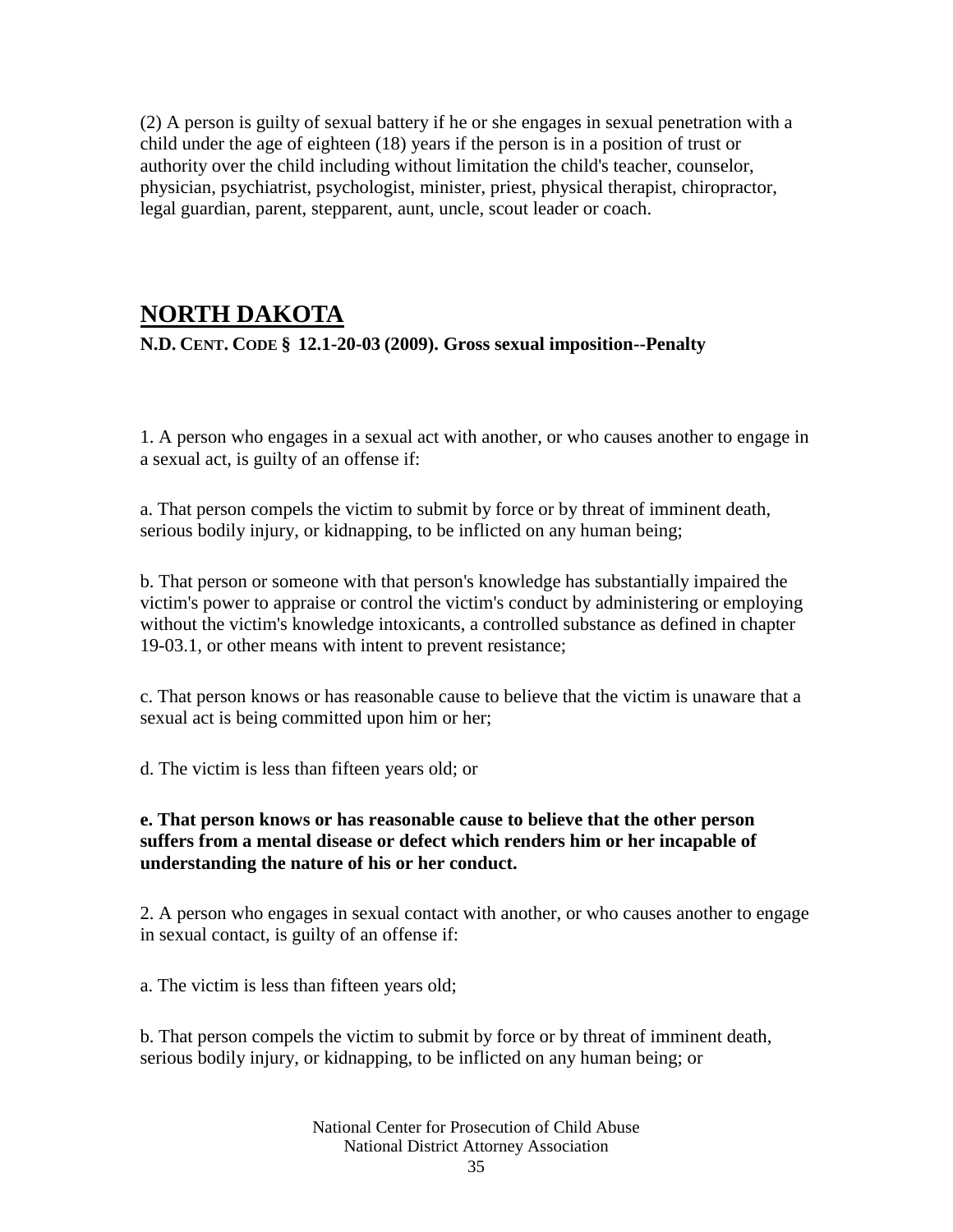c. That person knows or has reasonable cause to believe that the victim is unaware that sexual contact is being committed on the victim.

3. a. An offense under this section is a class AA felony if in the course of the offense the actor inflicts serious bodily injury upon the victim, if the actor's conduct violates subdivision a of subsection 1, or if the actor's conduct violates subdivision d of subsection 1 and the actor was at least twenty-two years of age at the time of the offense. For any conviction of a class AA felony under subdivision a of subsection 1, the court shall impose a minimum sentence of twenty years' imprisonment, with probation supervision to follow the incarceration. The court may deviate from the mandatory sentence if the court finds that the sentence would impose a manifest injustice as defined in section 39-01-01 and the defendant has accepted responsibility for the crime or cooperated with law enforcement. However, a defendant convicted of a class AA felony under this section may not be sentenced to serve less than five years of incarceration.

b. Otherwise the offense is a class A felony.

4. If, as a result of injuries sustained during the course of an offense under this section, the victim dies, the offense is a class AA felony, for which the maximum penalty of life imprisonment without parole must be imposed.

# <span id="page-35-0"></span>**OHIO**

#### <span id="page-35-1"></span>**OHIO REV. CODE ANN. § 2907.02 (2011). Rape; evidence; marriage or cohabitation not defenses to rape charges**

(A)(1) No person shall engage in sexual conduct with another who is not the spouse of the offender or who is the spouse of the offender but is living separate and apart from the offender, when any of the following applies:

(a) For the purpose of preventing resistance, the offender substantially impairs the other person's judgment or control by administering any drug, intoxicant, or controlled substance to the other person surreptitiously or by force, threat of force, or deception.

(b) The other person is less than thirteen years of age, whether or not the offender knows the age of the other person.

**(c) The other person's ability to resist or consent is substantially impaired because of a mental or physical condition or because of advanced age, and the offender knows or has reasonable cause to believe that the other person's ability to resist or**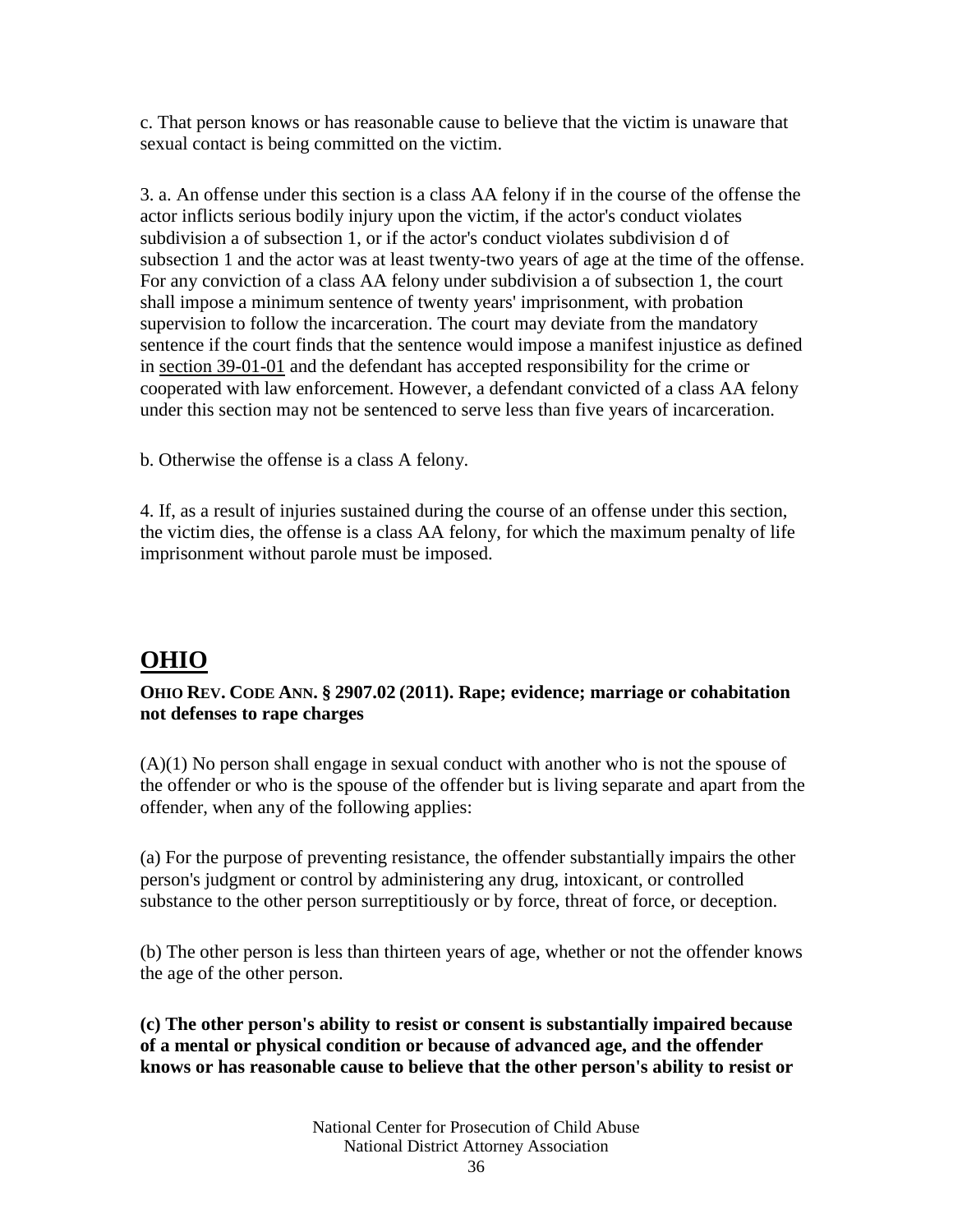#### **consent is substantially impaired because of a mental or physical condition or because of advanced age.**

(2) No person shall engage in sexual conduct with another when the offender purposely compels the other person to submit by force or threat of force.

(B) Whoever violates this section is guilty of rape, a felony of the first degree. If the offender under division  $(A)(1)(a)$  of this section substantially impairs the other person's judgment or control by administering any controlled substance described in section 3719.41 of the Revised Code to the other person surreptitiously or by force, threat of force, or deception, the prison term imposed upon the offender shall be one of the prison terms prescribed for a felony of the first degree in section 2929.14 of the Revised Code that is not less than five years. Except as otherwise provided in this division, notwithstanding sections 2929.11 to 2929.14 of the Revised Code, an offender under division  $(A)(1)(b)$  of this section shall be sentenced to a prison term or term of life imprisonment pursuant to section 2971.03 of the Revised Code. If an offender is convicted of or pleads guilty to a violation of division  $(A)(1)(b)$  of this section, if the offender was less than sixteen years of age at the time the offender committed the violation of that division, and if the offender during or immediately after the commission of the offense did not cause serious physical harm to the victim, the victim was ten years of age or older at the time of the commission of the violation, and the offender has not previously been convicted of or pleaded guilty to a violation of this section or a substantially similar existing or former law of this state, another state, or the United States, the court shall not sentence the offender to a prison term or term of life imprisonment pursuant to section 2971.03 of the Revised Code, and instead the court shall sentence the offender as otherwise provided in this division. If an offender under division (A)(1)(b) of this section previously has been convicted of or pleaded guilty to violating division (A)(1)(b) of this section or to violating an existing or former law of this state, another state, or the United States that is substantially similar to division  $(A)(1)(b)$ of this section, if the offender during or immediately after the commission of the offense caused serious physical harm to the victim, or if the victim under division  $(A)(1)(b)$  of this section is less than ten years of age, in lieu of sentencing the offender to a prison term or term of life imprisonment pursuant to section 2971.03 of the Revised Code, the court may impose upon the offender a term of life without parole. If the court imposes a term of life without parole pursuant to this division, division (F) of section 2971.03 of the Revised Code applies, and the offender automatically is classified a tier III sex offender/child-victim offender, as described in that division.

(C) A victim need not prove physical resistance to the offender in prosecutions under this section.

(D) Evidence of specific instances of the victim's sexual activity, opinion evidence of the victim's sexual activity, and reputation evidence of the victim's sexual activity shall not be admitted under this section unless it involves evidence of the origin of semen,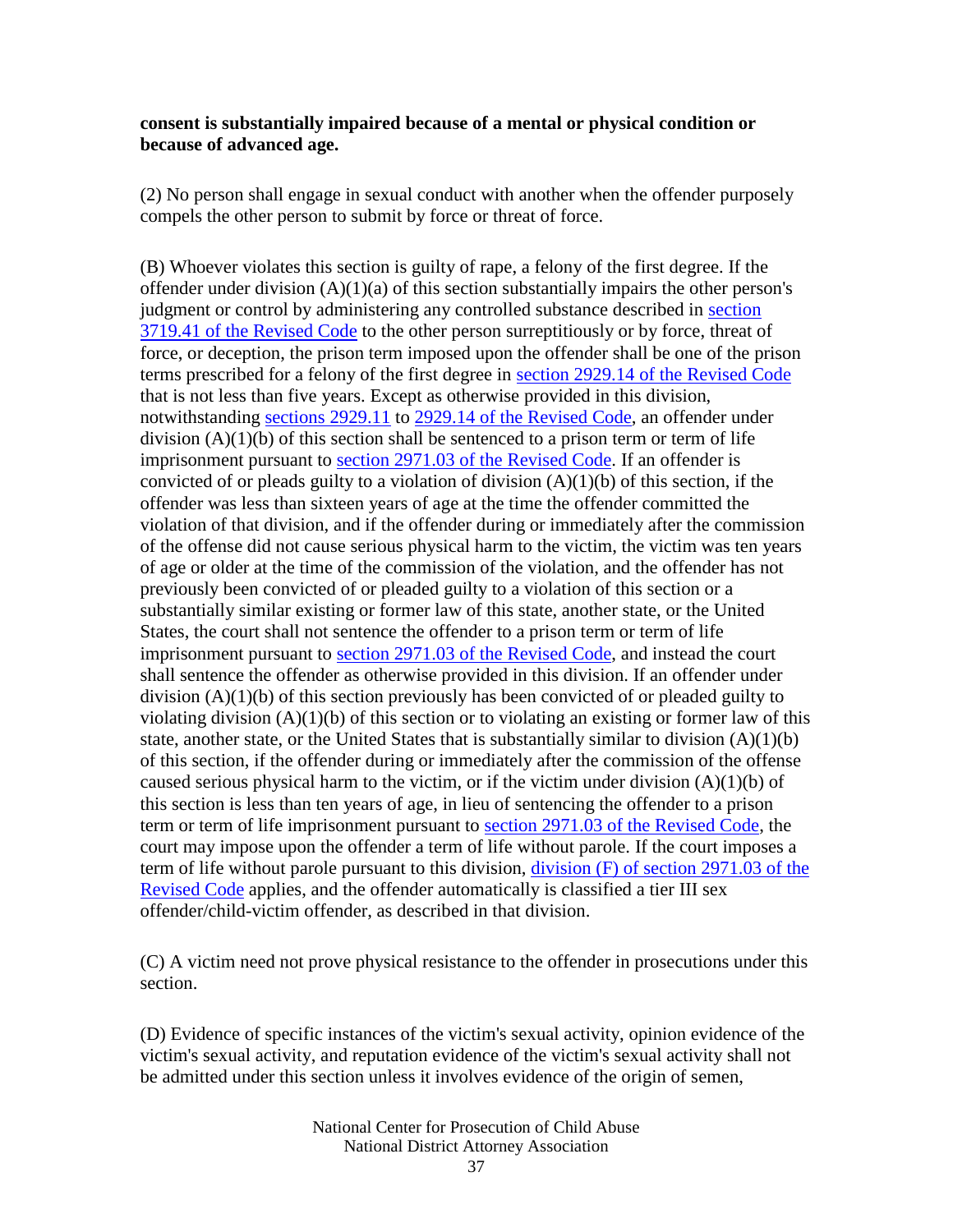pregnancy, or disease, or the victim's past sexual activity with the offender, and only to the extent that the court finds that the evidence is material to a fact at issue in the case and that its inflammatory or prejudicial nature does not outweigh its probative value.

Evidence of specific instances of the defendant's sexual activity, opinion evidence of the defendant's sexual activity, and reputation evidence of the defendant's sexual activity shall not be admitted under this section unless it involves evidence of the origin of semen, pregnancy, or disease, the defendant's past sexual activity with the victim, or is admissible against the defendant under section 2945.59 of the Revised Code, and only to the extent that the court finds that the evidence is material to a fact at issue in the case and that its inflammatory or prejudicial nature does not outweigh its probative value.

(E) Prior to taking testimony or receiving evidence of any sexual activity of the victim or the defendant in a proceeding under this section, the court shall resolve the admissibility of the proposed evidence in a hearing in chambers, which shall be held at or before preliminary hearing and not less than three days before trial, or for good cause shown during the trial.

(F) Upon approval by the court, the victim may be represented by counsel in any hearing in chambers or other proceeding to resolve the admissibility of evidence. If the victim is indigent or otherwise is unable to obtain the services of counsel, the court, upon request, may appoint counsel to represent the victim without cost to the victim.

(G) It is not a defense to a charge under division (A)(2) of this section that the offender and the victim were married or were cohabiting at the time of the commission of the offense.

#### <span id="page-37-0"></span>**OHIO REV. CODE ANN. § 2907.05 (2011). Gross sexual imposition**

(A) No person shall have sexual contact with another, not the spouse of the offender; cause another, not the spouse of the offender, to have sexual contact with the offender; or cause two or more other persons to have sexual contact when any of the following applies:

(1) The offender purposely compels the other person, or one of the other persons, to submit by force or threat of force.

(2) For the purpose of preventing resistance, the offender substantially impairs the judgment or control of the other person or of one of the other persons by administering any drug, intoxicant, or controlled substance to the other person surreptitiously or by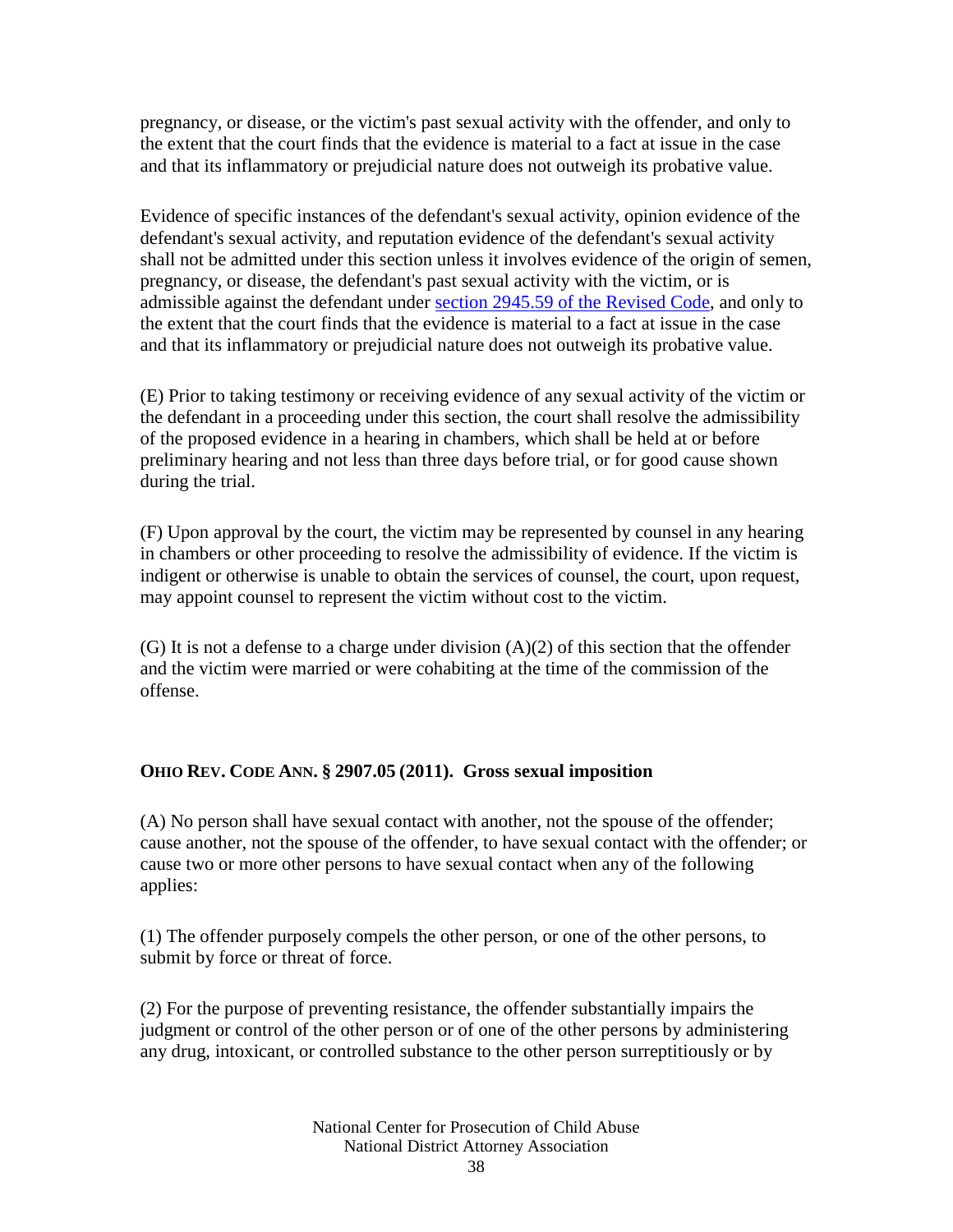force, threat of force, or deception.

(3) The offender knows that the judgment or control of the other person or of one of the other persons is substantially impaired as a result of the influence of any drug or intoxicant administered to the other person with the other person's consent for the purpose of any kind of medical or dental examination, treatment, or surgery.

(4) The other person, or one of the other persons, is less than thirteen years of age, whether or not the offender knows the age of that person.

**(5) The ability of the other person to resist or consent or the ability of one of the other persons to resist or consent is substantially impaired because of a mental or physical condition or because of advanced age, and the offender knows or has reasonable cause to believe that the ability to resist or consent of the other person or of one of the other persons is substantially impaired because of a mental or physical condition or because of advanced age.**

(B) No person shall knowingly touch the genitalia of another, when the touching is not through clothing, the other person is less than twelve years of age, whether or not the offender knows the age of that person, and the touching is done with an intent to abuse, humiliate, harass, degrade, or arouse or gratify the sexual desire of any person.

(C) Whoever violates this section is guilty of gross sexual imposition.

(1) Except as otherwise provided in this section, gross sexual imposition committed in violation of division  $(A)(1)$ ,  $(2)$ ,  $(3)$ , or  $(5)$  of this section is a felony of the fourth degree. If the offender under division  $(A)(2)$  of this section substantially impairs the judgment or control of the other person or one of the other persons by administering any controlled substance described in section 3719.41 of the Revised Code to the person surreptitiously or by force, threat of force, or deception, gross sexual imposition committed in violation of division  $(A)(2)$  of this section is a felony of the third degree.

(2) Gross sexual imposition committed in violation of division  $(A)(4)$  or  $(B)$  of this section is a felony of the third degree. Except as otherwise provided in this division, for gross sexual imposition committed in violation of division (A)(4) or (B) of this section there is a presumption that a prison term shall be imposed for the offense. The court shall impose on an offender convicted of gross sexual imposition in violation of division  $(A)(4)$  or  $(B)$  of this section a mandatory prison term equal to one of the prison terms prescribed in section 2929.14 of the Revised Code for a felony of the third degree if either of the following applies: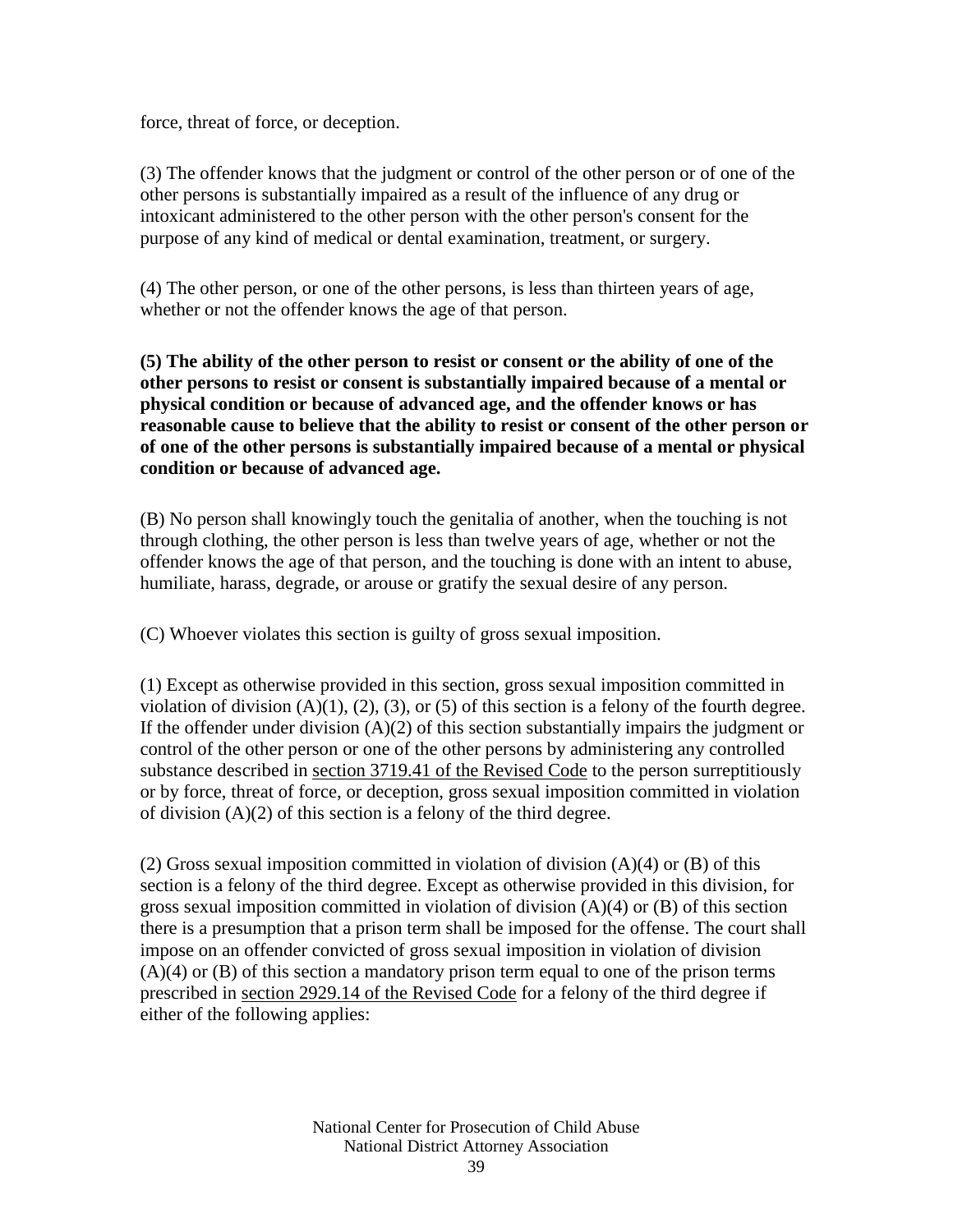(a) Evidence other than the testimony of the victim was admitted in the case corroborating the violation;

(b) The offender previously was convicted of or pleaded guilty to a violation of this section, rape, the former offense of felonious sexual penetration, or sexual battery, and the victim of the previous offense was less than thirteen years of age.

(D) A victim need not prove physical resistance to the offender in prosecutions under this section.

(E) Evidence of specific instances of the victim's sexual activity, opinion evidence of the victim's sexual activity, and reputation evidence of the victim's sexual activity shall not be admitted under this section unless it involves evidence of the origin of semen, pregnancy, or disease, or the victim's past sexual activity with the offender, and only to the extent that the court finds that the evidence is material to a fact at issue in the case and that its inflammatory or prejudicial nature does not outweigh its probative value.

Evidence of specific instances of the defendant's sexual activity, opinion evidence of the defendant's sexual activity, and reputation evidence of the defendant's sexual activity shall not be admitted under this section unless it involves evidence of the origin of semen, pregnancy, or disease, the defendant's past sexual activity with the victim, or is admissible against the defendant under section 2945.59 of the Revised Code, and only to the extent that the court finds that the evidence is material to a fact at issue in the case and that its inflammatory or prejudicial nature does not outweigh its probative value.

(F) Prior to taking testimony or receiving evidence of any sexual activity of the victim or the defendant in a proceeding under this section, the court shall resolve the admissibility of the proposed evidence in a hearing in chambers, which shall be held at or before preliminary hearing and not less than three days before trial, or for good cause shown during the trial.

(G) Upon approval by the court, the victim may be represented by counsel in any hearing in chambers or other proceeding to resolve the admissibility of evidence. If the victim is indigent or otherwise is unable to obtain the services of counsel, the court, upon request, may appoint counsel to represent the victim without cost to the victim.

\*\*\**See State v. Novak*, 2005 WL 336337 (Ohio App. 11 Dist 2005) (Convictions for gross sexual imposition were not against the manifest weight of the evidence; psychologist testified that 32-year-old victim was not competent to consent to sexual relationships or contact and that victim's low IQ diminished her capacity for making decisions and that victim's minimal carnal knowledge prevented her from making an informed decision regarding whether to engage in sexual contact, State also introduced evidence that victim cannot read or write beyond a third grade level and would never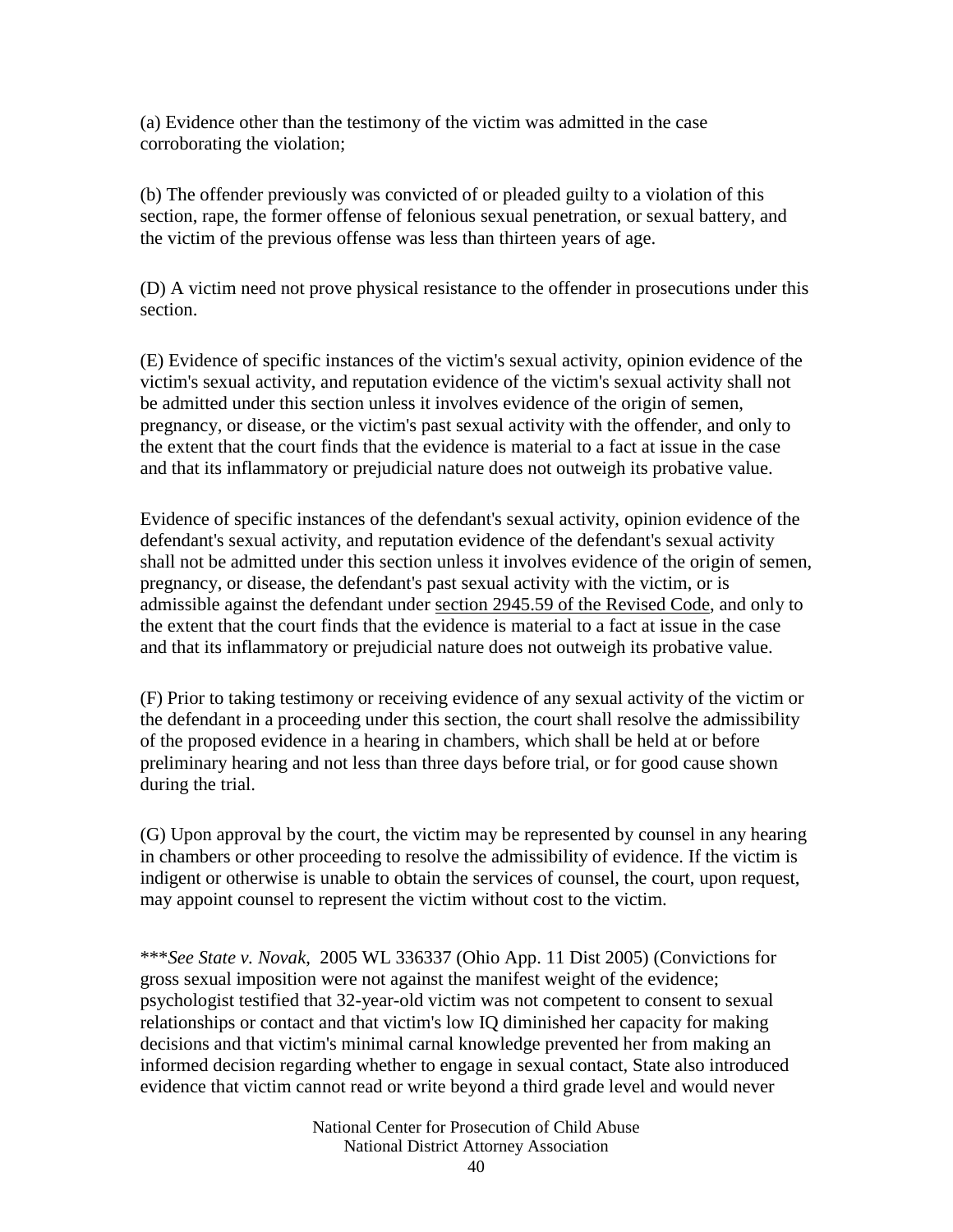progress beyond that level, and defendant admitted to his romantic involvement with victim.)

#### <span id="page-40-0"></span>**OHIO REV. CODE ANN. § 2930.02 (2011). Representative of victim**

(A)(1) A member of a victim's family or another person may exercise the rights of the victim under this chapter as the victim's representative if either of the following applies:

#### **(a) The victim is a minor or is incapacitated, incompetent, or deceased.**

(b) Division  $(A)(1)(a)$  of this section does not apply, and the victim authorizes the family member or other person to act as the victim's representative.

(2) If more than one person seeks to act as the victim's representative, the court in which the crime is prosecuted may designate one person as the victim's representative. A victim who, pursuant to division  $(A)(1)(b)$  of this section, has authorized a member of the victim's family or another person to exercise the rights of the victim as the victim's representative may revoke the authority of that family member or other person to act as the victim's representative.

(B) If a victim's representative is to exercise the rights of a victim, the victim or victim's representative shall notify the prosecutor that the victim's representative is to act for the victim. When a victim or victim's representative has so notified the prosecutor, all notice under this chapter shall be sent only to the victim's representative, all rights under this chapter shall be granted only to the victim's representative, and all references to a victim shall be interpreted to be references to the victim's representative unless the victim informs the notifying authority that the victim also wishes to receive the notices or exercise the rights or unless the victim has revoked the authority of the person who was the victim's representative to act in that capacity pursuant to division  $(A)(2)$  of this section and informs the notifying authority of the revocation.

#### <span id="page-40-1"></span>**OHIO REV. CODE ANN. § 2945.482 (2011). Testimony of mentally retarded or developmentally disabled victim**

(A) As used in this section: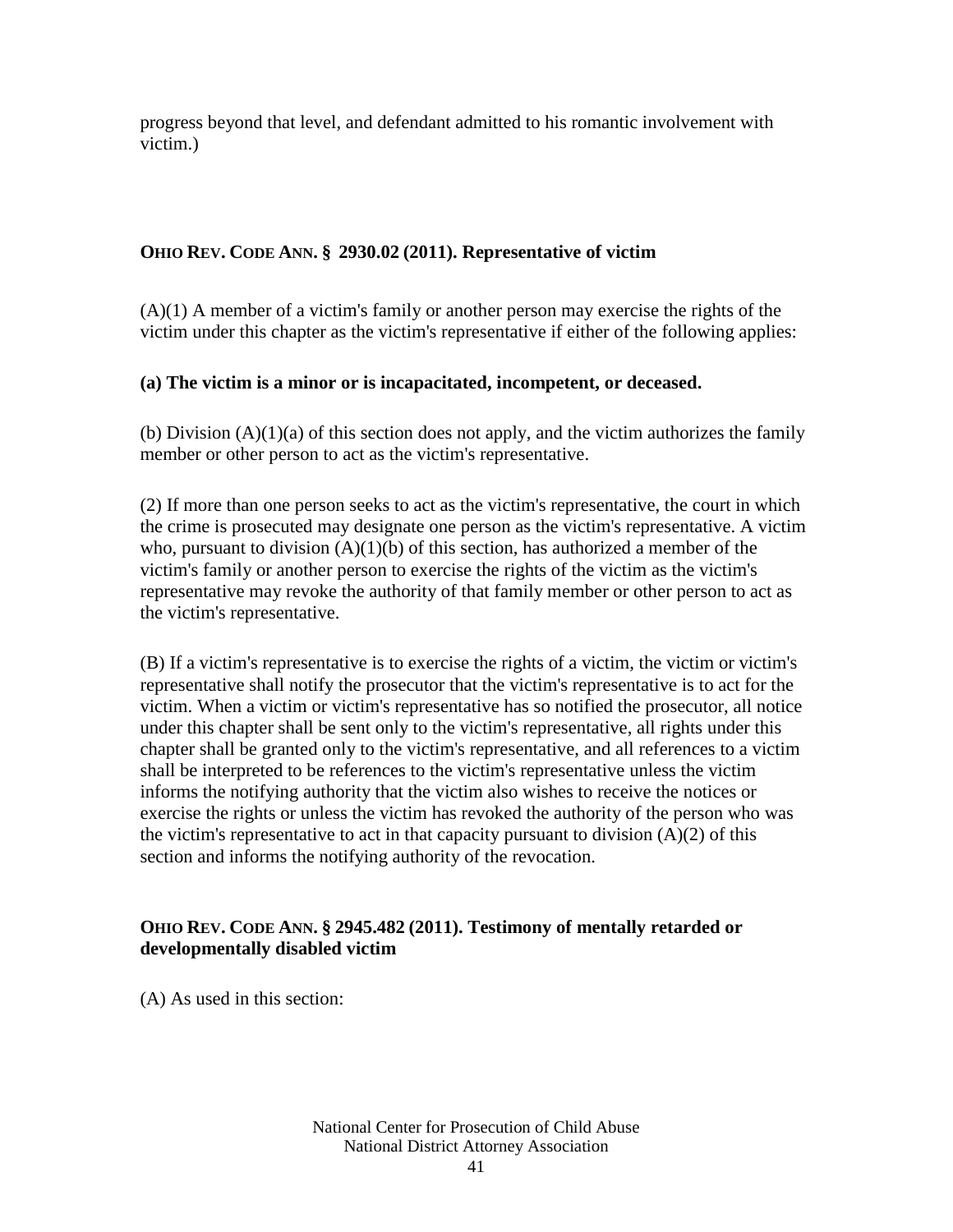(1) "Mentally retarded person" and "developmentally disabled person" have the same meanings as in section 5123.01 of the Revised Code.

(2) "Mentally retarded or developmentally disabled victim" includes a mentally retarded or developmentally disabled person who was a victim of a violation identified in division (B)(1) of this section or an offense of violence or against whom was directed any conduct that constitutes, or that is an element of, a violation identified in division (B)(1) of this section or an offense of violence.

(B)(1) In any proceeding in the prosecution of a charge of a violation of section 2903.16, 2903.34, 2903.341, 2905.03, 2907.02, 2907.03, 2907.05, 2907.06, 2907.09, 2907.21, 2907.23, 2907.24, 2907.32, 2907.321, 2907.322, or 2907.323 of the Revised Code or an offense of violence and in which an alleged victim of the violation or offense was a mentally retarded or developmentally disabled person, the judge of the court in which the prosecution is being conducted, upon motion of an attorney for the prosecution, shall order that the testimony of the mentally retarded or developmentally disabled victim be taken by deposition. The prosecution also may request that the deposition be videotaped in accordance with division (B)(2) of this section. The judge shall notify the mentally retarded or developmentally disabled victim whose deposition is to be taken, the prosecution, and the defense of the date, time, and place for taking the deposition. The notice shall identify the mentally retarded or developmentally disabled victim who is to be examined and shall indicate whether a request that the deposition be videotaped has been made. The defendant shall have the right to attend the deposition and the right to be represented by counsel. Depositions shall be taken in the manner provided in civil cases, except that the judge shall preside at the taking of the deposition and shall rule at the time on any objections of the prosecution or the attorney for the defense. The prosecution and the attorney for the defense shall have the right, as at trial, to full examination and crossexamination of the mentally retarded or developmentally disabled victim whose deposition is to be taken. If a deposition taken under this division is intended to be offered as evidence in the proceeding, it shall be filed in the court in which the action is pending and is admissible in the manner described in division (C) of this section.

If a deposition of a mentally retarded or developmentally disabled victim taken under this division is admitted as evidence at the proceeding under division (C) of this section, the mentally retarded or developmentally disabled victim shall not be required to testify in person at the proceeding.

At any time before the conclusion of the proceeding, the attorney for the defense may file a motion with the judge requesting that another deposition of the mentally retarded or developmentally disabled victim be taken because new evidence material to the defense has been discovered that the attorney for the defense could not with reasonable diligence have discovered prior to the taking of the admitted deposition. If the court orders the taking of another deposition under this provision, the deposition shall be taken in accordance with this division. If the admitted deposition was a videotaped deposition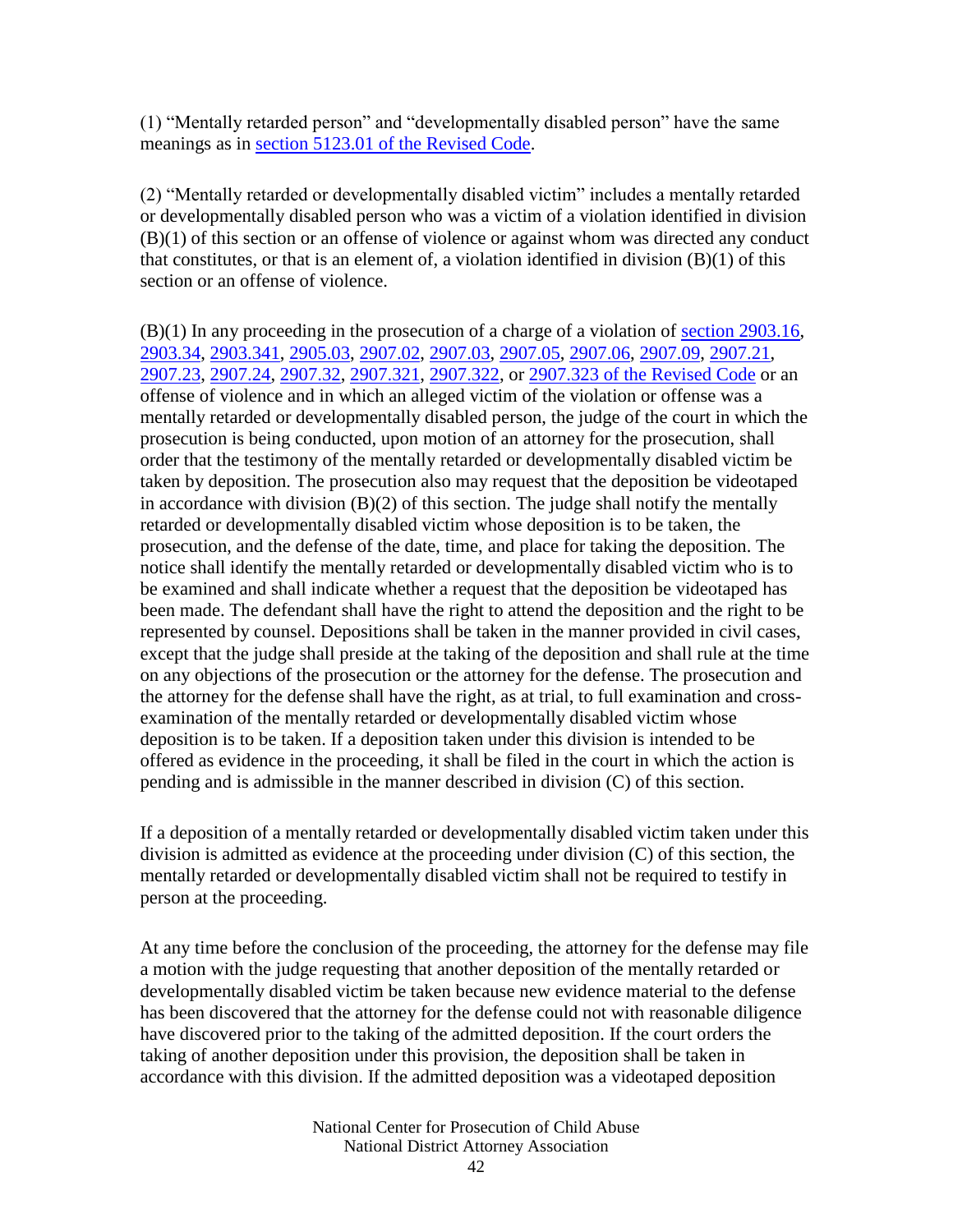taken in accordance with division (B)(2) of this section, the new deposition shall be videotaped in accordance with that division. In other cases, the new deposition may be videotaped in accordance with that division.

(2) If the prosecution requests that a deposition to be taken under division  $(B)(2)$  of this section be videotaped, the judge shall order that the deposition be videotaped in accordance with this division. If a judge issues an order that the deposition be videotaped, the judge shall exclude from the room in which the deposition is to be taken every person except the mentally retarded or developmentally disabled victim giving the testimony, the judge, one or more interpreters if needed, the attorneys for the prosecution and the defense, any person needed to operate the equipment to be used, one person chosen by the mentally retarded or developmentally disabled victim giving the deposition, and any person whose presence the judge determines would contribute to the welfare and wellbeing of the mentally retarded or developmentally disabled victim giving the deposition. The person chosen by the mentally retarded or developmentally disabled victim shall not be a witness in the proceeding and, both before and during the deposition, shall not discuss the testimony of the mentally retarded or developmentally disabled victim with any other witness in the proceeding. To the extent feasible, any person operating the recording equipment shall be restricted to a room adjacent to the room in which the deposition is being taken, or to a location in the room in which the deposition is being taken that is behind a screen or mirror, so that the person operating the recording equipment can see and hear, but cannot be seen or heard by, the mentally retarded or developmentally disabled victim giving the deposition during the deposition.

The defendant shall be permitted to observe and hear the testimony of the mentally retarded or developmentally disabled victim giving the deposition on a monitor, shall be provided with an electronic means of immediate communication with the defendant's attorney during the testimony, and shall be restricted to a location from which the defendant cannot be seen or heard by the mentally retarded or developmentally disabled victim giving the deposition, except on a monitor provided for that purpose. The mentally retarded or developmentally disabled victim giving the deposition shall be provided with a monitor on which the victim can observe, during the testimony, the defendant. The judge, at the judge's discretion, may preside at the deposition by electronic means from outside the room in which the deposition is to be taken. If the judge presides by electronic means, the judge shall be provided with monitors on which the judge can see each person in the room in which the deposition is to be taken and with an electronic means of communication with each person, and each person in the room shall be provided with a monitor on which that person can see the judge and with an electronic means of communication with the judge. A deposition that is videotaped under this division shall be taken and filed in the manner described in division (B)(1) of this section and is admissible in the manner described in this division and division (C) of this section, and, if a deposition that is videotaped under this division is admitted as evidence at the proceeding, the mentally retarded or developmentally disabled victim shall not be required to testify in person at the proceeding. No deposition videotaped under this division shall be admitted as evidence at any proceeding unless division (C) of this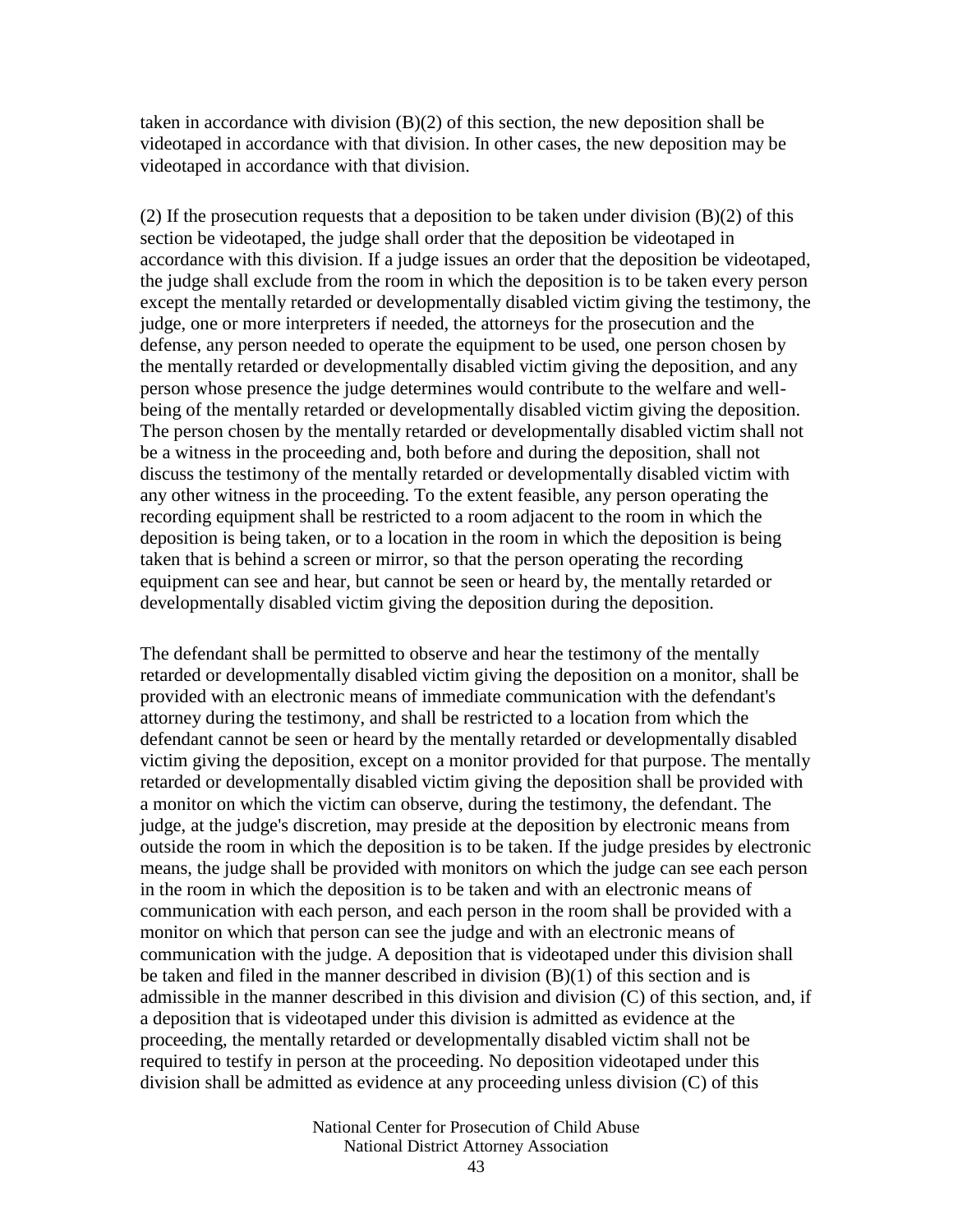section is satisfied relative to the deposition and all of the following apply relative to the recording:

(a) The recording is both aural and visual and is recorded on film or videotape, or by other electronic means.

(b) The recording is authenticated under the Rules of Evidence and the Rules of Criminal Procedure as a fair and accurate representation of what occurred, and the recording is not altered other than at the direction and under the supervision of the judge in the proceeding.

(c) Each voice on the recording that is material to the testimony on the recording or the making of the recording, as determined by the judge, is identified.

(d) Both the prosecution and the defendant are afforded an opportunity to view the recording before it is shown in the proceeding.

 $(C)(1)$  At any proceeding in a prosecution in relation to which a deposition was taken under division (B) of this section, the deposition or a part of it is admissible in evidence upon motion of the prosecution if the testimony in the deposition or the part to be admitted is not excluded by the hearsay rule and if the deposition or the part to be admitted otherwise is admissible under the Rules of Evidence. For purposes of this division, testimony is not excluded by the hearsay rule if the testimony is not hearsay under Evidence Rule 801; the testimony is within an exception to the hearsay rule set forth in Evidence Rule 803; the mentally retarded or developmentally disabled victim who gave the testimony is unavailable as a witness, as defined in Evidence Rule 804, and the testimony is admissible under that rule; or both of the following apply:

(a) The defendant had an opportunity and similar motive at the time of the taking of the deposition to develop the testimony by direct, cross, or redirect examination.

(b) The judge determines that there is reasonable cause to believe that, if the mentally retarded or developmentally disabled victim who gave the testimony in the deposition were to testify in person at the proceeding, the mentally retarded or developmentally disabled victim would experience serious emotional trauma as a result of the mentally retarded or developmentally disabled victim's participation at the proceeding.

(2) Objections to receiving in evidence a deposition or a part of it under division (C) of this section shall be made as provided in civil actions.

(3) The provisions of divisions (B) and (C) of this section are in addition to any other provisions of the Revised Code, the Rules of Criminal Procedure, or the Rules of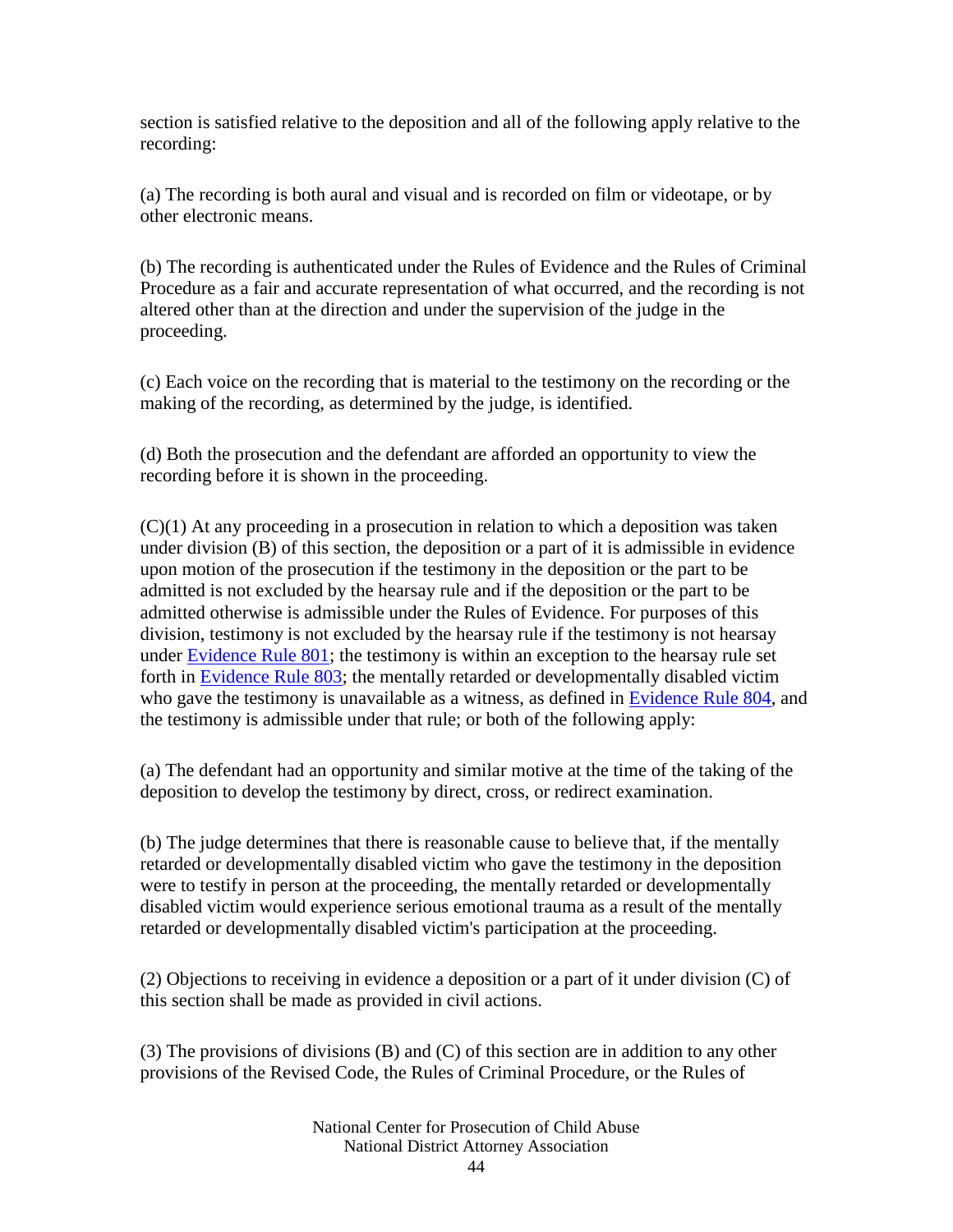Evidence that pertain to the taking or admission of depositions in a criminal proceeding and do not limit the admissibility under any of those other provisions of any deposition taken under division (B) of this section or otherwise taken.

(D) In any proceeding in the prosecution of any charge of a violation listed in division (B)(1) of this section or an offense of violence and in which an alleged victim of the violation or offense was a mentally retarded or developmentally disabled person, the prosecution may file a motion with the judge requesting the judge to order the testimony of the mentally retarded or developmentally disabled victim to be taken in a room other than the room in which the proceeding is being conducted and be televised, by closed circuit equipment, into the room in which the proceeding is being conducted to be viewed by the jury, if applicable, the defendant, and any other persons who are not permitted in the room in which the testimony is to be taken but who would have been present during the testimony of the mentally retarded or developmentally disabled victim had it been given in the room in which the proceeding is being conducted. Except for good cause shown, the prosecution shall file a motion under this division at least seven days before the date of the proceeding. The judge may issue the order upon the motion of the prosecution filed under this section, if the judge determines that the mentally retarded or developmentally disabled victim is unavailable to testify in the room in which the proceeding is being conducted in the physical presence of the defendant for one or more of the reasons set forth in division (F) of this section. If a judge issues an order of that nature, the judge shall exclude from the room in which the testimony is to be taken every person except a person described in division (B)(2) of this section. The judge, at the judge's discretion, may preside during the giving of the testimony by electronic means from outside the room in which it is being given, subject to the limitations set forth in division (B)(2) of this section. To the extent feasible, any person operating the televising equipment shall be hidden from the sight and hearing of the mentally retarded or developmentally disabled victim giving the testimony, in a manner similar to that described in division (B)(2) of this section. The defendant shall be permitted to observe and hear the testimony of the mentally retarded or developmentally disabled victim giving the testimony on a monitor, shall be provided with an electronic means of immediate communication with the defendant's attorney during the testimony, and shall be restricted to a location from which the defendant cannot be seen or heard by the mentally retarded or developmentally disabled victim giving the testimony, except on a monitor provided for that purpose. The mentally retarded or developmentally disabled victim giving the testimony shall be provided with a monitor on which the mentally retarded or developmentally disabled victim can observe, during the testimony, the defendant.

(E) In any proceeding in the prosecution of any charge of a violation listed in division (B)(1) of this section or an offense of violence and in which an alleged victim of the violation or offense was a mentally retarded or developmentally disabled victim, the prosecution may file a motion with the judge requesting the judge to order the testimony of the mentally retarded or developmentally disabled victim to be taken outside of the room in which the proceeding is being conducted and be recorded for showing in the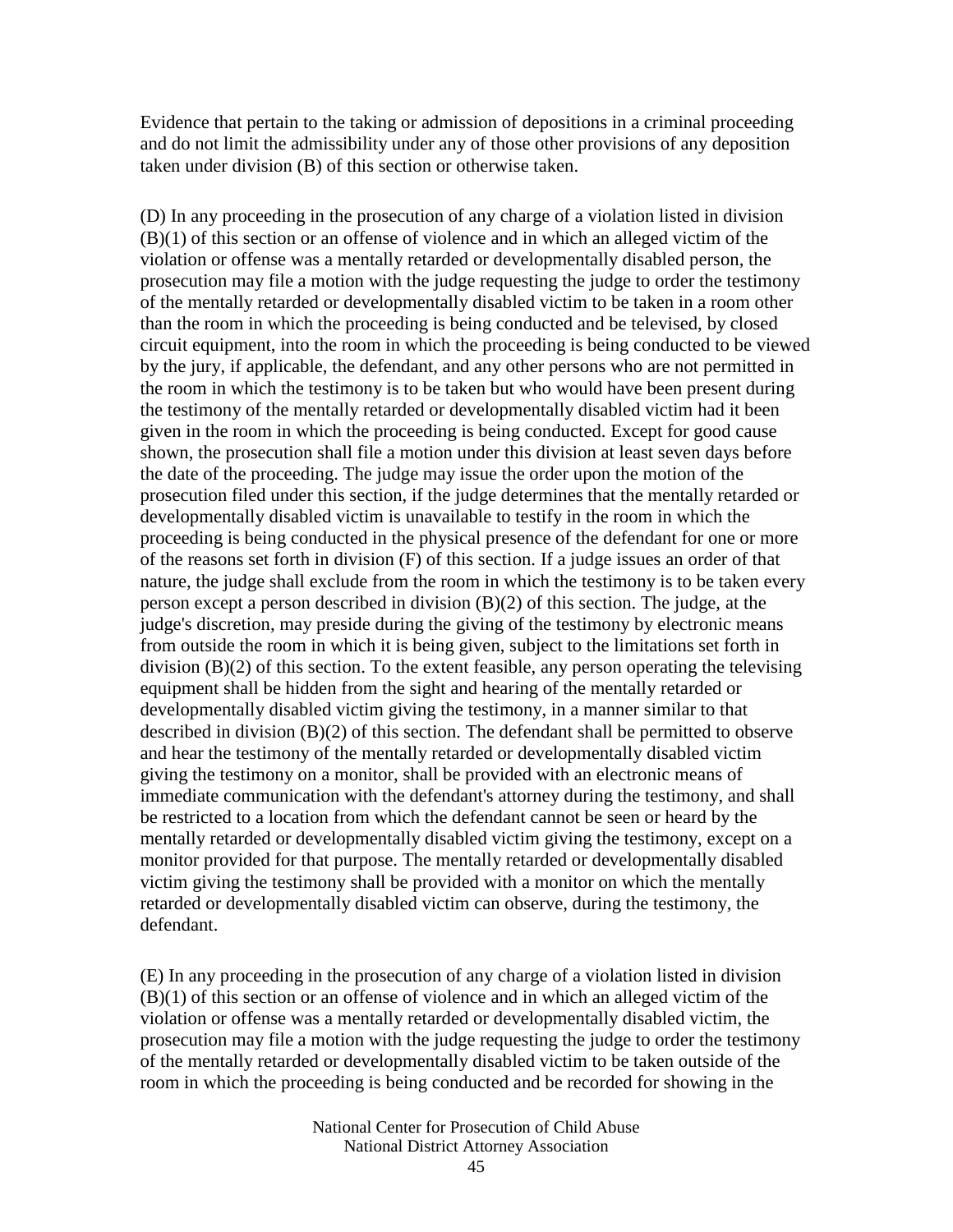room in which the proceeding is being conducted before the judge, the jury, if applicable, the defendant, and any other persons who would have been present during the testimony of the mentally retarded or developmentally disabled victim had it been given in the room in which the proceeding is being conducted. Except for good cause shown, the prosecution shall file a motion under this division at least seven days before the date of the proceeding. The judge may issue the order upon the motion of the prosecution filed under this division, if the judge determines that the mentally retarded or developmentally disabled victim is unavailable to testify in the room in which the proceeding is being conducted in the physical presence of the defendant, for one or more of the reasons set forth in division (F) of this section. If a judge issues an order of that nature, the judge shall exclude from the room in which the testimony is to be taken every person except a person described in division (B)(2) of this section. To the extent feasible, any person operating the recording equipment shall be hidden from the sight and hearing of the mentally retarded or developmentally disabled victim giving the testimony, in a manner similar to that described in division (B)(2) of this section. The defendant shall be permitted to observe and hear the testimony of the mentally retarded or developmentally disabled victim who is giving the testimony on a monitor, shall be provided with an electronic means of immediate communication with the defendant's attorney during the testimony, and shall be restricted to a location from which the defendant cannot be seen or heard by the mentally retarded or developmentally disabled victim giving the testimony, except on a monitor provided for that purpose. The mentally retarded or developmentally disabled victim giving the testimony shall be provided with a monitor on which the victim can observe, during the testimony, the defendant. No order for the taking of testimony by recording shall be issued under this division unless the provisions set forth in divisions  $(B)(2)(a)$ ,  $(b)$ ,  $(c)$ , and  $(d)$  of this section apply to the recording of the testimony.

(F) For purposes of divisions (D) and (E) of this section, a judge may order the testimony of a mentally retarded or developmentally disabled victim to be taken outside the room in which the proceeding is being conducted if the judge determines that the mentally retarded or developmentally disabled victim is unavailable to testify in the room in the physical presence of the defendant due to one or more of the following:

(1) The persistent refusal of the mentally retarded or developmentally disabled victim to testify despite judicial requests to do so;

(2) The inability of the mentally retarded or developmentally disabled victim to communicate about the alleged violation or offense because of extreme fear, failure of memory, or another similar reason;

(3) The substantial likelihood that the mentally retarded or developmentally disabled victim will suffer serious emotional trauma from so testifying.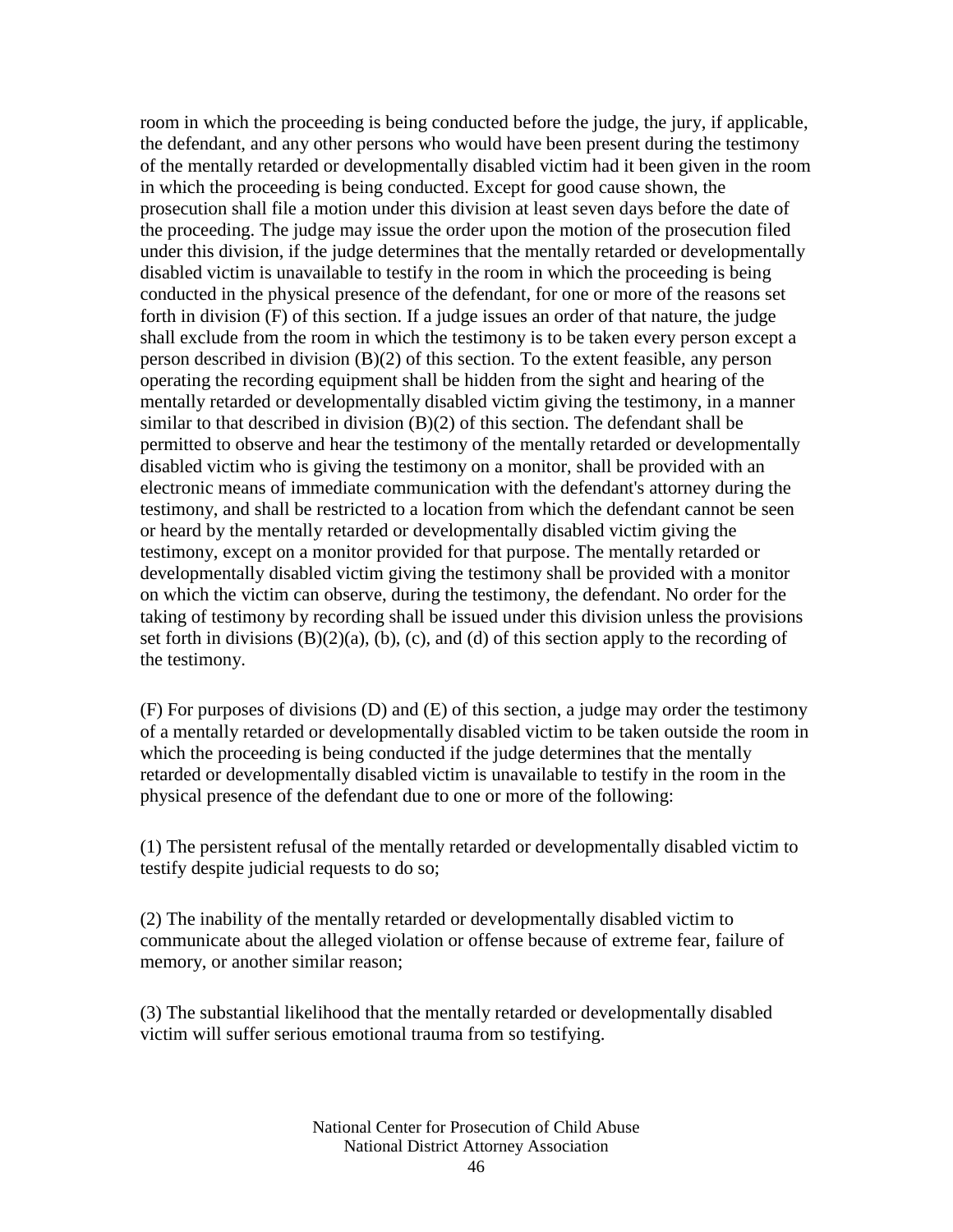$(G)(1)$  If a judge issues an order pursuant to division  $(D)$  or  $(E)$  of this section that requires the testimony of a mentally retarded or developmentally disabled victim in a criminal proceeding to be taken outside of the room in which the proceeding is being conducted, the order shall specifically identify the mentally retarded or developmentally disabled victim to whose testimony it applies, the order applies only during the testimony of the specified mentally retarded or developmentally disabled victim, and the mentally retarded or developmentally disabled victim giving the testimony shall not be required to testify at the proceeding other than in accordance with the order.

(2) A judge who makes any determination regarding the admissibility of a deposition under divisions (B) and (C) of this section, the videotaping of a deposition under division (B)(2) of this section, or the taking of testimony outside of the room in which a proceeding is being conducted under division (D) or (E) of this section shall enter the determination and findings on the record in the proceeding.

# <span id="page-46-1"></span><span id="page-46-0"></span>**OKLAHOMA OKLA. STAT. ANN. TIT. 21, § 1111 (2011). Rape defined**

A. Rape is an act of sexual intercourse involving vaginal or anal penetration accomplished with a male or female who is not the spouse of the perpetrator and who may be of the same or the opposite sex as the perpetrator under any of the following circumstances:

1. Where the victim is under sixteen (16) years of age;

2. Where the victim is incapable through mental illness or any other unsoundness of mind, whether temporary or permanent, of giving legal consent;

3. Where force or violence is used or threatened, accompanied by apparent power of execution to the victim or to another person;

4. Where the victim is intoxicated by a narcotic or anesthetic agent, administered by or with the privity of the accused as a means of forcing the victim to submit;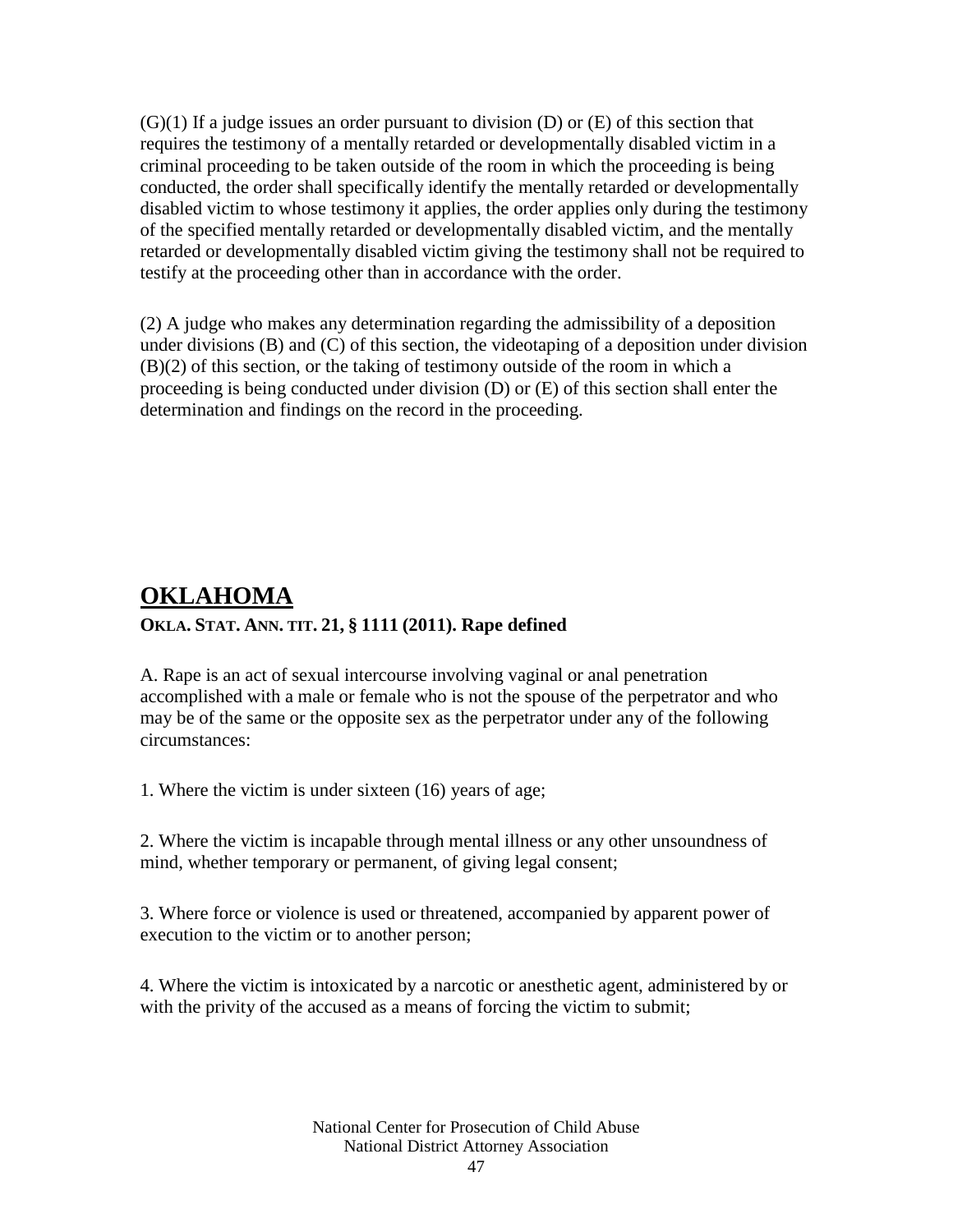5. Where the victim is at the time unconscious of the nature of the act and this fact is known to the accused;

6. Where the victim submits to sexual intercourse under the belief that the person committing the act is a spouse, and this belief is induced by artifice, pretense, or concealment practiced by the accused or by the accused in collusion with the spouse with intent to induce that belief. In all cases of collusion between the accused and the spouse to accomplish such act, both the spouse and the accused, upon conviction, shall be deemed guilty of rape;

7. Where the victim is under the legal custody or supervision of a state agency, a federal agency, a county, a municipality or a political subdivision and engages in sexual intercourse with a state, federal, county, municipal or political subdivision employee or an employee of a contractor of the state, the federal government, a county, a municipality or a political subdivision that exercises authority over the victim; or

8. Where the victim is at least sixteen (16) years of age and is less than twenty (20) years of age and is a student, or under the legal custody or supervision of any public or private elementary or secondary school, junior high or high school, or public vocational school, and engages in sexual intercourse with a person who is eighteen (18) years of age or older and is an employee of the same school system.

B. Rape is an act of sexual intercourse accomplished with a male or female who is the spouse of the perpetrator if force or violence is used or threatened, accompanied by apparent power of execution to the victim or to another person.

## <span id="page-47-0"></span>**PENNSYLVANIA**

#### <span id="page-47-1"></span>**18 PA. CONS. STAT. ANN. § 3121 (2011). Rape**

**(a) Offense defined.--**A person commits a felony of the first degree when the person engages in sexual intercourse with a complainant:

(1) By forcible compulsion.

(2) By threat of forcible compulsion that would prevent resistance by a person of reasonable resolution.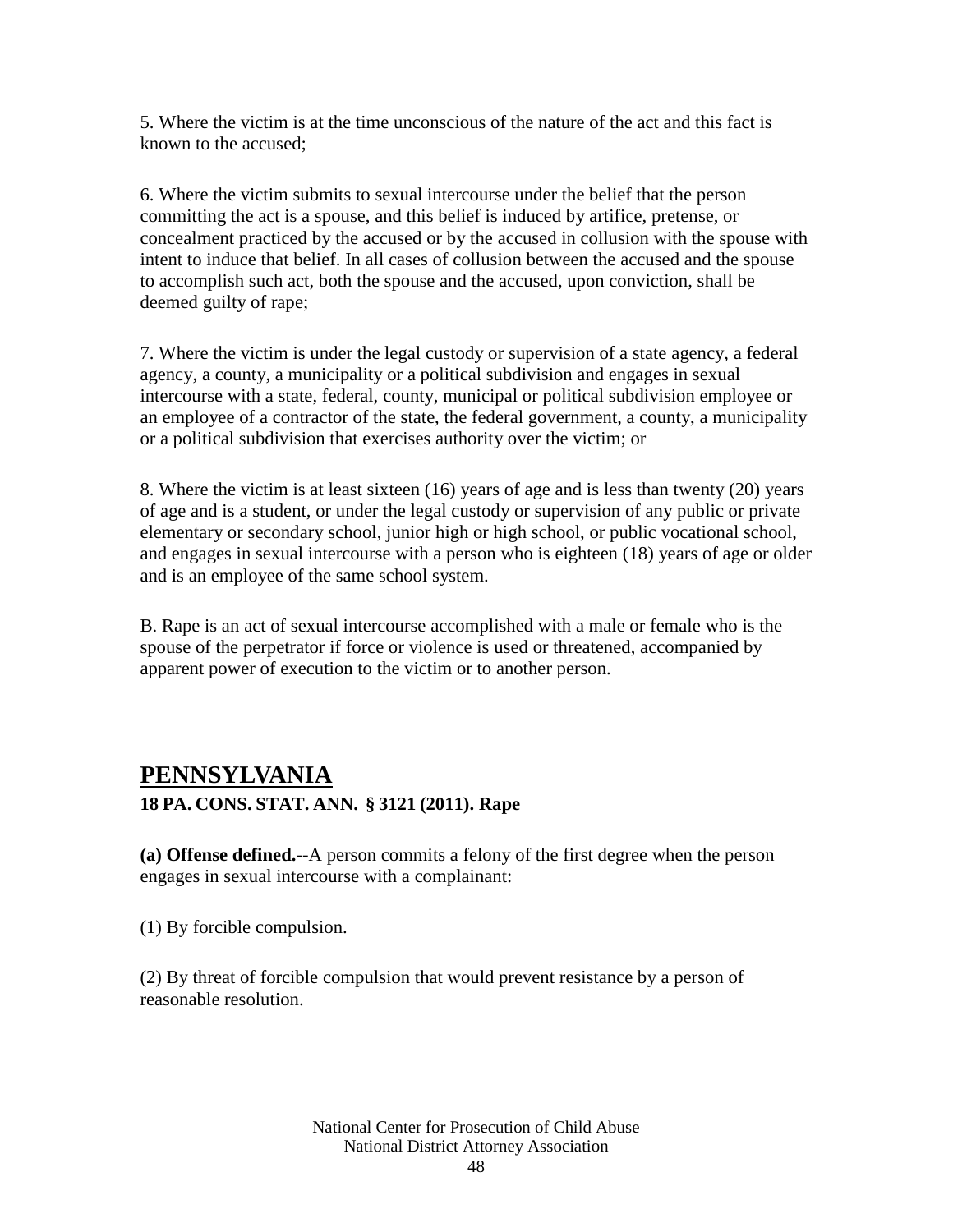(3) Who is unconscious or where the person knows that the complainant is unaware that the sexual intercourse is occurring.

(4) Where the person has substantially impaired the complainant's power to appraise or control his or her conduct by administering or employing, without the knowledge of the complainant, drugs, intoxicants or other means for the purpose of preventing resistance.

(5) Who suffers from a mental disability which renders the complainant incapable of consent.

(6) Deleted by 2002, Dec. 9, P.L. 1350, No. 162, § 2, effective in 60 days.

**(b) Additional penalties.--**In addition to the penalty provided for by subsection (a), a person may be sentenced to an additional term not to exceed ten years' confinement and an additional amount not to exceed \$100,000 where the person engages in sexual intercourse with a complainant and has substantially impaired the complainant's power to appraise or control his or her conduct by administering or employing, without the knowledge of the complainant, any substance for the purpose of preventing resistance through the inducement of euphoria, memory loss and any other effect of this substance.

**(c) Rape of a child.--**A person commits the offense of rape of a child, a felony of the first degree, when the person engages in sexual intercourse with a complainant who is less than 13 years of age.

**(d) Rape of a child with serious bodily injury.--**A person commits the offense of rape of a child resulting in serious bodily injury, a felony of the first degree, when the person violates this section and the complainant is under 13 years of age and suffers serious bodily injury in the course of the offense.

**(e) Sentences.--**Notwithstanding the provisions of section 1103 (relating to sentence of imprisonment for felony), a person convicted of an offense under:

(1) Subsection (c) shall be sentenced to a term of imprisonment which shall be fixed by the court at not more than 40 years.

(2) Subsection (d) shall be sentenced up to a maximum term of life imprisonment.

#### <span id="page-48-0"></span>**18 PA. CONS. STAT. ANN. § 3126 (2011). Indecent assault**

**(a) Offense defined.--**A person is guilty of indecent assault if the person has indecent contact with the complainant, causes the complainant to have indecent contact with the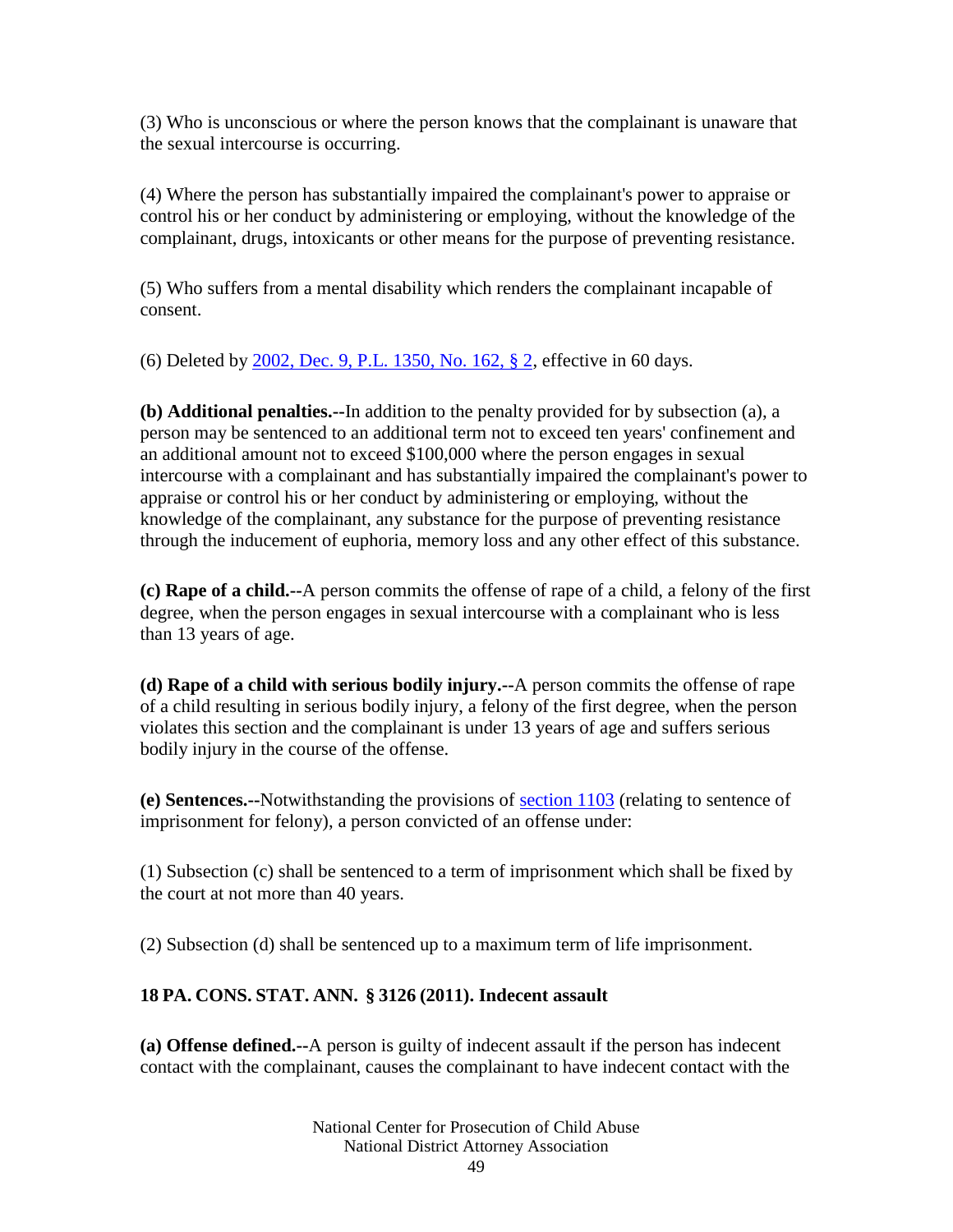person or intentionally causes the complainant to come into contact with seminal fluid, urine or feces for the purpose of arousing sexual desire in the person or the complainant and:

(1) the person does so without the complainant's consent;

(2) the person does so by forcible compulsion;

(3) the person does so by threat of forcible compulsion that would prevent resistance by a person of reasonable resolution;

(4) the complainant is unconscious or the person knows that the complainant is unaware that the indecent contact is occurring;

(5) the person has substantially impaired the complainant's power to appraise or control his or her conduct by administering or employing, without the knowledge of the complainant, drugs, intoxicants or other means for the purpose of preventing resistance;

(6) the complainant suffers from a mental disability which renders the complainant incapable of consent;

(7) the complainant is less than 13 years of age; or

(8) the complainant is less than 16 years of age and the person is four or more years older than the complainant and the complainant and the person are not married to each other.

**(b) Grading.--**Indecent assault shall be graded as follows:

(1) An offense under subsection (a)(1) or (8) is a misdemeanor of the second degree.

(2) An offense under subsection (a)(2), (3), (4), (5) or (6) is a misdemeanor of the first degree.

(3) An offense under subsection (a)(7) is a misdemeanor of the first degree unless any of the following apply, in which case it is a felony of the third degree:

(i) It is a second or subsequent offense.

(ii) There has been a course of conduct of indecent assault by the person.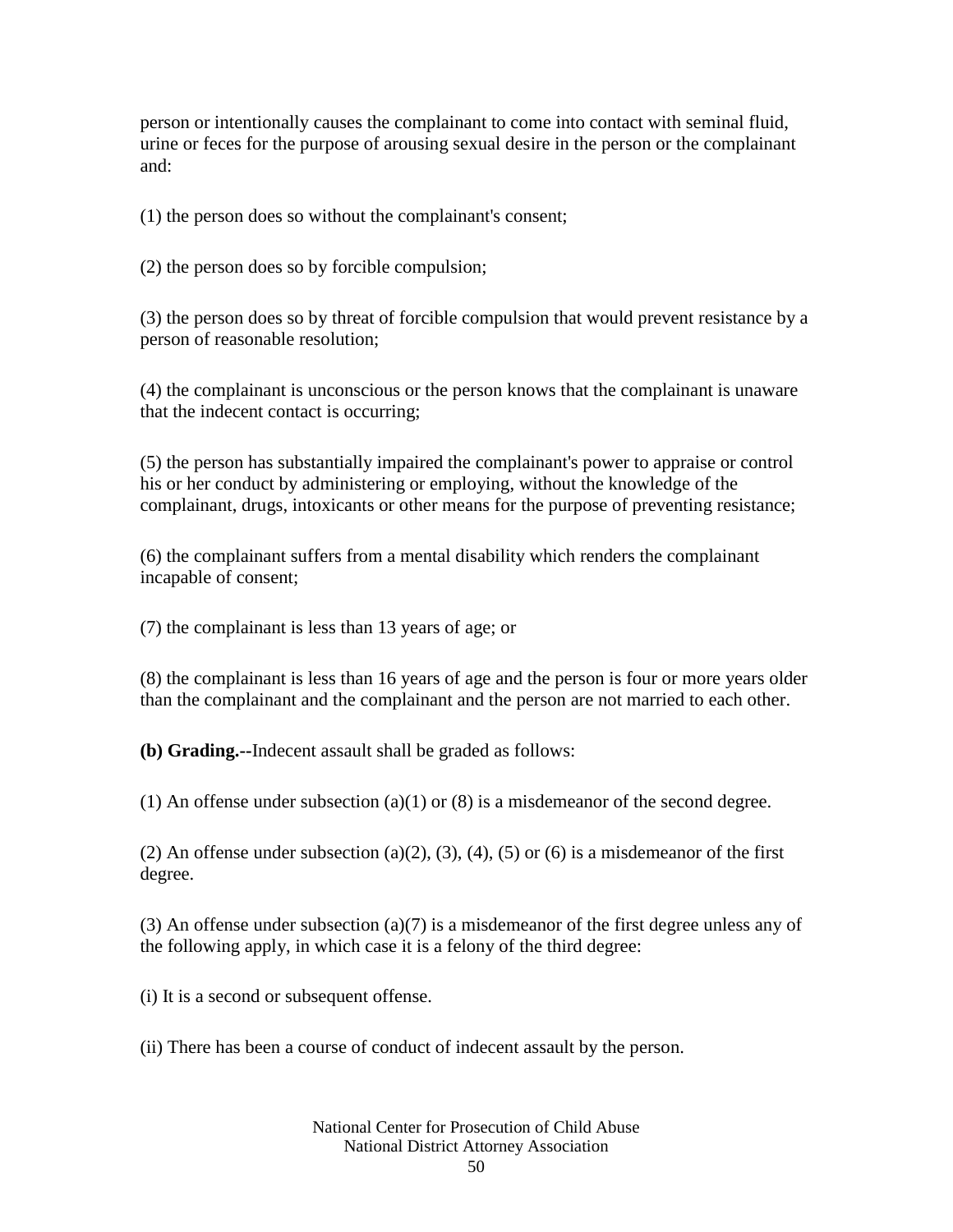(iii) The indecent assault was committed by touching the complainant's sexual or intimate parts with sexual or intimate parts of the person.

(iv) The indecent assault is committed by touching the person's sexual or intimate parts with the complainant's sexual or intimate parts.

# <span id="page-50-0"></span>**SOUTH DAKOTA**

#### <span id="page-50-1"></span>**S.D. CODIFIED LAWS § 22-22-1 (2011). Rape defined--Degrees--Felony**

Rape is an act of sexual penetration accomplished with any person under any of the following circumstances:

(1) If the victim is less than thirteen years of age; or

(2) Through the use of force, coercion, or threats of immediate and great bodily harm against the victim or other persons within the victim's presence, accompanied by apparent power of execution; or

#### **(3) If the victim is incapable, because of physical or mental incapacity, of giving consent to such act; or**

(4) If the victim is incapable of giving consent because of any intoxicating, narcotic, or anesthetic agent or hypnosis; or

(5) If the victim is thirteen years of age, but less than sixteen years of age, and the perpetrator is at least three years older than the victim.

A violation of subdivision (1) of this section is rape in the first degree, which is a Class C felony. A violation of subdivision (2) of this section is rape in the second degree which is a Class 1 felony. A violation of subdivision (3) or (4) of this section is rape in the third degree, which is a Class 2 felony. A violation of subdivision (5) of this section is rape in the fourth degree, which is a Class 3 felony. Notwithstanding  $\S$  23A-42-2 a charge brought pursuant to this section may be commenced at any time prior to the time the victim becomes age twenty-five or within seven years of the commission of the crime, whichever is longer.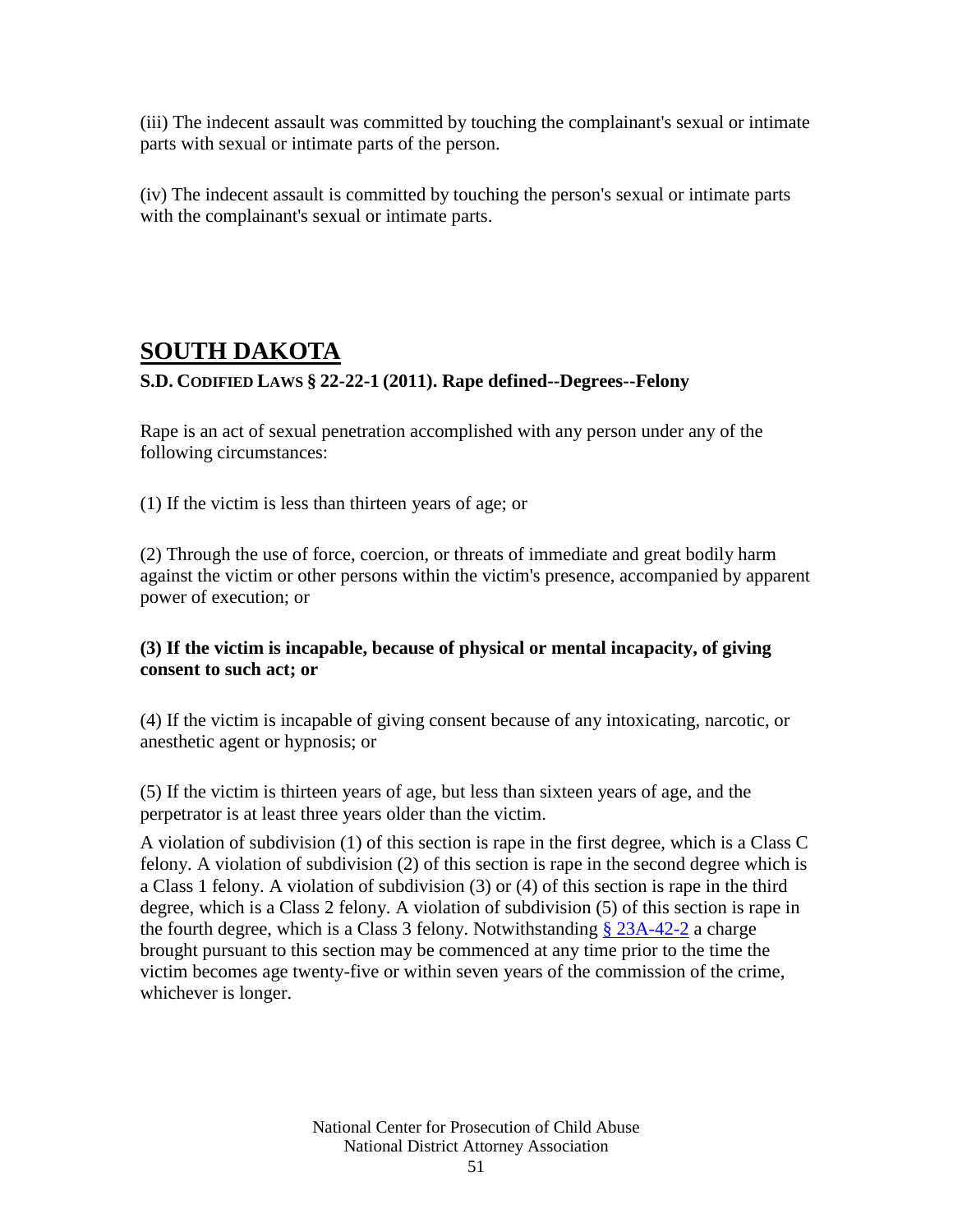### <span id="page-51-0"></span>**TENNESSEE**

#### <span id="page-51-1"></span>**TENN. CODE ANN. § 40-35-114 (2011). Enhancement factors**

If appropriate for the offense and if not already an essential element of the offense, the court shall consider, but is not bound by, the following advisory factors in determining whether to enhance a defendant's sentence:

(1) The defendant has a previous history of criminal convictions or criminal behavior, in addition to those necessary to establish the appropriate range;

(2) The defendant was a leader in the commission of an offense involving two (2) or more criminal actors;

(3) The offense involved more than one (1) victim;

#### **(4) A victim of the offense was particularly vulnerable because of age or physical or mental disability;**

(5) The defendant treated, or allowed a victim to be treated, with exceptional cruelty during the commission of the offense;

(6) The personal injuries inflicted upon, or the amount of damage to property sustained by or taken from, the victim was particularly great;

(7) The offense involved a victim and was committed to gratify the defendant's desire for pleasure or excitement;

(8) The defendant, before trial or sentencing, failed to comply with the conditions of a sentence involving release into the community;

(9) The defendant possessed or employed a firearm, explosive device or other deadly weapon during the commission of the offense;

(10) The defendant had no hesitation about committing a crime when the risk to human life was high;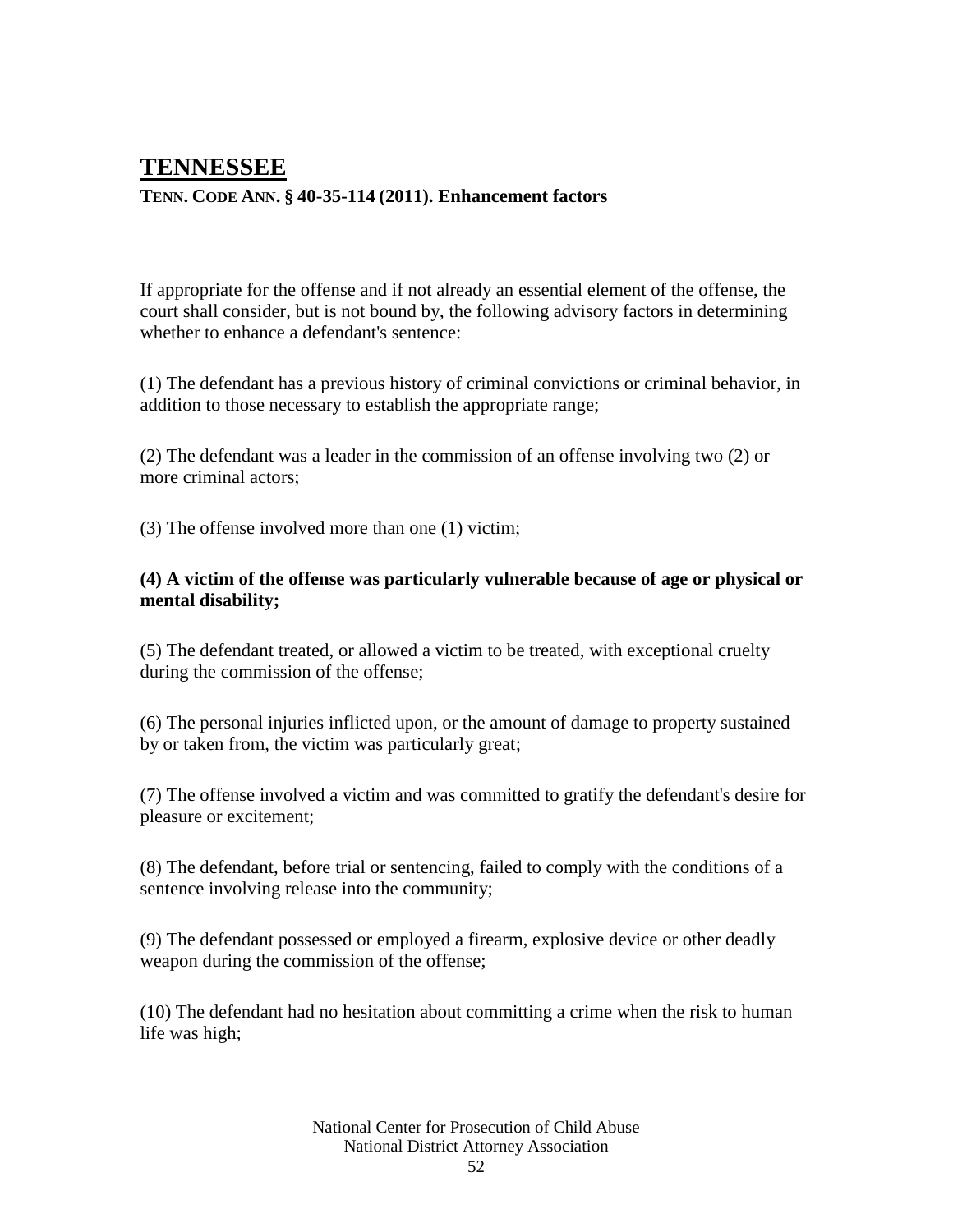(11) The felony resulted in death or serious bodily injury, or involved the threat of death or serious bodily injury, to another person, and the defendant has previously been convicted of a felony that resulted in death or serious bodily injury;

(12) During the commission of the felony, the defendant intentionally inflicted serious bodily injury upon another person, or the actions of the defendant resulted in the death of, or serious bodily injury to, a victim or a person other than the intended victim;

(13) At the time the felony was committed, one (1) of the following classifications was applicable to the defendant:

(A) Released on bail or pretrial release, if the defendant is ultimately convicted of the prior misdemeanor or felony;

- (B) Released on parole;
- (C) Released on probation;
- (D) On work release;
- (E) On community corrections;
- (F) On some form of judicially ordered release;

(G) On any other type of release into the community under the direct or indirect supervision of any state or local governmental authority or a private entity contracting with the state or a local government;

(H) On escape status; or

(I) Incarcerated in any penal institution on a misdemeanor or felony charge or a misdemeanor or felony conviction;

(14) The defendant abused a position of public or private trust, or used a professional license in a manner that significantly facilitated the commission or the fulfillment of the offense;

(15) The defendant committed the offense on the grounds or facilities of a prekindergarten (pre-K-12) through grade twelve (12) public or private institution of learning when minors were present;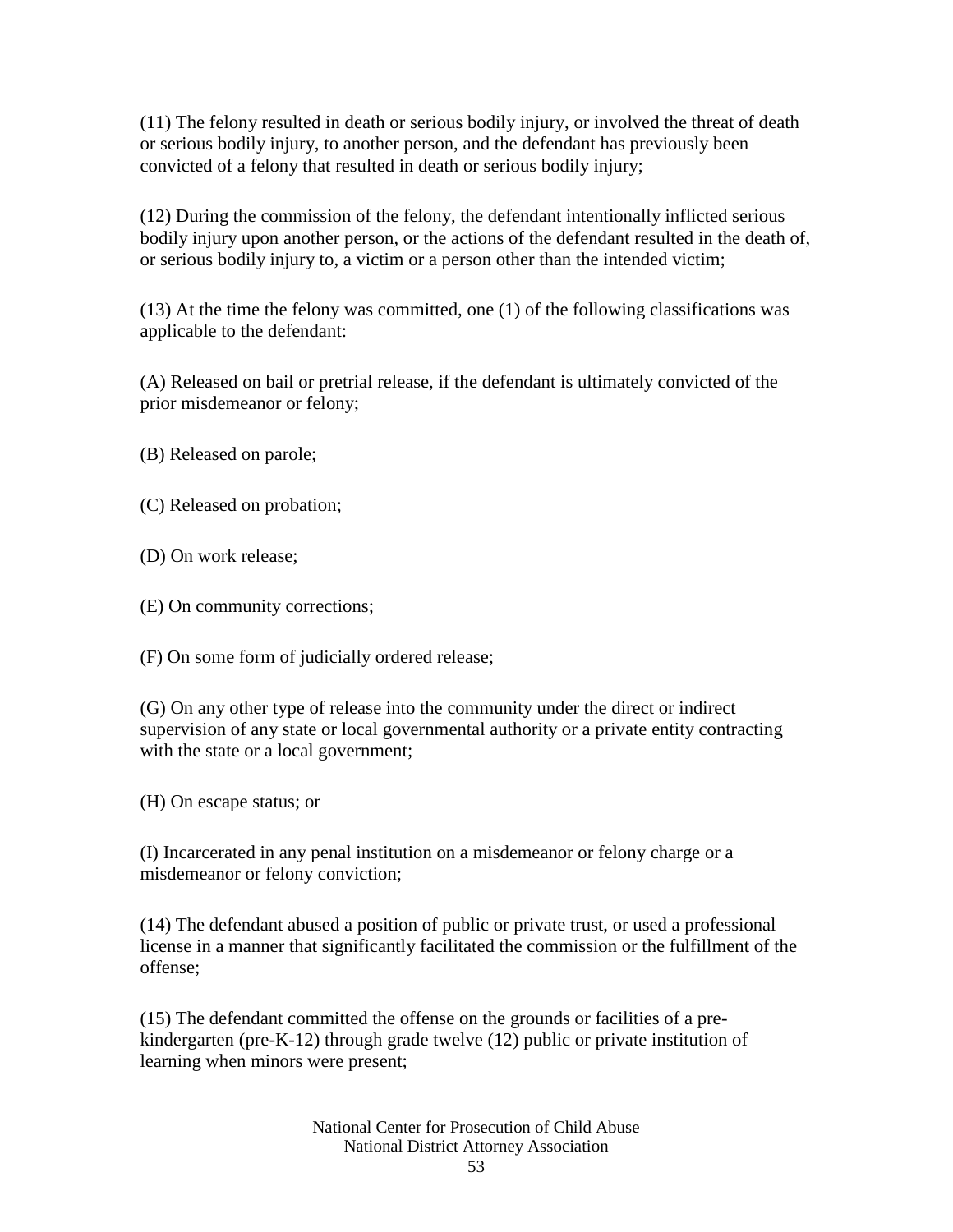(16) The defendant was adjudicated to have committed a delinquent act or acts as a juvenile that would constitute a felony if committed by an adult;

**(17) The defendant intentionally selected the person against whom the crime was committed or selected the property that was damaged or otherwise affected by the crime, in whole or in part, because of the defendant's belief or perception regarding the race, religion, color, disability, sexual orientation, national origin, ancestry or gender of that person or the owner or occupant of that property; however, this subdivision (17) should not be construed to permit the enhancement of a sexual offense on the basis of gender selection alone**;

(18) The offense was an act of terrorism or was related to an act of terrorism;

(19) If the defendant is convicted of the offense of aggravated assault pursuant to  $\S$  39-13-102, the victim of the aggravated assault was a law enforcement officer, firefighter, correctional officer, youth services officer, probation and parole officer, a state registered security officer/guard, an employee of the department of correction or the department of children's services, an emergency medical or rescue worker, emergency medical technician or paramedic, whether compensated or acting as a volunteer; provided, that the victim was performing an official duty and the defendant knew or should have known that the victim was such an officer or employee;

**(20) If the defendant is convicted of the offenses of rape pursuant to § 39-13-503, sexual battery pursuant to § 39-13-505 or rape of a child pursuant to § 39-13-522, the defendant caused the victim to be mentally incapacitated or physically helpless by use of a controlled substance**;

(21) If the defendant is convicted of the offenses of aggravated rape pursuant to  $\S$  39-13-502, rape pursuant to  $\S$  39-13-503, rape of a child pursuant to  $\S$  39-13-522 or statutory rape pursuant to  $\S$  39-13-506, the defendant knew or should have known that, at the time of the offense, the defendant was HIV positive;

(22)(A) If the defendant is convicted of the offenses of aggravated arson pursuant to  $\S$ 39-14-302 or vandalism pursuant to § 39-14-408, the damage or destruction was caused to a structure, whether temporary or permanent in nature, used as a place of worship and the defendant knew or should have known that it was a place of worship;

(B) As used in subdivision  $(22)(A)$ , "place of worship" means any structure that is:

(i) Approved, or qualified to be approved, by the state board of equalization for property tax exemption pursuant to  $\frac{8}{9}$  67-5-212, based on ownership and use of the structure by a religious institution; and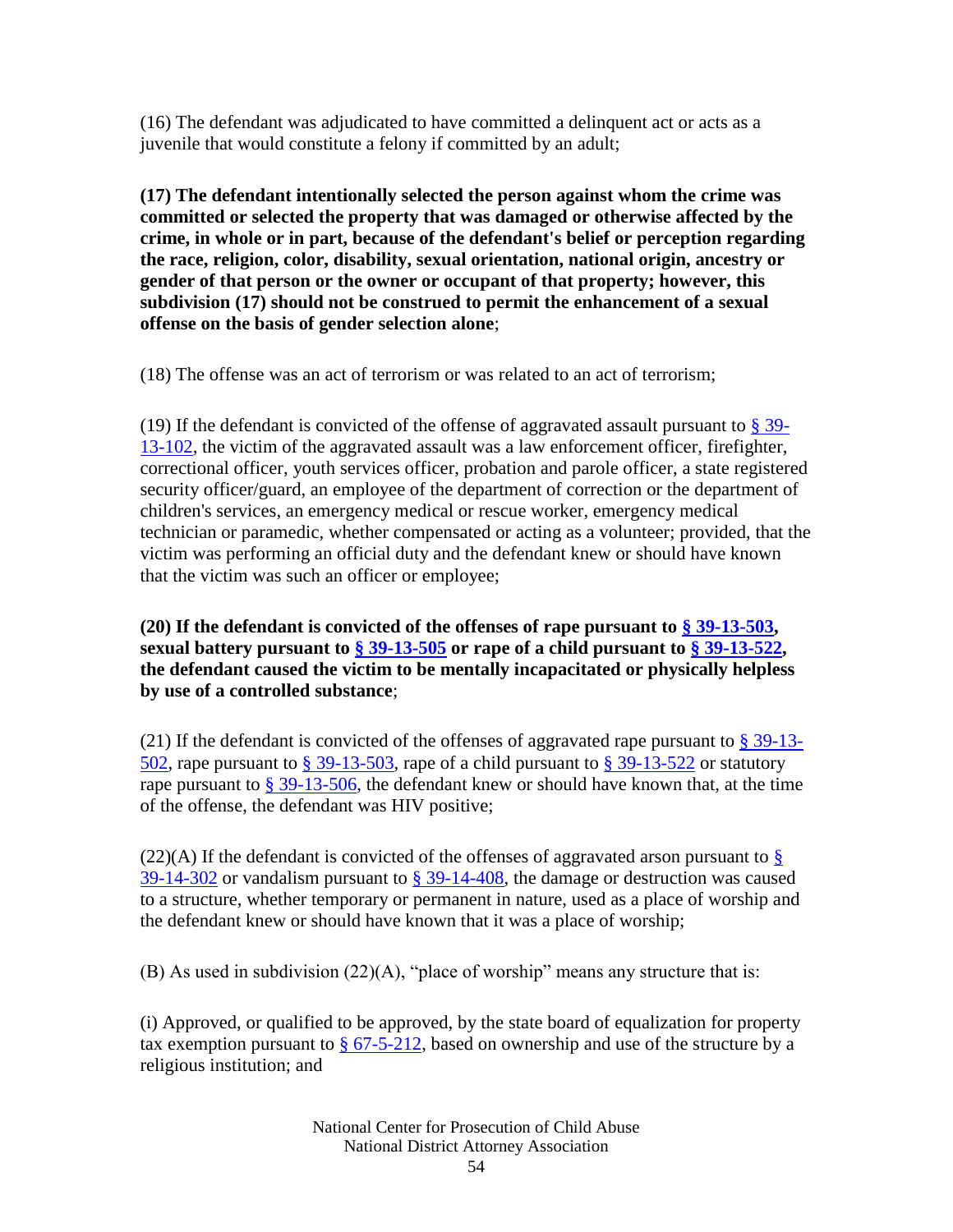(ii) Utilized on a regular basis by a religious institution as the site of congregational services, rites or activities communally undertaken for the purpose of worship;

(23) The defendant is an adult and sells to or gives or exchanges a controlled substance or other illegal drug with a minor; and

(24) The offense involved the theft of property and, as a result of the manner in which the offense was committed, the victim suffered significant damage to other property belonging to the victim or for which the victim was responsible.

# <span id="page-54-0"></span>**UTAH**

#### <span id="page-54-1"></span>**UTAH CODE ANN. § 76-5-406 (2011). Sexual offenses against the victim without consent of victim--Circumstances**

An act of sexual intercourse, rape, attempted rape, rape of a child, attempted rape of a child, object rape, attempted object rape, object rape of a child, attempted object rape of a child, sodomy, attempted sodomy, forcible sodomy, attempted forcible sodomy, sodomy upon a child, attempted sodomy upon a child, forcible sexual abuse, attempted forcible sexual abuse, sexual abuse of a child, attempted sexual abuse of a child, aggravated sexual abuse of a child, attempted aggravated sexual abuse of a child, or simple sexual abuse is without consent of the victim under any of the following circumstances:

(1) the victim expresses lack of consent through words or conduct;

(2) the actor overcomes the victim through the actual application of physical force or violence;

(3) the actor is able to overcome the victim through concealment or by the element of surprise;

 $(4)(a)(i)$  the actor coerces the victim to submit by threatening to retaliate in the immediate future against the victim or any other person, and the victim perceives at the time that the actor has the ability to execute this threat; or

(ii) the actor coerces the victim to submit by threatening to retaliate in the future against the victim or any other person, and the victim believes at the time that the actor has the ability to execute this threat;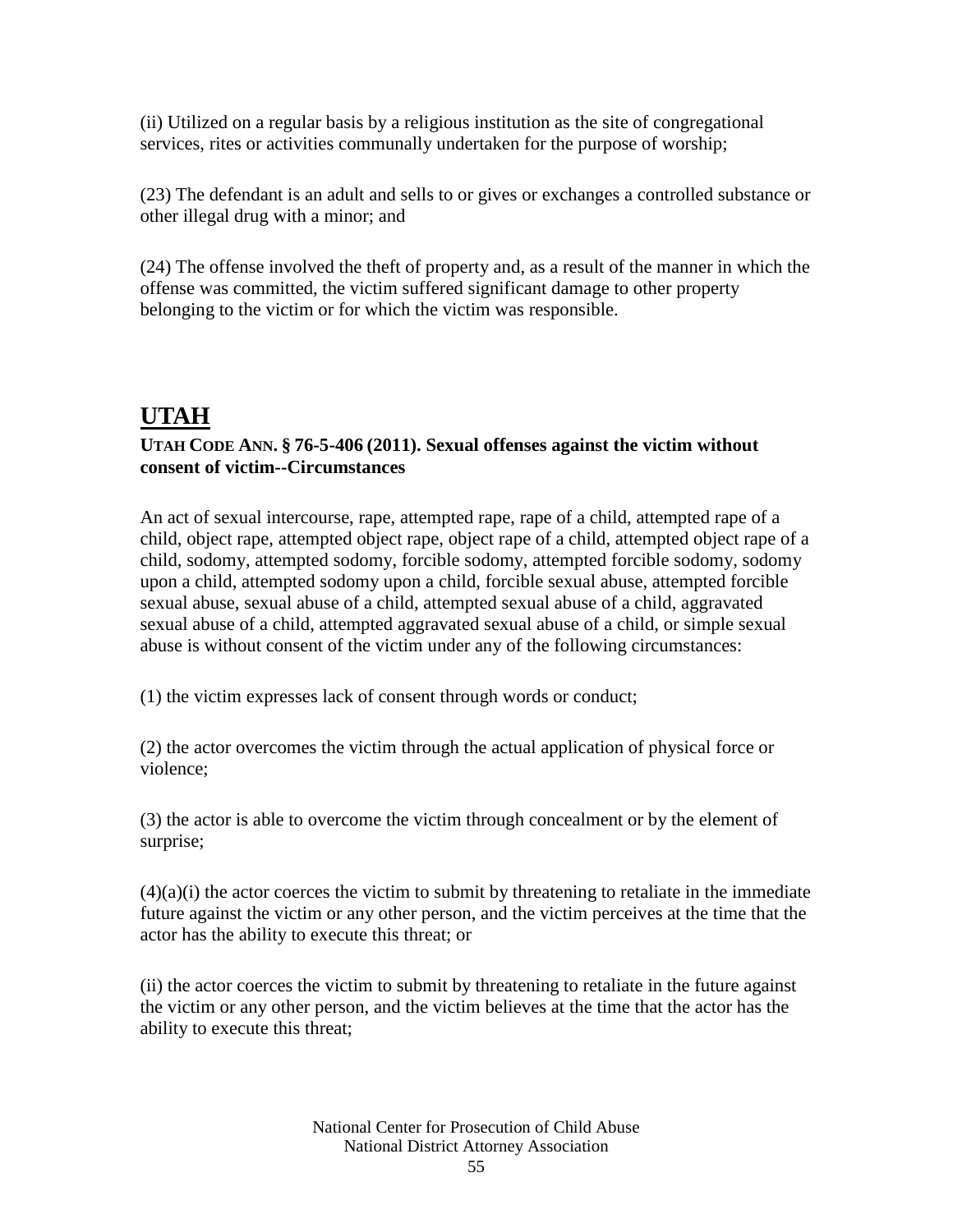(b) as used in this Subsection (4) "to retaliate" includes but is not limited to threats of physical force, kidnaping, or extortion;

(5) the victim has not consented and the actor knows the victim is unconscious, unaware that the act is occurring, or physically unable to resist;

#### **(6) the actor knows that as a result of mental disease or defect, the victim is at the time of the act incapable either of appraising the nature of the act or of resisting it;**

(7) the actor knows that the victim submits or participates because the victim erroneously believes that the actor is the victim's spouse;

(8) the actor intentionally impaired the power of the victim to appraise or control his or her conduct by administering any substance without the victim's knowledge;

(9) the victim is younger than 14 years of age;

(10) the victim is younger than 18 years of age and at the time of the offense the actor was the victim's parent, stepparent, adoptive parent, or legal guardian or occupied a position of special trust in relation to the victim as defined in Subsection 76-5-  $404.1(4)$ (h);

(11) the victim is 14 years of age or older, but younger than 18 years of age, and the actor is more than three years older than the victim and entices or coerces the victim to submit or participate, under circumstances not amounting to the force or threat required under Subsection  $(2)$  or  $(4)$ ; or

(12) the actor is a health professional or religious counselor, as those terms are defined in this Subsection (12), the act is committed under the guise of providing professional diagnosis, counseling, or treatment, and at the time of the act the victim reasonably believed that the act was for medically or professionally appropriate diagnosis, counseling, or treatment to the extent that resistance by the victim could not reasonably be expected to have been manifested. For purposes of this Subsection (12):

(a) "health professional" means an individual who is licensed or who holds himself out to be licensed, or who otherwise provides professional physical or mental health services, diagnosis, treatment, or counseling including, but not limited to, a physician, osteopathic physician, nurse, dentist, physical therapist, chiropractor, mental health therapist, social service worker, clinical social worker, certified social worker, marriage and family therapist, professional counselor, psychiatrist, psychologist, psychiatric mental health nurse specialist, or substance abuse counselor; and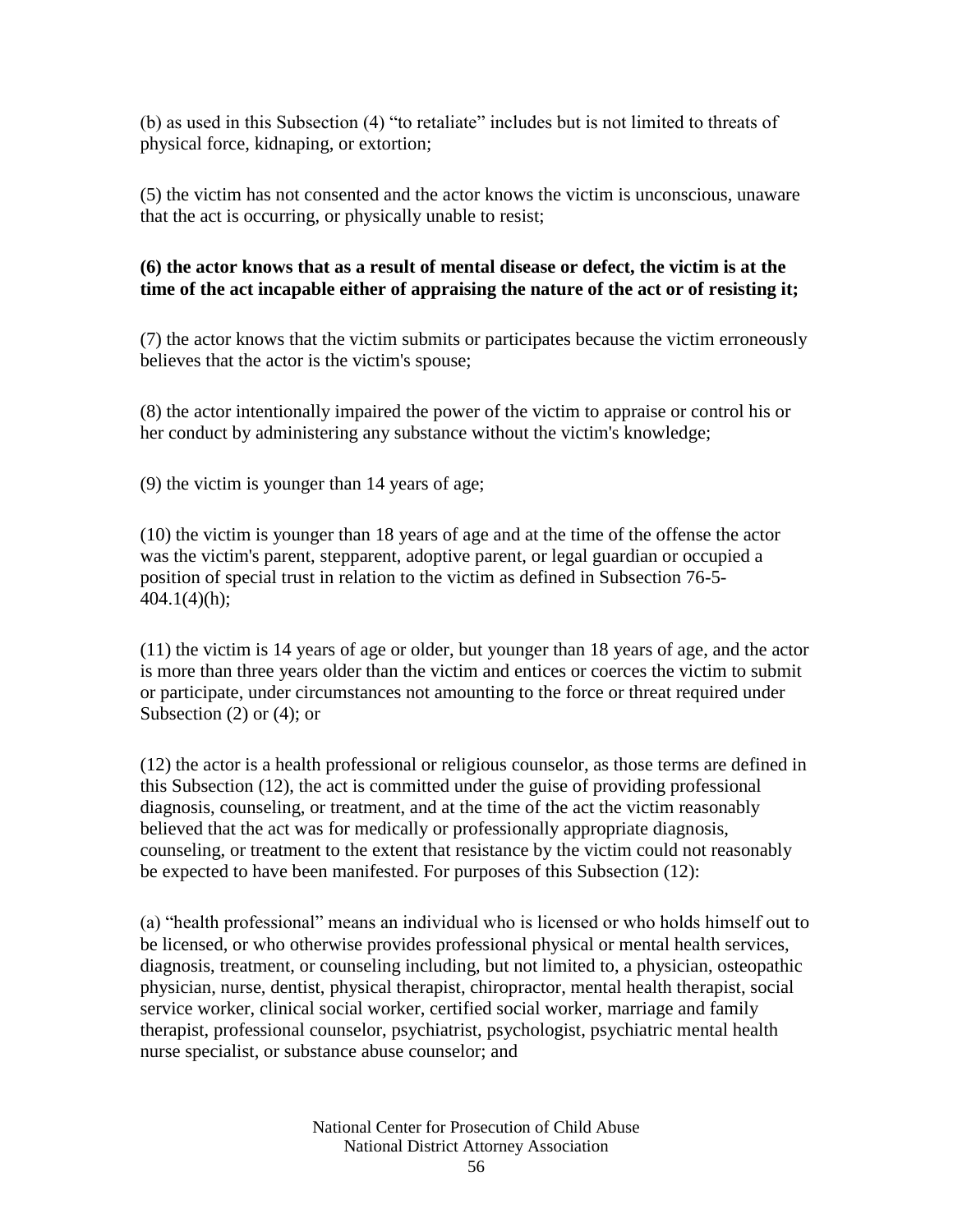(b) "religious counselor" means a minister, priest, rabbi, bishop, or other recognized member of the clergy.

# <span id="page-56-0"></span>**VIRGINIA**

#### <span id="page-56-1"></span>**VA. CODE ANN. § 18.2-67.10 (2011). General definitions**

As used in this article:

1. "Complaining witness" means the person alleged to have been subjected to rape, forcible sodomy, inanimate or animate object sexual penetration, marital sexual assault, aggravated sexual battery, or sexual battery.

2. "Intimate parts" means the genitalia, anus, groin, breast, or buttocks of any person.

3. "Mental incapacity" means that condition of the complaining witness existing at the time of an offense under this article which prevents the complaining witness from understanding the nature or consequences of the sexual act involved in such offense and about which the accused knew or should have known.

4. "Physical helplessness" means unconsciousness or any other condition existing at the time of an offense under this article which otherwise rendered the complaining witness physically unable to communicate an unwillingness to act and about which the accused knew or should have known.

5. The complaining witness's "prior sexual conduct" means any sexual conduct on the part of the complaining witness which took place before the conclusion of the trial, excluding the conduct involved in the offense alleged under this article.

6. "Sexual abuse" means an act committed with the intent to sexually molest, arouse, or gratify any person, where:

a. The accused intentionally touches the complaining witness's intimate parts or material directly covering such intimate parts;

b. The accused forces the complaining witness to touch the accused's, the witness's own, or another person's intimate parts or material directly covering such intimate parts;

c. If the complaining witness is under the age of 13, the accused causes or assists the complaining witness to touch the accused's, the witness's own, or another person's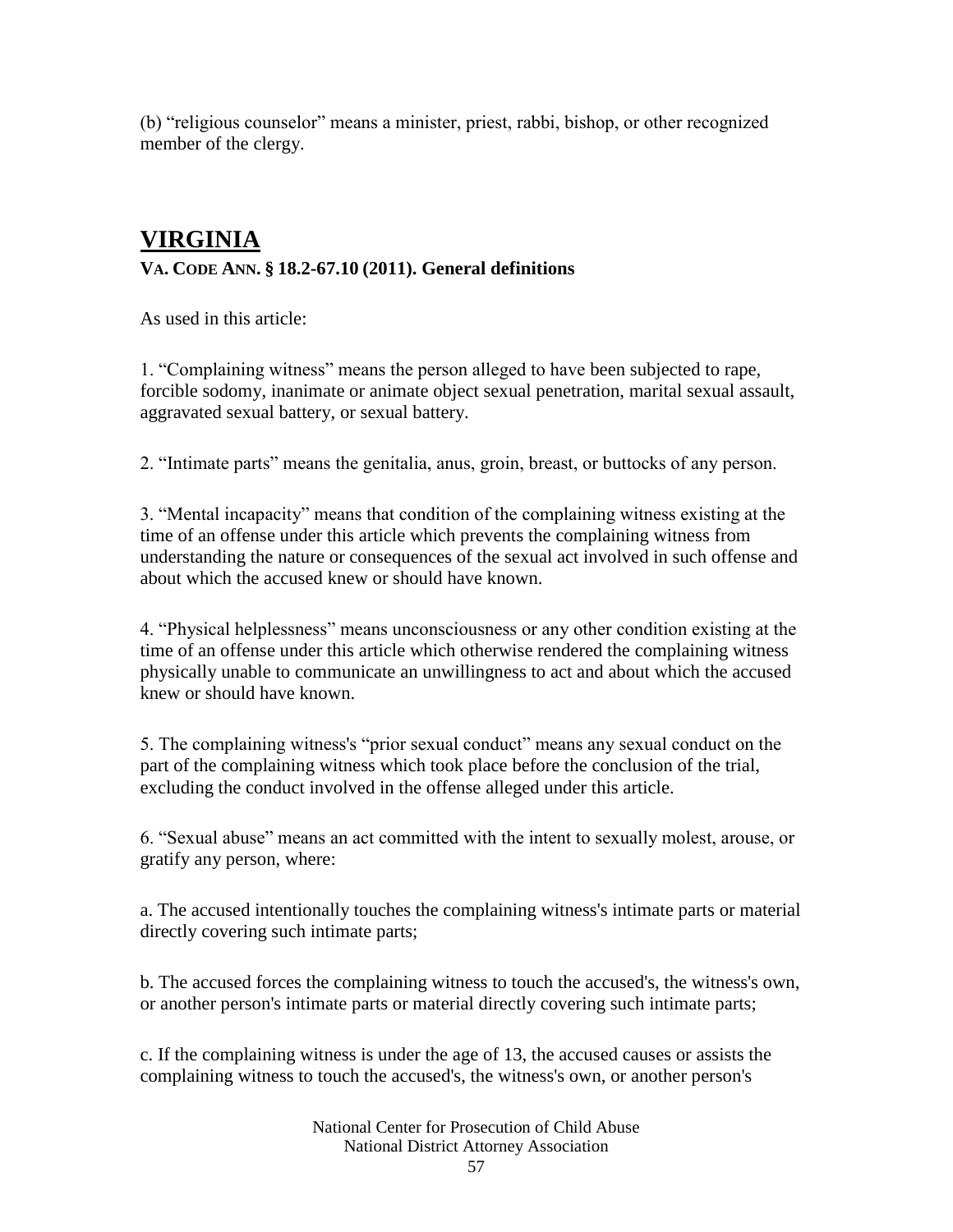intimate parts or material directly covering such intimate parts; or

d. The accused forces another person to touch the complaining witness's intimate parts or material directly covering such intimate parts.

# <span id="page-57-0"></span>**WASHINGTON**

#### <span id="page-57-1"></span>**WASH. REV. CODE ANN. § 9.94A.838 (2011). Special allegation--Victim had diminished capacity--Procedures**

(1) In a prosecution for rape in the first degree, rape in the second degree with forcible compulsion, indecent liberties with forcible compulsion, or kidnapping in the first degree with sexual motivation, the prosecuting attorney shall file a special allegation that the victim of the offense was, at the time of the offense, developmentally disabled, mentally disordered, or a frail elder or vulnerable adult, whenever sufficient admissible evidence exists, which, when considered with the most plausible, reasonably foreseeable defense that could be raised under the evidence, would justify a finding by a reasonable and objective fact finder that the victim was, at the time of the offense, developmentally disabled, mentally disordered, or a frail elder or vulnerable adult, unless the prosecuting attorney determines, after consulting with a victim, that filing a special allegation under this section is likely to interfere with the ability to obtain a conviction.

(2) Once a special allegation has been made under this section, the state has the burden to prove beyond a reasonable doubt that the victim was, at the time of the offense, developmentally disabled, mentally disordered, or a frail elder or vulnerable adult. If a jury is had, the jury shall, if it finds the defendant guilty, also find a special verdict as to whether the victim was, at the time of the offense, developmentally disabled, mentally disordered, or a frail elder or vulnerable adult. If no jury is had, the court shall make a finding of fact as to whether the victim was, at the time of the offense, developmentally disabled, mentally disordered, or a frail elder or vulnerable adult.

(3) The prosecuting attorney shall not withdraw a special allegation filed under this section without the approval of the court through an order of dismissal of the allegation. The court may not dismiss the special allegation unless it finds that the order is necessary to correct an error in the initial charging decision or that there are evidentiary problems that make proving the special allegation doubtful.

(4) For purposes of this section, "developmentally disabled," "mentally disordered," and "frail elder or vulnerable adult" have the same meaning as in \*RCW 9A.44.010.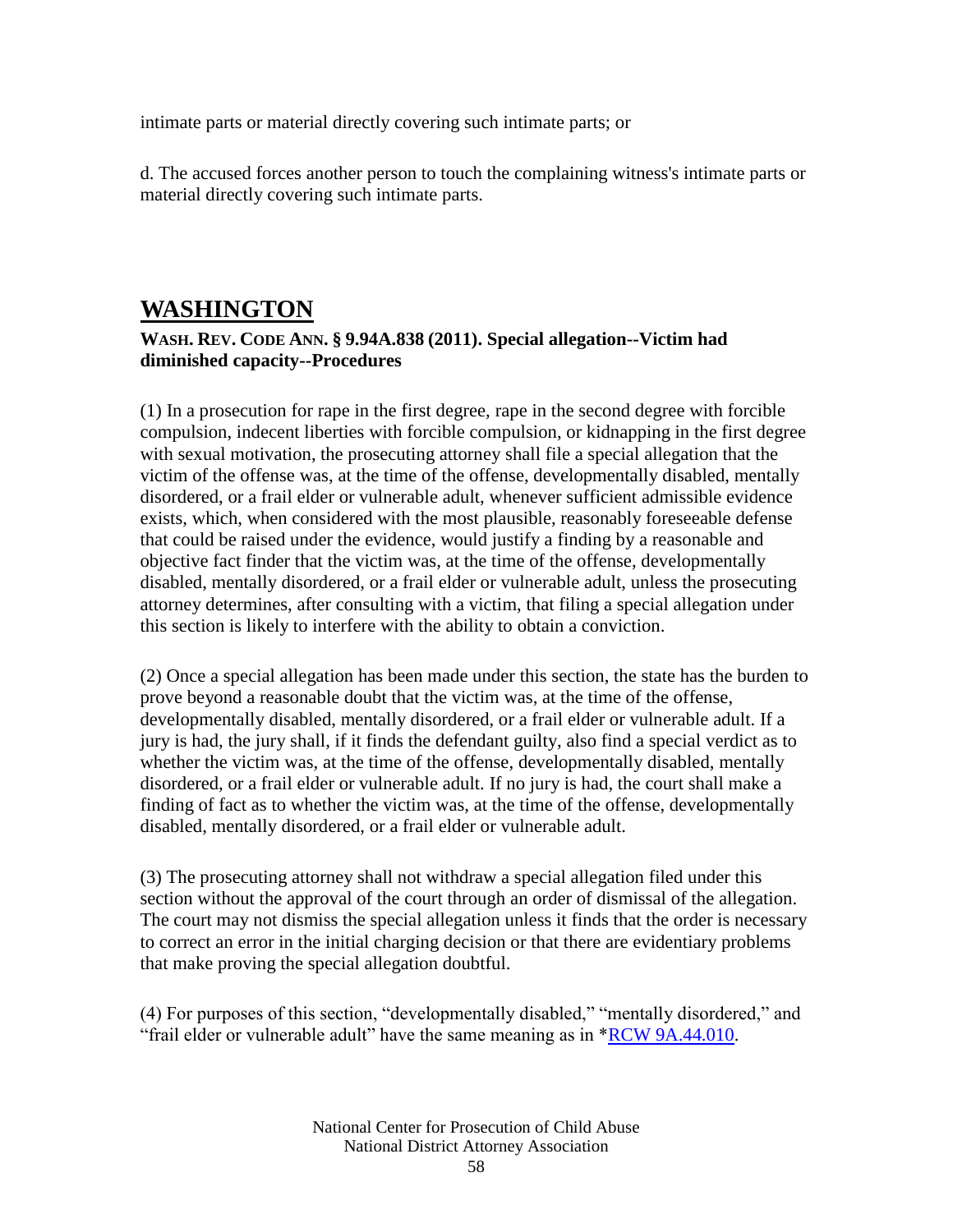### <span id="page-58-0"></span>**WYOMING**

#### <span id="page-58-1"></span>**WYO. STAT. ANN. § 6-2-302 (2011). Sexual assault in the first degree**

(a) Any actor who inflicts sexual intrusion on a victim commits a sexual assault in the first degree if:

(i) The actor causes submission of the victim through the actual application, reasonably calculated to cause submission of the victim, of physical force or forcible confinement;

(ii) The actor causes submission of the victim by threat of death, serious bodily injury, extreme physical pain or kidnapping to be inflicted on anyone and the victim reasonably believes that the actor has the present ability to execute these threats;

(iii) The victim is physically helpless, and the actor knows or reasonably should know that the victim is physically helpless and that the victim has not consented; or

**(iv) The actor knows or reasonably should know that the victim through a mental illness, mental deficiency or developmental disability is incapable of appraising the nature of the victim's conduct.** 

*\*\*\* See Saiz v. State*, 30 P.3d 21 (Wyo. 2001) ("Incapable" means lacking capacity, ability, or qualification for the purpose or end in view as that term is used in statute providing that any actor who inflicts sexual intrusion on a victim commits a sexual assault in the first degree if actor knows or reasonably should know that the victim, through a mental illness or mental deficiency, is "incapable" of appraising the nature of the victim's conduct.)

# **U.S. TERRITORIES**

### <span id="page-58-2"></span>**GUAM**

<span id="page-58-3"></span>**GUAM CODE ANN. TIT. X, § 2957 (2010). Consent of Victim; Guardianship.**

(a) An Elderly or disabled adult who is a victim or alleged victim of abuse may refuse to cooperate in the investigation, or withdraw consent at any time to the provision of protective services by the Unit. The investigating agency shall act only with the consent of the victim or alleged victim of abuse. However, the Unit shall have the responsibility to complete the investigation, regardless of the lack of cooperation of the victim of abuse.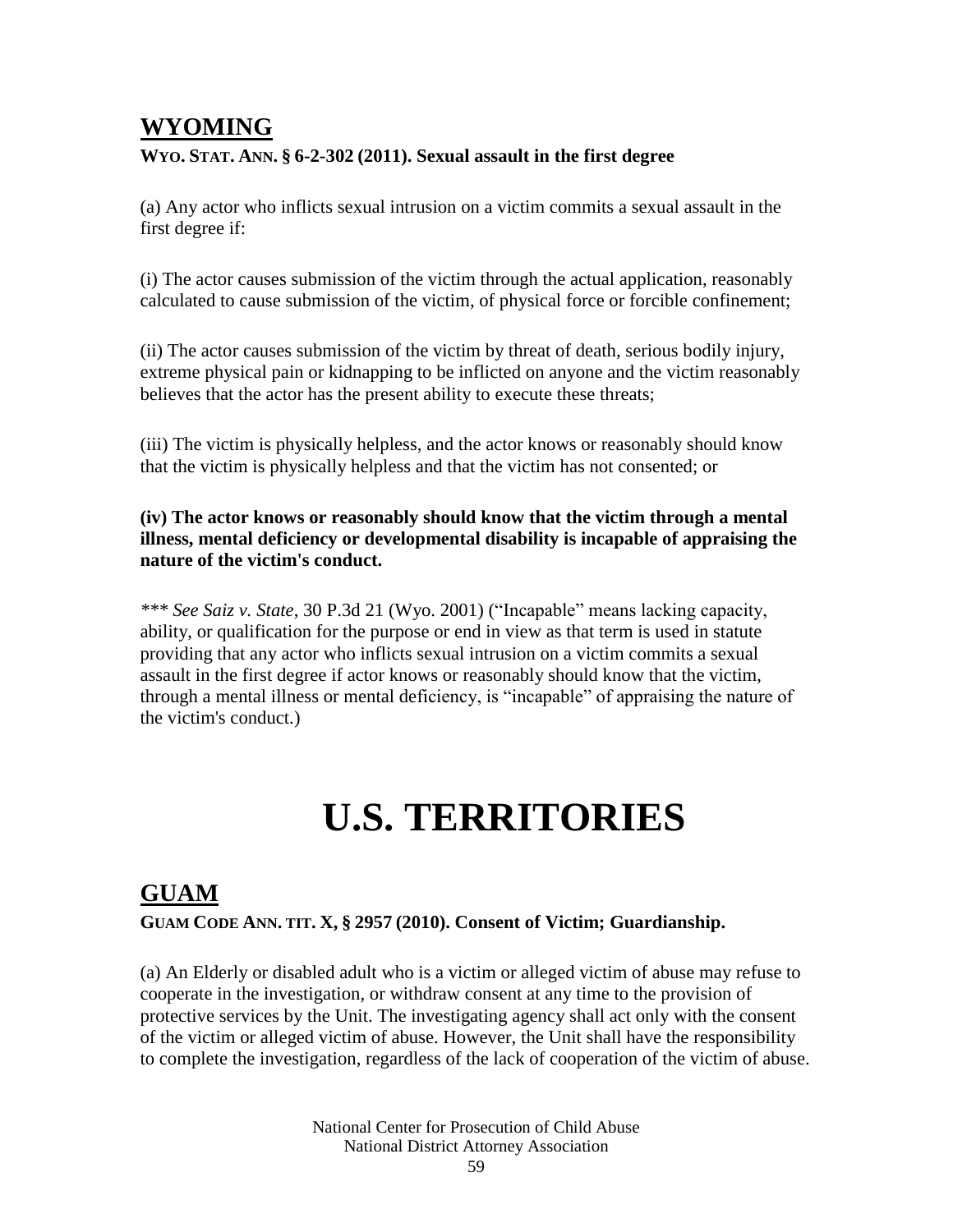(b) If the elderly or disabled adult victim or alleged victim of abuse is so incapacitated that he or she cannot legally give or deny consent to an investigation or protective services, the Unit may initiate a petition for guardianship in accordance with Chapter 38 of Title 15 Guam Code Annotated, or initiate a petition for civil commitment pursuant to law.

(c) If a social worker of the Unit or other authorized agency who is investigating a report of abuse is denied access to the alleged victim by a caregiver or household member, such agency may petition the Superior Court for an order allowing the Unit or agency immediate access to the alleged victim. The court shall give notice to the caregiver or household member who is denying access at least twenty-four (24) hours prior to the hearing. The court may dispense with notice upon finding that immediate and reasonably foreseeable harm to the alleged victim will result from the twenty-four (24) hour delay. If, after the hearing, the court determines, based upon clear and convincing evidence, that the caregiver or household member should be required to allow access, the Court shall so order. The order allowing access shall remain in effect for a period not to exceed seventytwo (72) hours and may be extended for an additional seventy-two (72) hours if the court finds that the extension is necessary for the Unit or agency to gain access to the alleged victim.

(d) No person shall interfere with the provision of protective services to an elderly or disabled adult who requests or consents to receive such services. In the event that interference occurs on a continuing basis, the Unit, its designated protective services agency, or the public guardian may petition the court to enjoin such interference.

# <span id="page-59-0"></span>**PUERTO RICO**

#### <span id="page-59-1"></span>**P.R. LAWS ANN. TIT. 8, § 450C (2008). Abuse**

Any father, mother, or person responsible for the wellbeing of a minor or any other person who, through an intentional commission of an act or omission which causes harm to a minor or puts his or her health or physical, mental, or emotional integrity at risk, including, but not limited to, incurring conduct that constitutes a sexual offense, incurring in conduct that constitutes domestic violence in the presence of minors, incurring in obscene conduct or using a minor to carry out obscene conduct, shall be sanctioned with a fixed term of imprisonment of five (5) years, or a fine of not less than five thousand (5,000) dollars, nor of more of ten thousand (10,000), or both penalties, at the discretion of the court. Should there be aggravating circumstances, the fixed penalty thus established may be increased to a maximum of eight (8) years; should there be extenuating circumstances the fixed penalty may be reduced for up to a maximum of three (3) years.

When the conduct incurred constitutes a sexual offense in the presence of a minor, or a minor is used to perform an act of an obscene nature, or to perform acts that constitute a sexual offense